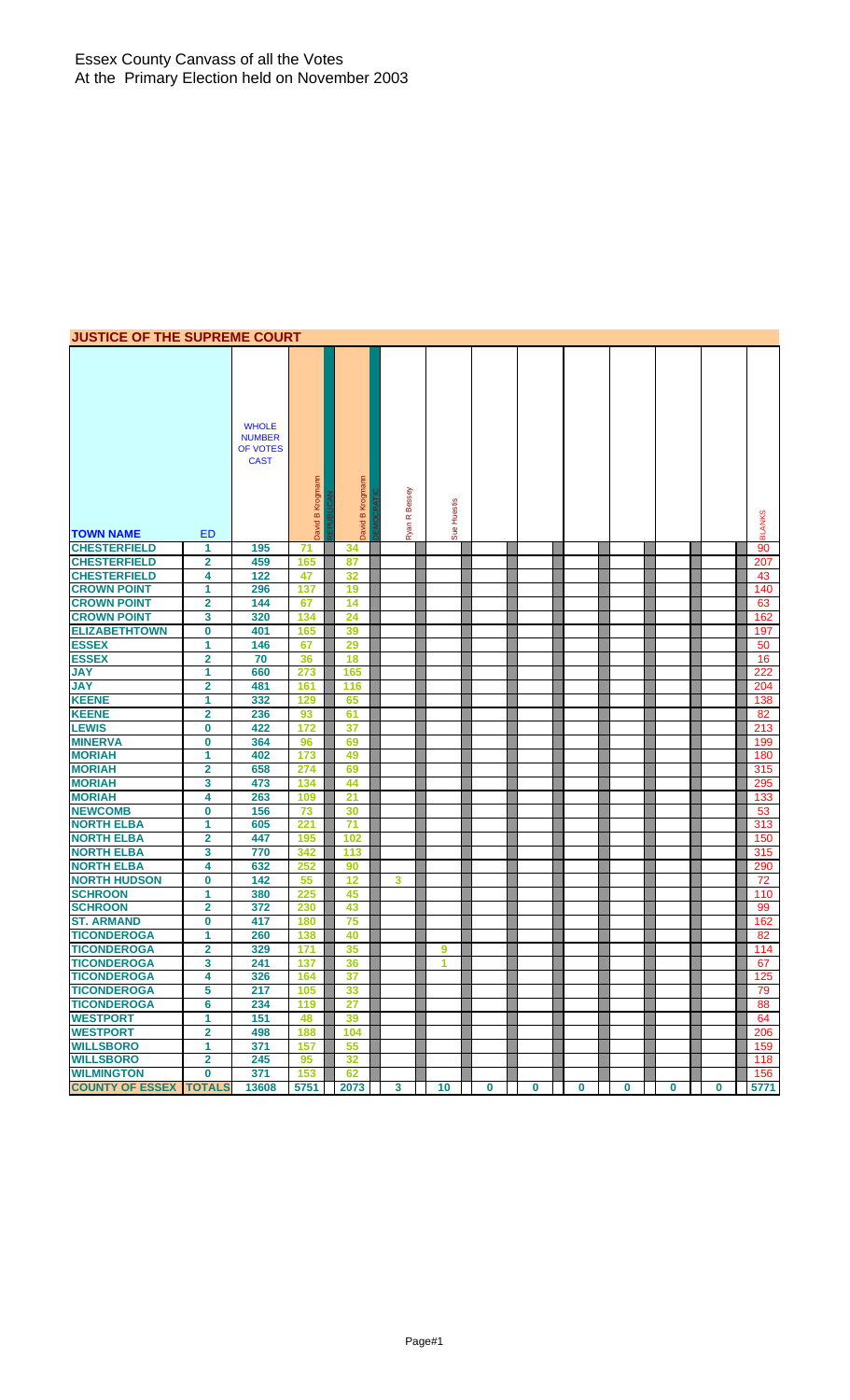## **COUNTY CLERK**

| UUUNII ULLINI          |                         |                                                                 |                   |               |                         |                      |               |                |   |   |   |             |               |
|------------------------|-------------------------|-----------------------------------------------------------------|-------------------|---------------|-------------------------|----------------------|---------------|----------------|---|---|---|-------------|---------------|
| <b>TOWN NAME</b>       | ED                      | <b>WHOLE</b><br><b>NUMBER OF</b><br><b>VOTES</b><br><b>CAST</b> | oseph A Provoncha | Bob<br>Sponge | Sue Huestis             | Carol Fergurson      | Brent Vosburg | Brent Vosburg  |   |   |   |             | <b>BLANKS</b> |
| <b>CHESTERFIELD</b>    | 1                       | 195                                                             | 89                |               |                         |                      |               |                |   |   |   |             | 106           |
| <b>CHESTERFIELD</b>    | $\overline{\mathbf{2}}$ | 459                                                             | 208               |               |                         |                      |               |                |   |   |   |             | 251           |
| <b>CHESTERFIELD</b>    | 4                       | 122                                                             | 58                |               |                         |                      |               |                |   |   |   |             | 64            |
| <b>CROWN POINT</b>     | 1                       | 296                                                             | 156               |               |                         |                      |               |                |   |   |   |             | 140           |
| <b>CROWN POINT</b>     | $\overline{\mathbf{2}}$ | 144                                                             | 93                |               |                         |                      |               |                |   |   |   |             | 51            |
| <b>CROWN POINT</b>     | 3                       | 320                                                             | 175               |               |                         |                      |               |                |   |   |   |             | 145           |
| <b>ELIZABETHTOWN</b>   | $\bf{0}$                | 401                                                             | 256               |               |                         |                      |               |                |   |   |   |             | 145           |
| <b>ESSEX</b>           | 1                       | 146                                                             | 97                |               |                         |                      |               |                |   |   |   |             | 49            |
| <b>ESSEX</b>           | $\overline{\mathbf{2}}$ | 70                                                              | 54                |               |                         |                      |               |                |   |   |   |             | 16            |
| <b>JAY</b>             | 1                       | 660                                                             | 339               |               |                         |                      |               |                |   |   |   |             | 321           |
| <b>JAY</b>             | $\overline{\mathbf{2}}$ | 481                                                             | 213               |               |                         |                      |               |                |   |   |   |             | 268           |
| <b>KEENE</b>           | 1                       | 332                                                             | 170               |               |                         |                      |               |                |   |   |   |             | 162           |
| <b>KEENE</b>           | $\overline{2}$          | 236                                                             | 139               |               |                         |                      |               |                |   |   |   |             | 97            |
| <b>LEWIS</b>           | $\bf{0}$                | 422                                                             | 244               |               |                         |                      |               | 2              |   |   |   |             | 176           |
| <b>MINERVA</b>         | $\bf{0}$                | 364                                                             | 164               |               |                         |                      |               |                |   |   |   |             | 200           |
| <b>MORIAH</b>          | 1                       | 402                                                             | 250               |               |                         |                      |               |                |   |   |   |             | 152           |
| <b>MORIAH</b>          | $\overline{\mathbf{2}}$ | 658                                                             | 416               |               |                         |                      |               |                |   |   |   |             | 242           |
| <b>MORIAH</b>          | 3                       | 473                                                             | 220               |               |                         |                      |               |                |   |   |   |             | 253           |
| <b>MORIAH</b>          | 4                       | 263                                                             | 149               |               |                         |                      |               |                |   |   |   |             | 114           |
| <b>NEWCOMB</b>         | $\bf{0}$                | 156                                                             | 96                |               |                         |                      |               |                |   |   |   |             | 60            |
| <b>NORTH ELBA</b>      | 1                       | 605                                                             | 241               |               |                         |                      |               |                |   |   |   |             | 364           |
| <b>NORTH ELBA</b>      | $\overline{\mathbf{2}}$ | 447                                                             | 238               |               |                         |                      |               |                |   |   |   |             | 209           |
| <b>NORTH ELBA</b>      | 3                       | 770                                                             | 407               |               |                         |                      |               |                |   |   |   |             | 363           |
| <b>NORTH ELBA</b>      | 4                       | 632                                                             | 301               |               |                         |                      |               |                |   |   |   |             | 331           |
| <b>NORTH HUDSON</b>    | $\bf{0}$                | 142                                                             | 101               | 1             |                         |                      |               |                |   |   |   |             | 40            |
| <b>SCHROON</b>         | 1                       | 380                                                             | 303               |               |                         |                      |               |                |   |   |   |             | 77            |
| <b>SCHROON</b>         | $\overline{2}$          | 372                                                             | 299               |               |                         |                      |               |                |   |   |   |             | 73            |
| <b>ST. ARMAND</b>      | $\bf{0}$                | 417                                                             | 210               |               |                         |                      |               |                |   |   |   |             | 207           |
| <b>TICONDEROGA</b>     | 1                       | 260                                                             | 175               |               |                         |                      |               |                |   |   |   |             | 85            |
| <b>TICONDEROGA</b>     | $\overline{\mathbf{2}}$ | 329                                                             | 227               |               |                         |                      |               |                |   |   |   |             | 102           |
| <b>TICONDEROGA</b>     | 3                       | 241                                                             | 171               |               |                         |                      |               |                |   |   |   |             | 70            |
| <b>TICONDEROGA</b>     | 4                       | 326                                                             | 198               |               | $\overline{\mathbf{2}}$ |                      |               |                |   |   |   |             | 126           |
| <b>TICONDEROGA</b>     | 5                       | 217                                                             | 140               |               | 1                       |                      |               |                |   |   |   |             | 76            |
| <b>TICONDEROGA</b>     | 6                       | 234                                                             | 147               |               |                         | $\blacktriangleleft$ |               |                |   |   |   |             | 86            |
| <b>WESTPORT</b>        | 1                       | 151                                                             | 83                |               |                         |                      |               |                |   |   |   |             | 68            |
| <b>WESTPORT</b>        | $\mathbf{2}$            | 498                                                             | 289               |               |                         |                      | 1             |                |   |   |   |             | 208           |
| <b>WILLSBORO</b>       | $\overline{1}$          | 371                                                             | 197               |               |                         |                      |               |                |   |   |   |             | 174           |
| <b>WILLSBORO</b>       | $\overline{\mathbf{2}}$ | 245                                                             | 131               |               |                         |                      |               |                |   |   |   |             | 114           |
| <b>WILMINGTON</b>      | $\mathbf 0$             | 371                                                             | 211               |               |                         |                      |               |                |   |   |   |             | 160           |
| <b>COUNTY OF ESSEX</b> | <b>TOTALS</b>           | 13608                                                           | 7655              | $\mathbf{1}$  | $\mathbf{3}$            | 1                    | $\mathbf{1}$  | $\overline{2}$ | 0 | 0 | 0 | $\mathbf 0$ | 5945          |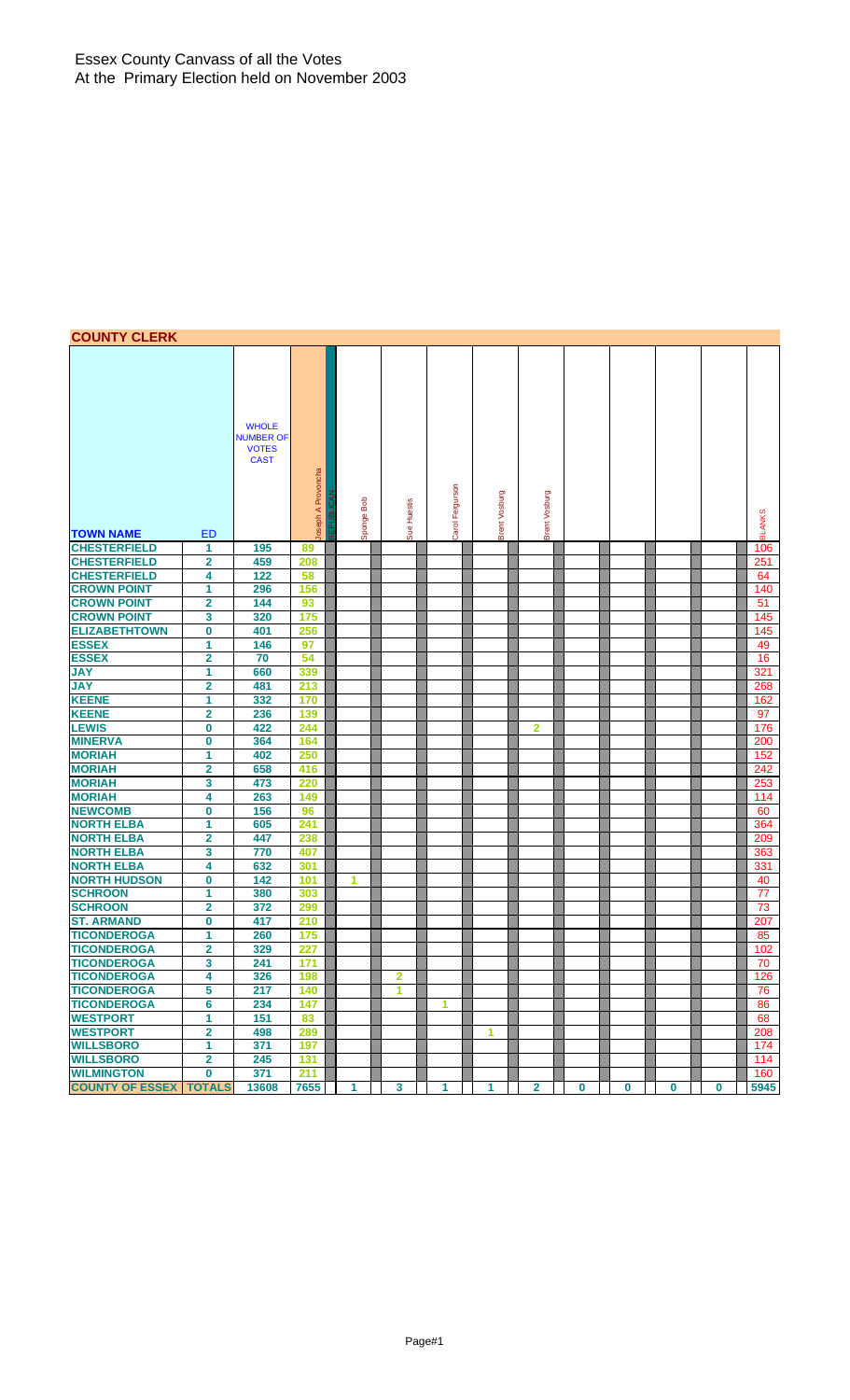# **Essex County - Town of CHESTERFIELD**

| <b>SUPERVISOR</b>                                         | 1st District | 2nd District | 3rd District | 4th District   | 5th District | 6th District | <b>Total all Districts</b> |  |
|-----------------------------------------------------------|--------------|--------------|--------------|----------------|--------------|--------------|----------------------------|--|
| <b>Gerald H Morrow (D)</b>                                | 110          | 255          |              | 70             |              |              | 435                        |  |
| <b>Gerald H Morrow (IND)</b>                              | 15           | 37           |              | 14             |              |              | 66                         |  |
|                                                           |              |              |              |                |              |              | 0                          |  |
|                                                           |              |              |              |                |              |              | $\bf{0}$                   |  |
|                                                           |              |              |              |                |              |              | $\bf{0}$                   |  |
|                                                           |              |              |              |                |              |              | 0                          |  |
|                                                           |              |              |              |                |              |              | $\bf{0}$                   |  |
|                                                           |              |              |              |                |              |              | $\bf{0}$                   |  |
|                                                           |              |              |              |                |              |              | 275                        |  |
| <b>Blank</b>                                              | 70           | 167          |              | 38             |              |              |                            |  |
| Void                                                      |              |              |              |                |              |              | $\mathbf 0$                |  |
| <b>Total Votes Cast For This Office</b>                   | 195          | 459          | $\pmb{0}$    | 122            | 0            | 0            | 776                        |  |
|                                                           |              |              |              |                |              |              |                            |  |
| <b>TOWN CLERK</b>                                         | 1st District | 2nd District | 3rd District | 4th District   | 5th District | 6th District | <b>Total all Districts</b> |  |
| Lynn A Jarvis <sup>®</sup>                                | 127          | 287          |              | 74             |              |              | 488                        |  |
|                                                           |              |              |              |                |              |              | $\mathbf 0$                |  |
|                                                           |              |              |              |                |              |              | $\bf{0}$                   |  |
|                                                           |              |              |              |                |              |              | 0                          |  |
|                                                           |              |              |              |                |              |              | $\bf{0}$                   |  |
|                                                           |              |              |              |                |              |              | $\bf{0}$                   |  |
|                                                           |              |              |              |                |              |              | $\mathbf 0$                |  |
|                                                           |              |              |              |                |              |              | $\mathbf{0}$               |  |
| <b>Blank</b>                                              | 68           | 172          |              | 48             |              |              | 288                        |  |
| Void                                                      |              |              |              |                |              |              | $\mathbf 0$                |  |
| <b>Total Votes Cast For This Office</b>                   | 195          | 459          | 0            | 122            | 0            | 0            | 776                        |  |
|                                                           |              |              |              |                |              |              |                            |  |
| <b>TOWN JUSTICE(FULL TERM)</b>                            | 1st District | 2nd District | 3rd District | 4th District   | 5th District | 6th District | <b>Total all Districts</b> |  |
|                                                           |              |              |              |                |              |              | 0                          |  |
|                                                           |              |              |              |                |              |              |                            |  |
|                                                           |              |              |              |                |              |              | $\mathbf{0}$               |  |
|                                                           |              |              |              |                |              |              | $\mathbf 0$                |  |
|                                                           |              |              |              |                |              |              | $\bf{0}$                   |  |
|                                                           |              |              |              |                |              |              | $\bf{0}$                   |  |
|                                                           |              |              |              |                |              |              | 0                          |  |
|                                                           |              |              |              |                |              |              | $\mathbf{0}$               |  |
|                                                           |              |              |              |                |              |              | $\mathbf 0$                |  |
| <b>Blank</b>                                              |              |              |              |                |              |              | 0                          |  |
| Void                                                      |              |              |              |                |              |              | $\pmb{0}$                  |  |
| <b>Total Votes Cast For This Office</b>                   | 0            | 0            | 0            | 0              | 0            | 0            | $\mathbf 0$                |  |
|                                                           |              |              |              |                |              |              |                            |  |
|                                                           |              |              |              |                |              |              |                            |  |
|                                                           | 1st District | 2nd District | 3rd District | 4th District   | 5th District | 6th District | <b>Total all Districts</b> |  |
| <b>COUNCILMEN(FULL TERM)</b><br><b>Russell L Blaise ®</b> | 101          | 252          |              | 65             |              |              | 418                        |  |
|                                                           |              |              |              |                |              |              | 421                        |  |
| Joseph A Johnson ®                                        | 112          | 248          |              | 61             |              |              |                            |  |
| <b>Joseph W Kusalonis (D)</b>                             | 78           | 189          |              | 55             |              |              | 322                        |  |
| <b>Joseph A Johnson (IND)</b>                             | 15           | 21           |              | 6              |              |              | 42                         |  |
| <b>Joseph W Kusalonis (IND)</b>                           | 15           | 26           |              | $\overline{4}$ |              |              | 45                         |  |
| <b>Russell L Blaise (IND)</b>                             | 8            | 17           |              | 3              |              |              | 28                         |  |
|                                                           |              |              |              |                |              |              | 0                          |  |
|                                                           |              |              |              |                |              |              | 0                          |  |
| <b>Blank</b>                                              | 61           | 165          |              | 50             |              |              | 276                        |  |
| Void                                                      |              |              |              |                |              |              | $\mathbf 0$                |  |
| <b>Total Votes Cast For This Office</b>                   | 390          | 918          | 0            | 244            | 0            | $\bf{0}$     | 1552                       |  |
|                                                           |              |              |              |                |              |              |                            |  |
| <b>COUNCILMEN(UNEXPIRED TERM)</b>                         | 1st District | 2nd District | 3rd District | 4th District   | 5th District | 6th District | <b>Total all Districts</b> |  |
|                                                           |              |              |              |                |              |              | 0                          |  |
|                                                           |              |              |              |                |              |              | $\mathbf{0}$               |  |
|                                                           |              |              |              |                |              |              | 0                          |  |
|                                                           |              |              |              |                |              |              | 0                          |  |
|                                                           |              |              |              |                |              |              | 0                          |  |
|                                                           |              |              |              |                |              |              | 0                          |  |
|                                                           |              |              |              |                |              |              | $\mathbf 0$                |  |
|                                                           |              |              |              |                |              |              | 0                          |  |
|                                                           |              |              |              |                |              |              |                            |  |
| Blank                                                     |              |              |              |                |              |              | $\bf{0}$                   |  |
| Void                                                      |              |              |              |                |              |              | $\mathbf 0$                |  |
| <b>Total Votes Cast For This Office</b>                   | 0            | 0            | 0            | 0              | 0            | 0            | $\mathbf 0$                |  |
|                                                           |              |              |              |                |              |              |                            |  |
| <b>ASSESSOR-4 yrs TERM</b>                                | 1st District | 2nd District | 3rd District | 4th District   | 5th District | 6th District | <b>Total all Districts</b> |  |
|                                                           |              |              |              |                |              |              | 0                          |  |
|                                                           |              |              |              |                |              |              | 0                          |  |
|                                                           |              |              |              |                |              |              | $\bf{0}$                   |  |
|                                                           |              |              |              |                |              |              | 0                          |  |
|                                                           |              |              |              |                |              |              | 0                          |  |
|                                                           |              |              |              |                |              |              | $\bf{0}$                   |  |
|                                                           |              |              |              |                |              |              | $\bf{0}$                   |  |
|                                                           |              |              |              |                |              |              | 0                          |  |
| Blank                                                     |              |              |              |                |              |              | $\bf{0}$                   |  |
| Void                                                      |              |              |              |                |              |              | $\bf{0}$                   |  |
| <b>Total Votes Cast For This Office</b>                   | 0            | 0            | 0            | 0              | 0            | 0            | $\mathbf 0$                |  |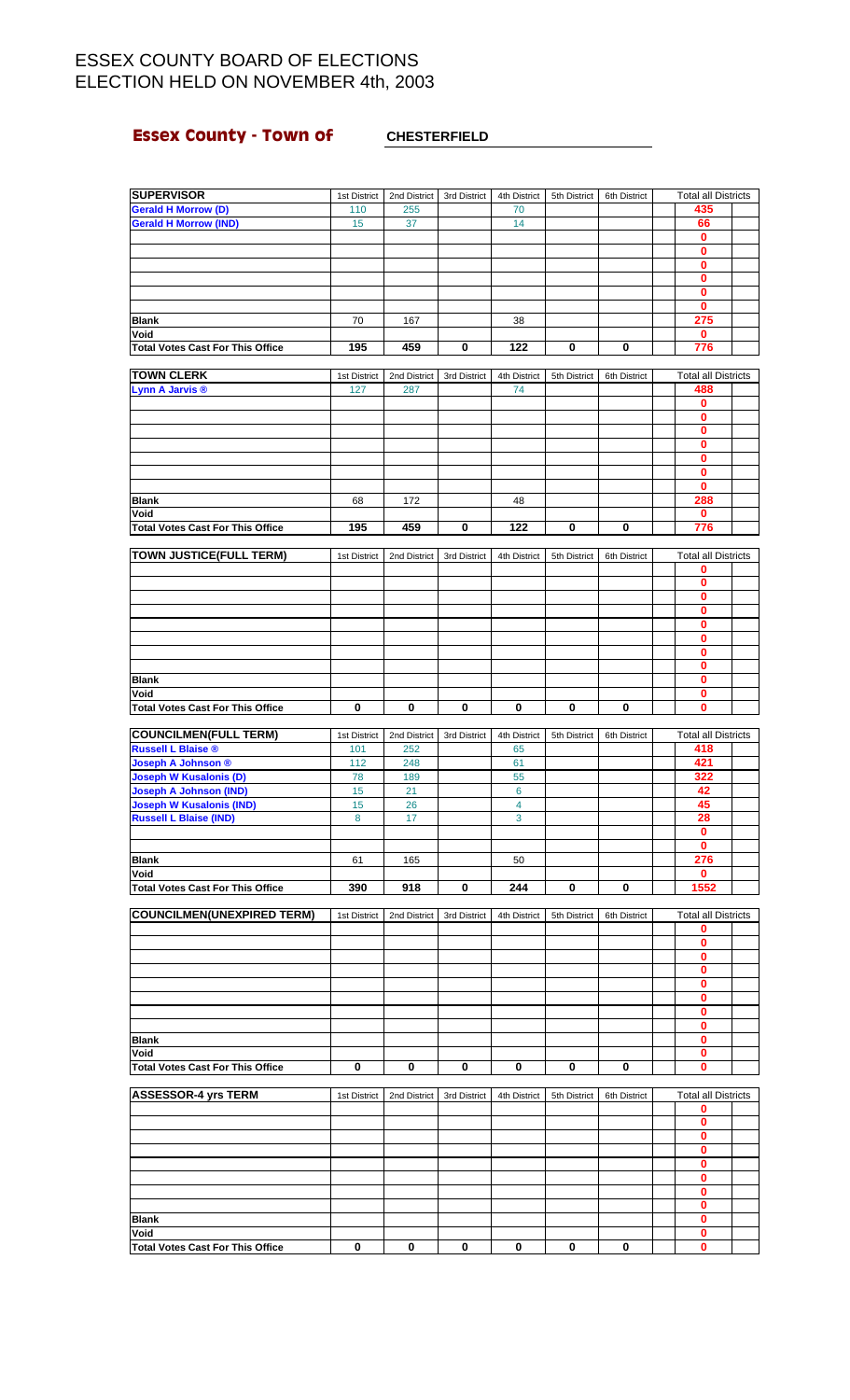## **Essex County - Town of CHESTERFIELD**

| <b>ASSESSOR- yrs UNEXPIRED TERM</b>     | 1st District | 2nd District | 3rd District | 4th District | 5th District | 6th District | <b>Total all Districts</b> |  |
|-----------------------------------------|--------------|--------------|--------------|--------------|--------------|--------------|----------------------------|--|
|                                         |              |              |              |              |              |              |                            |  |
|                                         |              |              |              |              |              |              |                            |  |
|                                         |              |              |              |              |              |              |                            |  |
|                                         |              |              |              |              |              |              |                            |  |
|                                         |              |              |              |              |              |              |                            |  |
|                                         |              |              |              |              |              |              |                            |  |
|                                         |              |              |              |              |              |              |                            |  |
|                                         |              |              |              |              |              |              |                            |  |
| <b>Blank</b>                            |              |              |              |              |              |              |                            |  |
| Void                                    |              |              |              |              |              |              |                            |  |
| <b>Total Votes Cast For This Office</b> | 0            |              | $\bf{0}$     | $\mathbf{0}$ | 0            |              |                            |  |

| <b>TAX COLLECTOR</b>                    | 1st District | 2nd District | 3rd District | 4th District | 5th District | 6th District | <b>Total all Districts</b> |
|-----------------------------------------|--------------|--------------|--------------|--------------|--------------|--------------|----------------------------|
| Gloria Bordeau ®                        | 62           | 189          |              | 39           |              |              | 290                        |
| <b>Bruce L Bourgeois (D)</b>            | 98           | 185          |              | 56           |              |              | 339                        |
| bruce L Bourgeois (IND)                 | 11           | 18           |              | 8            |              |              | 37                         |
|                                         |              |              |              |              |              |              | 0                          |
|                                         |              |              |              |              |              |              | 0                          |
|                                         |              |              |              |              |              |              | 0                          |
|                                         |              |              |              |              |              |              | o                          |
|                                         |              |              |              |              |              |              | 0                          |
| <b>Blank</b>                            | 24           | 67           |              | 19           |              |              | 110                        |
| Void                                    |              |              |              |              |              |              | 0                          |
| <b>Total Votes Cast For This Office</b> | 195          | 459          | 0            | 122          | 0            | 0            | 776                        |

| <b>SUPT. Of HIGHWAYS</b>         | 1st District | 2nd District | 3rd District | 4th District | 5th District | 6th District | <b>Total all Districts</b> |  |
|----------------------------------|--------------|--------------|--------------|--------------|--------------|--------------|----------------------------|--|
| <b>Philip W Pray ®</b>           | 125          | 293          |              | 76           |              |              | 494                        |  |
| <b>Philip W Pray (IND)</b>       | 17           | 34           |              | 10           |              |              | 61                         |  |
|                                  |              |              |              |              |              |              |                            |  |
|                                  |              |              |              |              |              |              |                            |  |
|                                  |              |              |              |              |              |              |                            |  |
|                                  |              |              |              |              |              |              |                            |  |
|                                  |              |              |              |              |              |              |                            |  |
|                                  |              |              |              |              |              |              |                            |  |
| <b>Blank</b>                     | 53           | 132          |              | 36           |              |              | 221                        |  |
| Void                             |              |              |              |              |              |              |                            |  |
| Total Votes Cast For This Office | 195          | 459          | $\bf{0}$     | 122          | 0            | O            | 776                        |  |

| <b>MISCELLANEOUS</b>                    | 1st District | 2nd District | 3rd District | 4th District | 5th District | 6th District | <b>Total all Districts</b> |  |
|-----------------------------------------|--------------|--------------|--------------|--------------|--------------|--------------|----------------------------|--|
| <b>Proposal One-An Amendment YES</b>    | 43           | 88           |              | 31           |              |              | 162                        |  |
| <b>Proposal One-An Amendment NO</b>     | 36           | 82           |              | 18           |              |              | 136                        |  |
| <b>Blank</b>                            | 116          | 289          |              | 73           |              |              | 478                        |  |
| Void                                    |              |              |              |              |              |              |                            |  |
| <b>Total Votes Cast For This Office</b> | 195          | 459          | 0            | 122          | 0            |              | 776                        |  |
| <b>Proposal Two-An Amendment YES</b>    | 33           | 85           |              | 34           |              |              | 152                        |  |
| <b>Proposal Two-An Amendment NO</b>     | 45           | 92           |              | 19           |              |              | 156                        |  |
| <b>Blank</b>                            | 117          | 282          |              | 69           |              |              | 468                        |  |
| Void                                    |              |              |              |              |              |              |                            |  |
| <b>Total Votes Cast For This Office</b> | 195          | 459          | 0            | 122          | 0            |              | 776                        |  |

**Proposal One-An Amendment:**

### **Exclusion of indebtedness contracted for sewage facilities**

The proposed amendment to Article 8,section 5 of the Constitution would extend for ten years, until January 1, 2014, the authority of counties, cities, towns and villages to exclude from their constitutional debt limits indebtedness contracted for the construction or reconstruction of sewage facilities. Shall the proposed amendment be approved?

**Proposal Two-An Amendment:**

**Elimination of small city School Districts from constitutional debt limitations**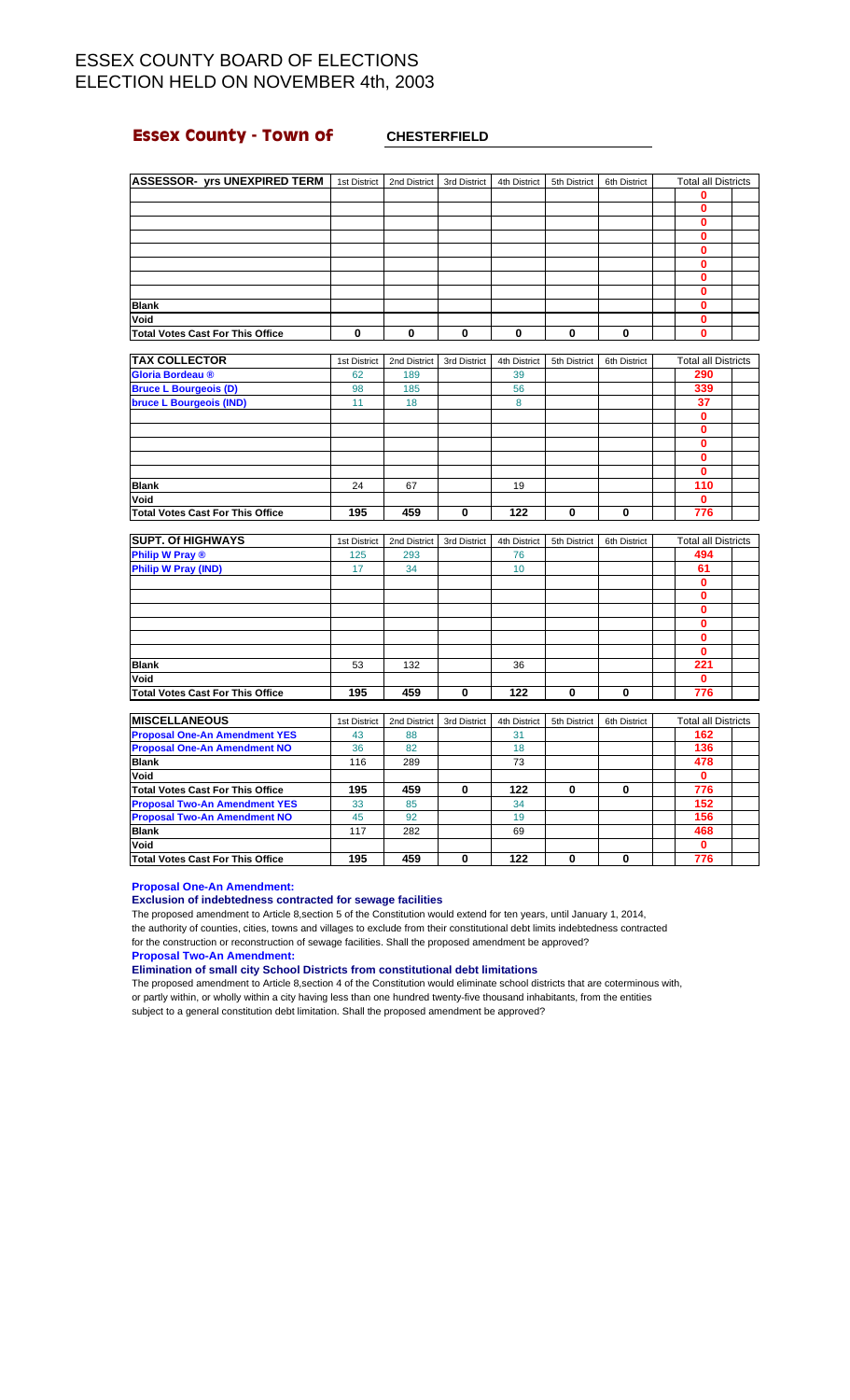# **Essex County - Town of CROWN POINT**

| <b>SUPERVISOR</b>                                            | 1st District        | 2nd District       | 3rd District        | 4th District | 5th District | 6th District | <b>Total all Districts</b>        |  |
|--------------------------------------------------------------|---------------------|--------------------|---------------------|--------------|--------------|--------------|-----------------------------------|--|
| Dale French ®                                                | 146                 | 72                 | 141                 |              |              |              | 359<br>134                        |  |
| <b>Timothy D Titus (IND)</b><br><b>Brenda J Deyo (IND)</b>   | 40<br>87            | 36<br>31           | 58<br>102           |              |              |              | 220                               |  |
| Dale French (IND)                                            | 11                  | $\overline{4}$     | 11                  |              |              |              | 26                                |  |
|                                                              |                     |                    |                     |              |              |              | 0                                 |  |
|                                                              |                     |                    |                     |              |              |              | $\mathbf{0}$                      |  |
|                                                              |                     |                    |                     |              |              |              | 0                                 |  |
|                                                              |                     |                    |                     |              |              |              | $\mathbf{0}$                      |  |
| <b>Blank</b>                                                 | 12                  | $\mathbf{1}$       | 8                   |              |              |              | $\overline{21}$                   |  |
| Void                                                         |                     |                    |                     |              |              |              | 0                                 |  |
| <b>Total Votes Cast For This Office</b>                      | 296                 | 144                | 320                 | 0            | 0            | 0            | 760                               |  |
| <b>TOWN CLERK/TAX COLLECTOR</b>                              | 1st District        | 2nd District       | 3rd District        | 4th District | 5th District | 6th District | <b>Total all Districts</b>        |  |
| <b>Linda L Woods ®</b>                                       | 192                 | 115                | 213                 |              |              |              | 520                               |  |
|                                                              |                     |                    |                     |              |              |              | 0                                 |  |
|                                                              |                     |                    |                     |              |              |              | 0                                 |  |
|                                                              |                     |                    |                     |              |              |              | $\mathbf{0}$                      |  |
|                                                              |                     |                    |                     |              |              |              | $\mathbf{0}$                      |  |
|                                                              |                     |                    |                     |              |              |              | 0<br>$\mathbf{0}$                 |  |
|                                                              |                     |                    |                     |              |              |              | 0                                 |  |
| <b>Blank</b>                                                 | 104                 | 29                 | 107                 |              |              |              | 240                               |  |
| Void                                                         |                     |                    |                     |              |              |              | $\mathbf{0}$                      |  |
| <b>Total Votes Cast For This Office</b>                      | 296                 | 144                | 320                 | 0            | 0            | 0            | 760                               |  |
|                                                              |                     |                    |                     |              |              |              |                                   |  |
| <b>TOWN JUSTICE(FULL TERM)</b><br><b>Arthur S Miclette ®</b> | 1st District<br>172 | 2nd District<br>93 | 3rd District<br>192 | 4th District | 5th District | 6th District | <b>Total all Districts</b><br>457 |  |
|                                                              |                     |                    |                     |              |              |              | 0                                 |  |
|                                                              |                     |                    |                     |              |              |              | 0                                 |  |
|                                                              |                     |                    |                     |              |              |              | $\mathbf 0$                       |  |
|                                                              |                     |                    |                     |              |              |              | 0                                 |  |
|                                                              |                     |                    |                     |              |              |              | $\bf{0}$                          |  |
|                                                              |                     |                    |                     |              |              |              | 0                                 |  |
| <b>Blank</b>                                                 | 124                 | 51                 | 128                 |              |              |              | 0<br>303                          |  |
| Void                                                         |                     |                    |                     |              |              |              | 0                                 |  |
|                                                              | 296                 | 144                | 320                 | 0            | 0            | 0            | 760                               |  |
| <b>Total Votes Cast For This Office</b>                      |                     |                    |                     |              |              |              |                                   |  |
|                                                              |                     |                    |                     |              |              |              |                                   |  |
| <b>COUNCILMEN(FULL TERM)</b>                                 | 1st District        | 2nd District       | 3rd District        | 4th District | 5th District | 6th District | <b>Total all Districts</b>        |  |
| <b>Charles Mazurowski</b> ®                                  | 146                 | 91                 | 165                 |              |              |              | 402                               |  |
| <b>Teresa Miclette ®</b>                                     | 132                 | 75                 | 163                 |              |              |              | 370                               |  |
| <b>Randolph E Patnode (IND)</b>                              | 49<br>15            | 12<br>10           | 54<br>16            |              |              |              | 115<br>41                         |  |
| <b>Charles Mazurowski (IND)</b><br><b>Walter Worth (IND)</b> | 75                  | 24                 | 84                  |              |              |              | 183                               |  |
|                                                              |                     |                    |                     |              |              |              | 0                                 |  |
| <b>Carl Ross-Write In</b>                                    | $\mathbf{1}$        |                    |                     |              |              |              | 1                                 |  |
|                                                              |                     |                    |                     |              |              |              | 0                                 |  |
| <b>Blank</b>                                                 | 174                 | 76                 | 158                 |              |              |              | 408                               |  |
| Void                                                         |                     |                    |                     |              | 0            | 0            | 0                                 |  |
| <b>Total Votes Cast For This Office</b>                      | 592                 | 288                | 640                 | 0            |              |              | 1520                              |  |
| <b>COUNCILMEN(UNEXPIRED TERM)</b>                            | 1st District        | 2nd District       | 3rd District        | 4th District | 5th District | 6th District | <b>Total all Districts</b>        |  |
|                                                              |                     |                    |                     |              |              |              | 0                                 |  |
|                                                              |                     |                    |                     |              |              |              | 0                                 |  |
|                                                              |                     |                    |                     |              |              |              | 0                                 |  |
|                                                              |                     |                    |                     |              |              |              | $\pmb{0}$<br>0                    |  |
|                                                              |                     |                    |                     |              |              |              | 0                                 |  |
|                                                              |                     |                    |                     |              |              |              | 0                                 |  |
|                                                              |                     |                    |                     |              |              |              | 0                                 |  |
| <b>Blank</b>                                                 |                     |                    |                     |              |              |              | 0                                 |  |
| Void                                                         |                     |                    |                     |              |              |              | 0                                 |  |
| <b>Total Votes Cast For This Office</b>                      | 0                   | 0                  | 0                   | 0            | 0            | 0            | 0                                 |  |
| <b>ASSESSOR-4 yrs TERM</b>                                   | 1st District        | 2nd District       | 3rd District        | 4th District | 5th District | 6th District | <b>Total all Districts</b>        |  |
| <b>Stephen L MacKay ®</b>                                    | 172                 | 90                 | 178                 |              |              |              | 440                               |  |
| <b>Glen Lewis Porter ®</b>                                   | 156                 | 80                 | 179                 |              |              |              | 415                               |  |
|                                                              |                     |                    |                     |              |              |              | 0                                 |  |
|                                                              |                     |                    |                     |              |              |              | 0                                 |  |
| <b>Steve MacKay- Write In</b>                                | $\mathbf{1}$        |                    |                     |              |              |              | 0<br>1                            |  |
|                                                              |                     |                    |                     |              |              |              | 0                                 |  |
|                                                              |                     |                    |                     |              |              |              | $\bf{0}$                          |  |
| <b>Blank</b><br>Void                                         | 263                 | 118                | 283                 |              |              |              | 664<br>0                          |  |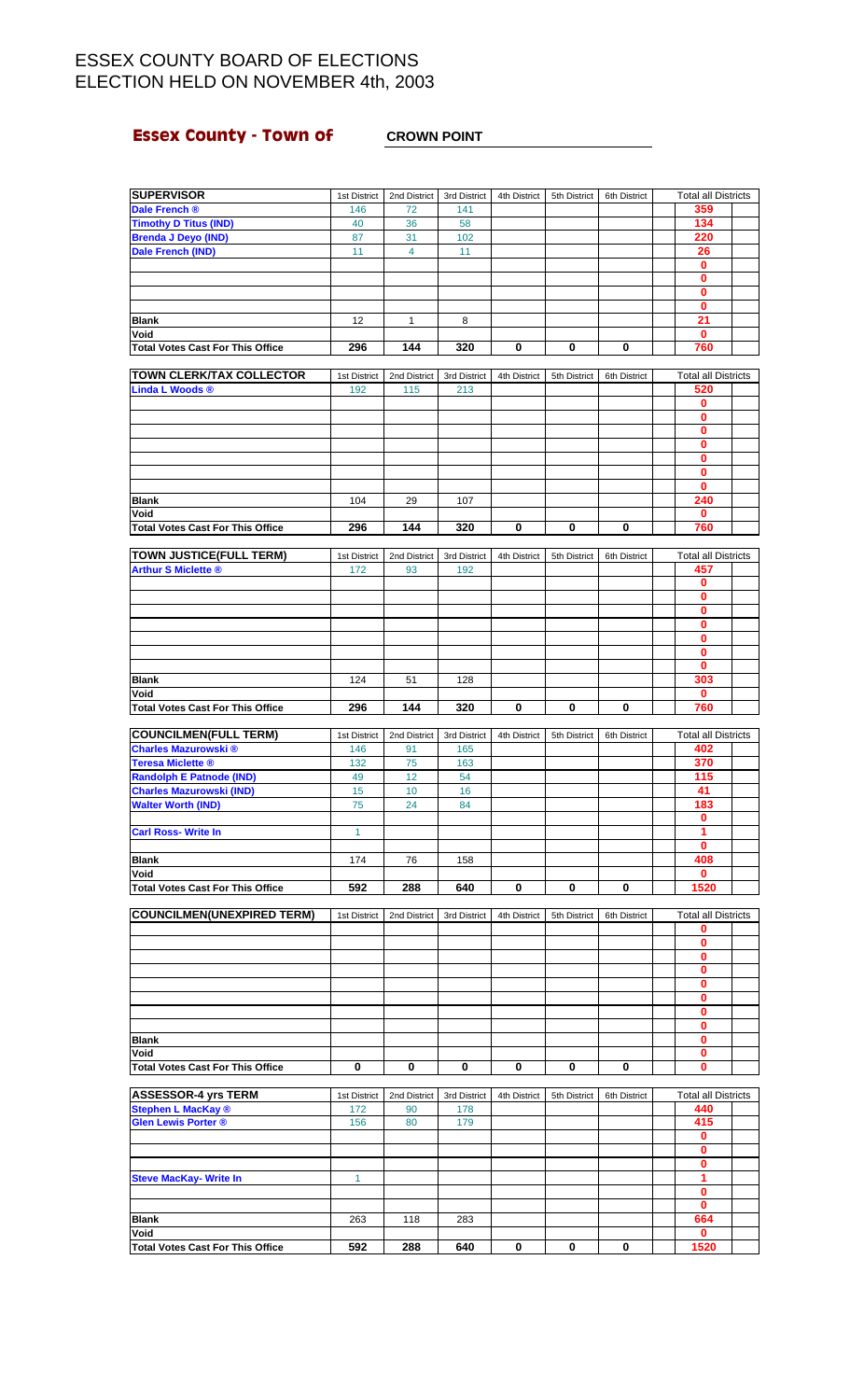## **Essex County - Town of CROWN POINT**

| <b>ASSESSOR- yrs UNEXPIRED TERM</b>     | 1st District | 2nd District | 3rd District | 4th District | 5th District | 6th District | <b>Total all Districts</b> |  |
|-----------------------------------------|--------------|--------------|--------------|--------------|--------------|--------------|----------------------------|--|
|                                         |              |              |              |              |              |              | 0                          |  |
|                                         |              |              |              |              |              |              | 0                          |  |
|                                         |              |              |              |              |              |              | 0                          |  |
|                                         |              |              |              |              |              |              | 0                          |  |
|                                         |              |              |              |              |              |              | 0                          |  |
|                                         |              |              |              |              |              |              | 0                          |  |
|                                         |              |              |              |              |              |              |                            |  |
|                                         |              |              |              |              |              |              |                            |  |
| <b>Blank</b>                            |              |              |              |              |              |              | Ω                          |  |
| Void                                    |              |              |              |              |              |              | Ω                          |  |
| <b>Total Votes Cast For This Office</b> | 0            | 0            | 0            | 0            | 0            | 0            | 0                          |  |
|                                         |              |              |              |              |              |              |                            |  |
| <b>TAX COLLECTOR</b>                    | 1st District | 2nd District | 3rd District | 4th District | 5th District | 6th District | <b>Total all Districts</b> |  |
|                                         |              |              |              |              |              |              | 0                          |  |

| <b>Blank</b>                            |  |  |  |  |  |
|-----------------------------------------|--|--|--|--|--|
| Void                                    |  |  |  |  |  |
| <b>Total Votes Cast For This Office</b> |  |  |  |  |  |

| <b>SUPT. Of HIGHWAYS</b>                | 1st District | 2nd District | 3rd District | 4th District | 5th District | 6th District | <b>Total all Districts</b> |  |
|-----------------------------------------|--------------|--------------|--------------|--------------|--------------|--------------|----------------------------|--|
| <b>Eugene Ingleston ®</b>               | 209          | 113          | 232          |              |              |              | 554                        |  |
|                                         |              |              |              |              |              |              | 0                          |  |
|                                         |              |              |              |              |              |              | 0                          |  |
|                                         |              |              |              |              |              |              |                            |  |
|                                         |              |              |              |              |              |              | 0                          |  |
|                                         |              |              |              |              |              |              |                            |  |
|                                         |              |              |              |              |              |              |                            |  |
| <b>Richard Buell- Write In</b>          |              |              |              |              |              |              |                            |  |
| <b>Blank</b>                            | 87           | 30           | 88           |              |              |              | 205                        |  |
| Void                                    |              |              |              |              |              |              | 0                          |  |
| <b>Total Votes Cast For This Office</b> | 296          | 144          | 320          | 0            | 0            |              | 760                        |  |

| <b>MISCELLANEOUS</b>                 | 1st District | 2nd District | 3rd District | 4th District | 5th District | 6th District | <b>Total all Districts</b> |  |
|--------------------------------------|--------------|--------------|--------------|--------------|--------------|--------------|----------------------------|--|
| <b>Proposal One-An Amendment YES</b> | 40           | 29           | 51           |              |              |              | 120                        |  |
| <b>Proposal One-An Amendment NO</b>  | 40           | 40           | 58           |              |              |              | 138                        |  |
| <b>Blank</b>                         | 216          | 75           | 211          |              |              |              | 502                        |  |
| Void                                 |              |              |              |              |              |              |                            |  |
| Total Votes Cast For This Office     | 296          | 144          | 320          | 0            | 0            |              | 760                        |  |
| <b>Proposal Two-An Amendment YES</b> | 28           | 34           | 52           |              |              |              | 114                        |  |
| <b>Proposal Two-An Amendment NO</b>  | 54           | 39           | 60           |              |              |              | 153                        |  |
| <b>Blank</b>                         | 214          | 71           | 208          |              |              |              | 493                        |  |
| Void                                 |              |              |              |              |              |              |                            |  |
| Total Votes Cast For This Office     | 296          | 144          | 320          | 0            | 0            |              | 760                        |  |

**Proposal One-An Amendment:**

### **Exclusion of indebtedness contracted for sewage facilities**

The proposed amendment to Article 8,section 5 of the Constitution would extend for ten years, until January 1, 2014, the authority of counties, cities, towns and villages to exclude from their constitutional debt limits indebtedness contracted for the construction or reconstruction of sewage facilities. Shall the proposed amendment be approved?

**Proposal Two-An Amendment:**

**Elimination of small city School Districts from constitutional debt limitations**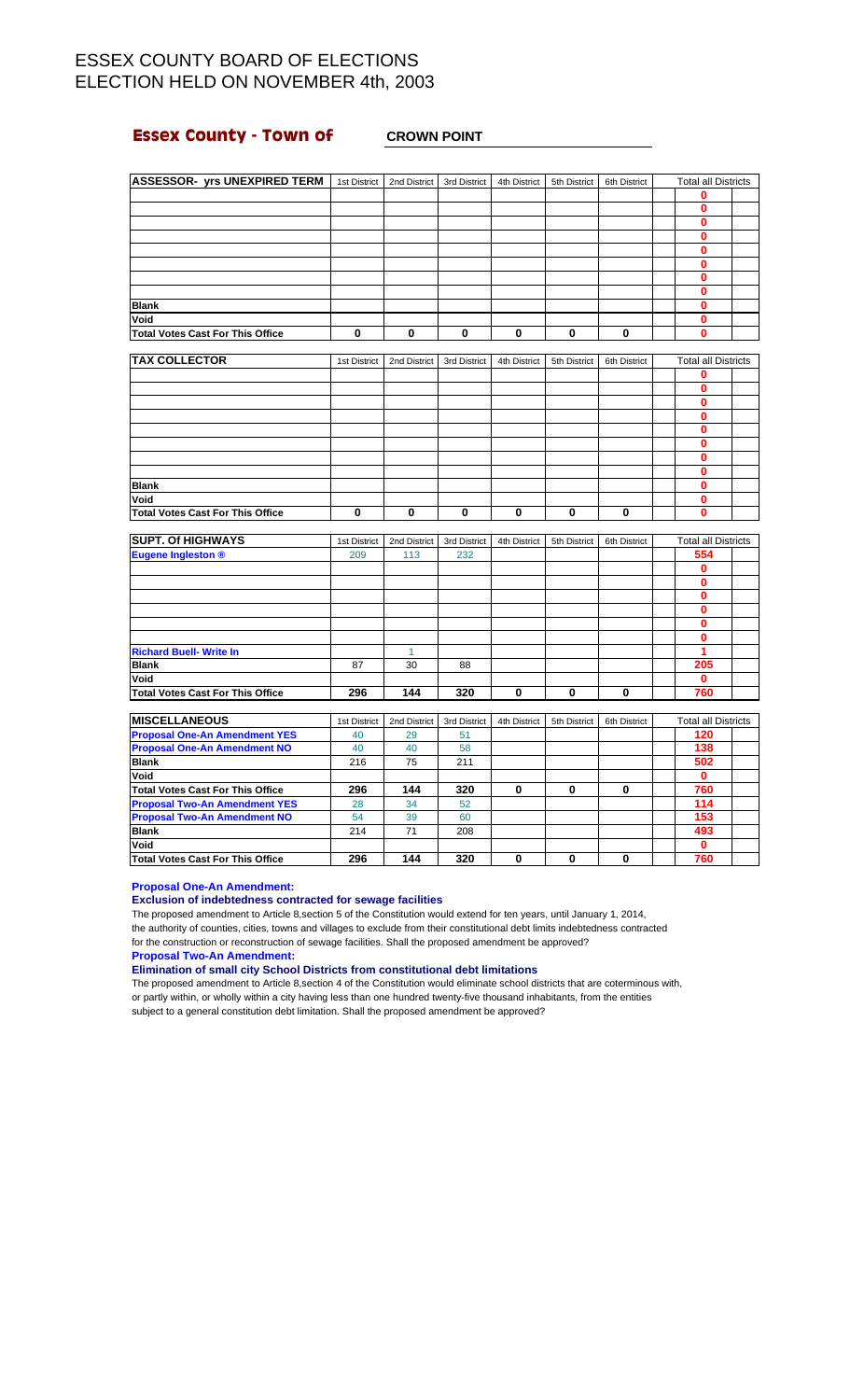# **Essex County - Town of ELIZABETHTOWN**

| <b>SUPERVISOR</b>                       | 1st District | 2nd District | 3rd District | 4th District | 5th District | 6th District | <b>Total all Districts</b> |  |
|-----------------------------------------|--------------|--------------|--------------|--------------|--------------|--------------|----------------------------|--|
| <b>Noel H Merrihew III ®</b>            | 275          |              |              |              |              |              | 275                        |  |
|                                         |              |              |              |              |              |              | 0                          |  |
|                                         |              |              |              |              |              |              | 0                          |  |
|                                         |              |              |              |              |              |              |                            |  |
|                                         |              |              |              |              |              |              | 0                          |  |
|                                         |              |              |              |              |              |              | 0                          |  |
|                                         |              |              |              |              |              |              | 0                          |  |
|                                         |              |              |              |              |              |              | 0                          |  |
|                                         |              |              |              |              |              |              | 0                          |  |
| <b>Blank</b>                            | 126          |              |              |              |              |              | 126                        |  |
|                                         |              |              |              |              |              |              |                            |  |
| Void                                    |              |              |              |              |              |              | $\mathbf{0}$               |  |
| <b>Total Votes Cast For This Office</b> | 401          | 0            | 0            | 0            | 0            | 0            | 401                        |  |
|                                         |              |              |              |              |              |              |                            |  |
| <b>TOWN CLERK</b>                       | 1st District | 2nd District | 3rd District | 4th District | 5th District | 6th District | <b>Total all Districts</b> |  |
|                                         |              |              |              |              |              |              | 0                          |  |
|                                         |              |              |              |              |              |              | 0                          |  |
|                                         |              |              |              |              |              |              |                            |  |
|                                         |              |              |              |              |              |              | 0                          |  |
|                                         |              |              |              |              |              |              | 0                          |  |
|                                         |              |              |              |              |              |              | 0                          |  |
|                                         |              |              |              |              |              |              | 0                          |  |
|                                         |              |              |              |              |              |              | 0                          |  |
|                                         |              |              |              |              |              |              | 0                          |  |
|                                         |              |              |              |              |              |              |                            |  |
| <b>Blank</b>                            |              |              |              |              |              |              | 0                          |  |
| Void                                    |              |              |              |              |              |              | 0                          |  |
| <b>Total Votes Cast For This Office</b> | $\bf{0}$     | 0            | 0            | 0            | 0            | 0            | $\mathbf{0}$               |  |
|                                         |              |              |              |              |              |              |                            |  |
| <b>TOWN JUSTICE(FULL TERM)</b>          | 1st District | 2nd District | 3rd District | 4th District | 5th District | 6th District | <b>Total all Districts</b> |  |
|                                         |              |              |              |              |              |              |                            |  |
|                                         |              |              |              |              |              |              | 0                          |  |
|                                         |              |              |              |              |              |              | 0                          |  |
|                                         |              |              |              |              |              |              | 0                          |  |
|                                         |              |              |              |              |              |              | $\bf{0}$                   |  |
|                                         |              |              |              |              |              |              | 0                          |  |
|                                         |              |              |              |              |              |              | 0                          |  |
|                                         |              |              |              |              |              |              |                            |  |
|                                         |              |              |              |              |              |              | 0                          |  |
|                                         |              |              |              |              |              |              | $\bf{0}$                   |  |
| <b>Blank</b>                            |              |              |              |              |              |              | 0                          |  |
| Void                                    |              |              |              |              |              |              | 0                          |  |
| <b>Total Votes Cast For This Office</b> | $\bf{0}$     | 0            | 0            | $\bf{0}$     | 0            | 0            | 0                          |  |
|                                         |              |              |              |              |              |              |                            |  |
|                                         |              |              |              |              |              |              |                            |  |
| <b>COUNCILMEN(FULL TERM)</b>            | 1st District | 2nd District | 3rd District | 4th District | 5th District | 6th District | <b>Total all Districts</b> |  |
| <b>Philip G Hutchins ®</b>              | 155          |              |              |              |              |              | 155                        |  |
| <b>John Brien ®</b>                     | 214          |              |              |              |              |              | 214                        |  |
| <b>Lu Anne Nielsen (IND)</b>            | 137          |              |              |              |              |              | 137                        |  |
| <b>Philip G Hutchins (IND)</b>          | 23           |              |              |              |              |              | 23                         |  |
|                                         |              |              |              |              |              |              |                            |  |
| <b>John Brien (IND)</b>                 | 36           |              |              |              |              |              | 36                         |  |
| <b>Allen L Dickerson (IND)</b>          | 157          |              |              |              |              |              | 157                        |  |
|                                         |              |              |              |              |              |              | 0                          |  |
|                                         |              |              |              |              |              |              | 0                          |  |
| <b>Blank</b>                            | 80           |              |              |              |              |              | 80                         |  |
|                                         |              |              |              |              |              |              |                            |  |
| Void                                    |              |              |              |              |              |              | 0                          |  |
| <b>Total Votes Cast For This Office</b> | 802          | 0            | 0            | 0            | 0            | 0            | 802                        |  |
|                                         |              |              |              |              |              |              |                            |  |
| <b>COUNCILMEN(UNEXPIRED TERM)</b>       | 1st District | 2nd District | 3rd District | 4th District | 5th District | 6th District | <b>Total all Districts</b> |  |
| <b>Paul D Grinwis ®</b>                 | 239          |              |              |              |              |              | 239                        |  |
|                                         |              |              |              |              |              |              | 0                          |  |
|                                         |              |              |              |              |              |              |                            |  |
|                                         |              |              |              |              |              |              | 0                          |  |
|                                         |              |              |              |              |              |              | 0                          |  |
|                                         |              |              |              |              |              |              | $\mathbf 0$                |  |
|                                         |              |              |              |              |              |              | 0                          |  |
|                                         |              |              |              |              |              |              | $\mathbf 0$                |  |
|                                         |              |              |              |              |              |              | $\pmb{0}$                  |  |
|                                         |              |              |              |              |              |              |                            |  |
| <b>Blank</b>                            | 162          |              |              |              |              |              | 162                        |  |
| Void                                    |              |              |              |              |              |              | 0                          |  |
| <b>Total Votes Cast For This Office</b> | 401          | 0            | 0            | $\bf{0}$     | 0            | $\mathbf 0$  | 401                        |  |
|                                         |              |              |              |              |              |              |                            |  |
| <b>ASSESSOR-4 yrs TERM</b>              | 1st District | 2nd District | 3rd District | 4th District | 5th District | 6th District | <b>Total all Districts</b> |  |
| <b>Harold Ed Jennings ®</b>             | 208          |              |              |              |              |              | 208                        |  |
|                                         |              |              |              |              |              |              |                            |  |
|                                         |              |              |              |              |              |              | 0                          |  |
|                                         |              |              |              |              |              |              | $\mathbf{0}$               |  |
| <b>Allen Dickerson-Write In</b>         | 3            |              |              |              |              |              | 3                          |  |
| <b>George Salg-Write In</b>             | $\mathbf{1}$ |              |              |              |              |              | 1                          |  |
|                                         |              |              |              |              |              |              | 0                          |  |
|                                         |              |              |              |              |              |              |                            |  |
|                                         |              |              |              |              |              |              | $\mathbf 0$                |  |
|                                         |              |              |              |              |              |              | 0                          |  |
| <b>Blank</b>                            | 189          |              |              |              |              |              | 189                        |  |
| Void                                    |              |              |              |              |              |              | 0                          |  |
|                                         |              |              |              |              |              |              |                            |  |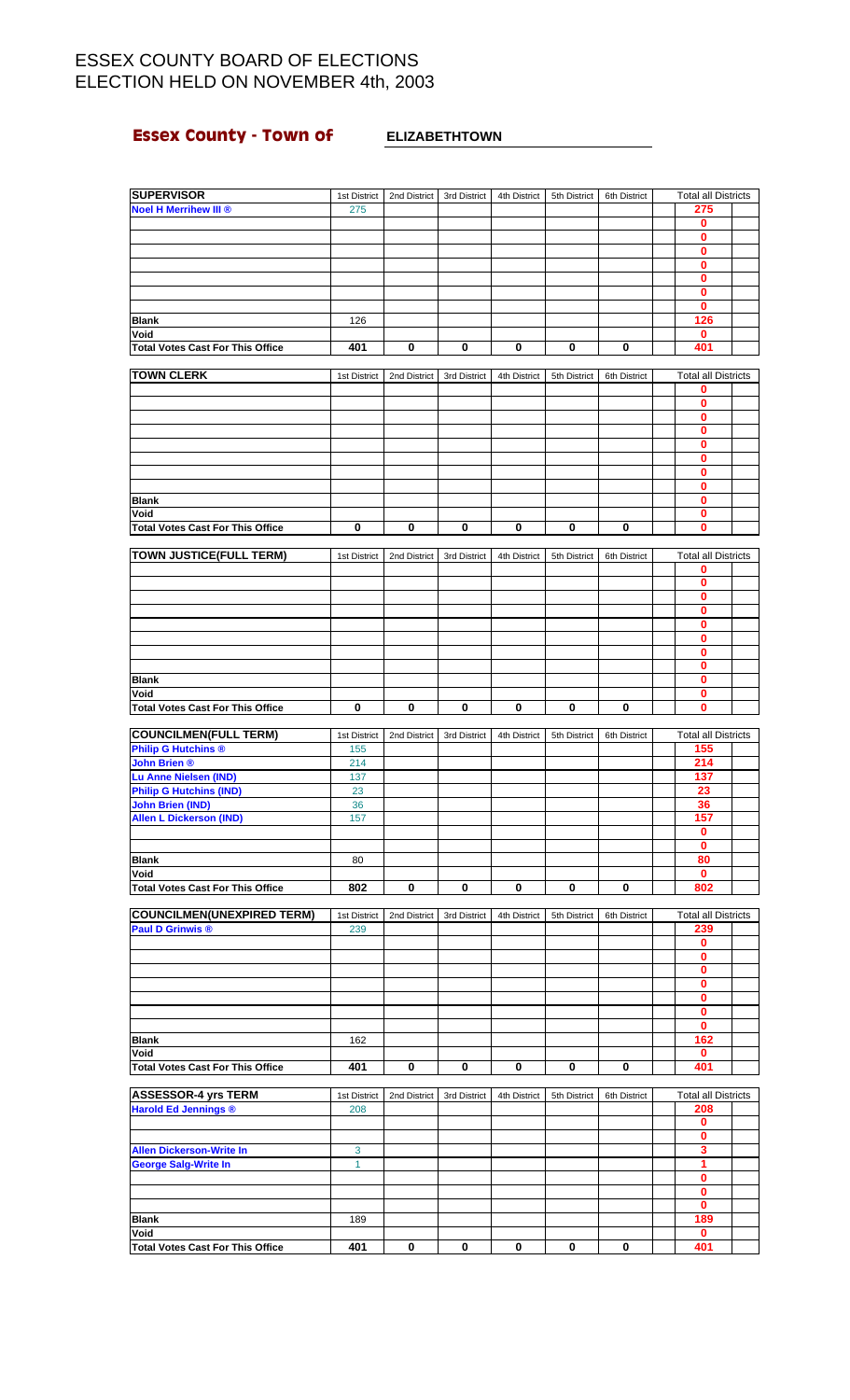## **Essex County - Town of ELIZABETHTOWN**

| <b>ASSESSOR- yrs UNEXPIRED TERM</b>     | 1st District | 2nd District | 3rd District | 4th District | 5th District | 6th District | <b>Total all Districts</b> |  |
|-----------------------------------------|--------------|--------------|--------------|--------------|--------------|--------------|----------------------------|--|
|                                         |              |              |              |              |              |              | 0                          |  |
|                                         |              |              |              |              |              |              | 0                          |  |
|                                         |              |              |              |              |              |              | 0                          |  |
|                                         |              |              |              |              |              |              | 0                          |  |
|                                         |              |              |              |              |              |              | Λ                          |  |
|                                         |              |              |              |              |              |              | o                          |  |
|                                         |              |              |              |              |              |              |                            |  |
|                                         |              |              |              |              |              |              | 0                          |  |
| <b>Blank</b>                            |              |              |              |              |              |              |                            |  |
| Void                                    |              |              |              |              |              |              | Ω                          |  |
| <b>Total Votes Cast For This Office</b> | 0            | 0            | $\bf{0}$     | 0            | 0            | 0            | 0                          |  |
|                                         |              |              |              |              |              |              |                            |  |
| <b>TAX COLLECTOR</b>                    | 1st District | 2nd District | 3rd District | 4th District | 5th District | 6th District | <b>Total all Districts</b> |  |
|                                         |              |              |              |              |              |              | n                          |  |

| <b>Blank</b>                            |  |  |  |  |  |
|-----------------------------------------|--|--|--|--|--|
| Void                                    |  |  |  |  |  |
| <b>Total Votes Cast For This Office</b> |  |  |  |  |  |

| <b>SUPT. Of HIGHWAYS</b>         | 1st District | 2nd District | 3rd District | 4th District | 5th District | 6th District | <b>Total all Districts</b> |  |
|----------------------------------|--------------|--------------|--------------|--------------|--------------|--------------|----------------------------|--|
| <b>Dennis L Aubin (D)</b>        | 241          |              |              |              |              |              | 241                        |  |
| <b>Dennis L Aubin (IND)</b>      | 26           |              |              |              |              |              | 26                         |  |
|                                  |              |              |              |              |              |              |                            |  |
|                                  |              |              |              |              |              |              |                            |  |
|                                  |              |              |              |              |              |              |                            |  |
|                                  |              |              |              |              |              |              |                            |  |
| <b>Allen Dickerson</b>           |              |              |              |              |              |              |                            |  |
|                                  |              |              |              |              |              |              |                            |  |
| <b>Blank</b>                     | 133          |              |              |              |              |              | 133                        |  |
| Void                             |              |              |              |              |              |              |                            |  |
| Total Votes Cast For This Office | 401          | 0            | O            | 0            | 0            |              | 401                        |  |

| <b>IMISCELLANEOUS</b>                   | 1st District | 2nd District | 3rd District | 4th District | 5th District | 6th District | <b>Total all Districts</b> |  |
|-----------------------------------------|--------------|--------------|--------------|--------------|--------------|--------------|----------------------------|--|
| <b>Proposal One-An Amendment YES</b>    | 75           |              |              |              |              |              | 75                         |  |
| <b>Proposal One-An Amendment NO</b>     | 68           |              |              |              |              |              | 68                         |  |
| <b>Blank</b>                            | 258          |              |              |              |              |              | 258                        |  |
| Void                                    |              |              |              |              |              |              |                            |  |
| <b>Total Votes Cast For This Office</b> | 401          |              | 0            | 0            | 0            |              | 401                        |  |
| <b>Proposal Two-An Amendment YES</b>    | 66           |              |              |              |              |              | 66                         |  |
| <b>Proposal Two-An Amendment NO</b>     | 77           |              |              |              |              |              | 77                         |  |
| <b>Blank</b>                            | 258          |              |              |              |              |              | 258                        |  |
| Void                                    |              |              |              |              |              |              |                            |  |
| Total Votes Cast For This Office        | 401          |              |              | 0            | 0            |              | 401                        |  |

**Proposal One-An Amendment:**

### **Exclusion of indebtedness contracted for sewage facilities**

The proposed amendment to Article 8,section 5 of the Constitution would extend for ten years, until January 1, 2014, the authority of counties, cities, towns and villages to exclude from their constitutional debt limits indebtedness contracted for the construction or reconstruction of sewage facilities. Shall the proposed amendment be approved?

**Proposal Two-An Amendment:**

**Elimination of small city School Districts from constitutional debt limitations**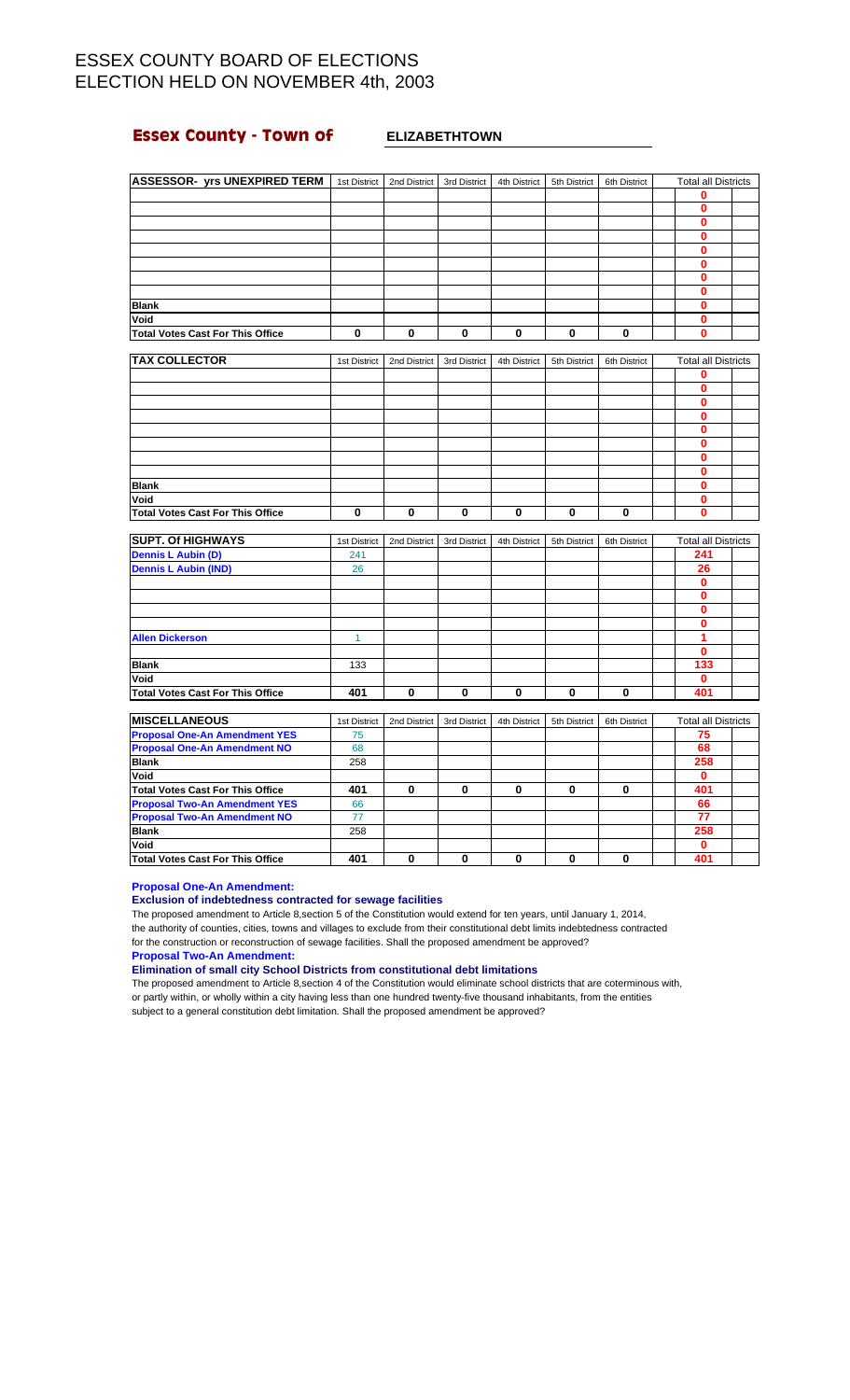## **Essex County - Town of ESSEX**

| <b>SUPERVISOR</b>                               | 1st District        | 2nd District       | 3rd District | 4th District | 5th District | 6th District | <b>Total all Districts</b>        |  |
|-------------------------------------------------|---------------------|--------------------|--------------|--------------|--------------|--------------|-----------------------------------|--|
| <b>Ronald E Jackson ®</b>                       | 107                 | 50                 |              |              |              |              | 157                               |  |
| <b>Ronald E Jackson (IND)</b>                   | 11                  | 3                  |              |              |              |              | 14                                |  |
|                                                 |                     |                    |              |              |              |              | 0                                 |  |
|                                                 |                     |                    |              |              |              |              | $\mathbf{0}$                      |  |
|                                                 |                     |                    |              |              |              |              | 0                                 |  |
| <b>Irene Maloney-Write In</b>                   |                     | 1                  |              |              |              |              | 1                                 |  |
| <b>Scott Hayes-Write In</b>                     |                     | $\mathbf{1}$       |              |              |              |              | 1<br>0                            |  |
| <b>Blank</b>                                    | 28                  | 15                 |              |              |              |              | 43                                |  |
| Void                                            |                     |                    |              |              |              |              | $\mathbf{0}$                      |  |
| <b>Total Votes Cast For This Office</b>         | 146                 | 70                 | 0            | 0            | 0            | 0            | 216                               |  |
|                                                 |                     |                    |              |              |              |              |                                   |  |
| TOWN CLERK/TAX COLLECTOR                        | 1st District        | 2nd District       | 3rd District | 4th District | 5th District | 6th District | <b>Total all Districts</b>        |  |
| Debra A Bridge ®                                | 109                 | 49                 |              |              |              |              | 158                               |  |
|                                                 |                     |                    |              |              |              |              | 0                                 |  |
|                                                 |                     |                    |              |              |              |              | $\mathbf{0}$<br>0                 |  |
|                                                 |                     |                    |              |              |              |              | 0                                 |  |
|                                                 |                     |                    |              |              |              |              | 0                                 |  |
| <b>Barbara Kunzi-Write In</b>                   | $\mathbf{1}$        | $\mathbf{1}$       |              |              |              |              | 2                                 |  |
|                                                 |                     |                    |              |              |              |              | 0                                 |  |
| Blank                                           | 36                  | 20                 |              |              |              |              | 56                                |  |
| Void                                            |                     |                    |              |              |              |              | 0                                 |  |
| <b>Total Votes Cast For This Office</b>         | 146                 | 70                 | 0            | 0            | 0            | 0            | 216                               |  |
| TOWN JUSTICE(FULL TERM)                         | 1st District        | 2nd District       | 3rd District | 4th District | 5th District | 6th District | <b>Total all Districts</b>        |  |
|                                                 |                     |                    |              |              |              |              | 0                                 |  |
|                                                 |                     |                    |              |              |              |              | $\bf{0}$                          |  |
|                                                 |                     |                    |              |              |              |              | 0                                 |  |
|                                                 |                     |                    |              |              |              |              | 0                                 |  |
|                                                 |                     |                    |              |              |              |              | 0<br>0                            |  |
|                                                 |                     |                    |              |              |              |              | 0                                 |  |
|                                                 |                     |                    |              |              |              |              | 0                                 |  |
| <b>Blank</b>                                    |                     |                    |              |              |              |              | 0                                 |  |
| Void                                            |                     |                    |              |              |              |              | 0                                 |  |
| <b>Total Votes Cast For This Office</b>         | 0                   | 0                  | 0            | 0            | 0            | 0            | 0                                 |  |
| <b>COUNCILMEN(FULL TERM)</b>                    |                     |                    |              |              |              |              |                                   |  |
| <b>Stephen A Sayward Jr ®</b>                   | 1st District<br>114 | 2nd District<br>54 | 3rd District | 4th District | 5th District | 6th District | <b>Total all Districts</b><br>168 |  |
| <b>Mark A Wrisley ®</b>                         | 99                  | 55                 |              |              |              |              | 154                               |  |
|                                                 |                     |                    |              |              |              |              | 0                                 |  |
|                                                 |                     |                    |              |              |              |              | 0                                 |  |
| <b>Alice Tart-Write In</b>                      |                     |                    |              |              |              |              |                                   |  |
|                                                 |                     | 1                  |              |              |              |              | 1                                 |  |
| <b>Jerry Dieree-Write In</b>                    |                     | $\mathbf{1}$       |              |              |              |              | 1                                 |  |
| <b>Claire LaPine-Write In</b>                   | $\mathbf{1}$        |                    |              |              |              |              | 1                                 |  |
|                                                 |                     |                    |              |              |              |              | 0                                 |  |
| <b>Blank</b>                                    | 78                  | 29                 |              |              |              |              | 107                               |  |
| Void<br><b>Total Votes Cast For This Office</b> | 292                 | 140                | 0            | 0            | 0            | 0            | 0<br>432                          |  |
|                                                 |                     |                    |              |              |              |              |                                   |  |
| <b>COUNCILMEN(UNEXPIRED TERM)</b>               | 1st District        | 2nd District       | 3rd District | 4th District | 5th District | 6th District | <b>Total all Districts</b>        |  |
|                                                 |                     |                    |              |              |              |              | 0                                 |  |
|                                                 |                     |                    |              |              |              |              | $\bf{0}$                          |  |
|                                                 |                     |                    |              |              |              |              | 0                                 |  |
|                                                 |                     |                    |              |              |              |              | 0<br>0                            |  |
|                                                 |                     |                    |              |              |              |              | 0                                 |  |
|                                                 |                     |                    |              |              |              |              | 0                                 |  |
|                                                 |                     |                    |              |              |              |              | 0                                 |  |
| <b>Blank</b>                                    |                     |                    |              |              |              |              | 0                                 |  |
| Void                                            |                     |                    |              |              |              |              | 0                                 |  |
| <b>Total Votes Cast For This Office</b>         | 0                   | 0                  | 0            | 0            | 0            | 0            | $\mathbf{0}$                      |  |
| <b>ASSESSOR-4 yrs TERM</b>                      | 1st District        | 2nd District       | 3rd District | 4th District | 5th District | 6th District | <b>Total all Districts</b>        |  |
| Grace I Drummond ®                              | 77                  | 35                 |              |              |              |              | 112                               |  |
| David H Sayre ®                                 | 95                  | 49                 |              |              |              |              | 144                               |  |
|                                                 |                     |                    |              |              |              |              | 0                                 |  |
| <b>Robert Rowe-Write In</b>                     |                     | $\mathbf{1}$       |              |              |              |              | 1                                 |  |
| <b>Charlie Goff-Write In</b>                    |                     | $\mathbf{1}$       |              |              |              |              | 1<br>0                            |  |
| <b>Barbara Kunzi-Write In</b>                   | 44                  | 17                 |              |              |              |              | 61                                |  |
|                                                 |                     |                    |              |              |              |              | 0                                 |  |
| Blank<br>Void                                   | 76                  | 37                 |              |              |              |              | 113<br>0                          |  |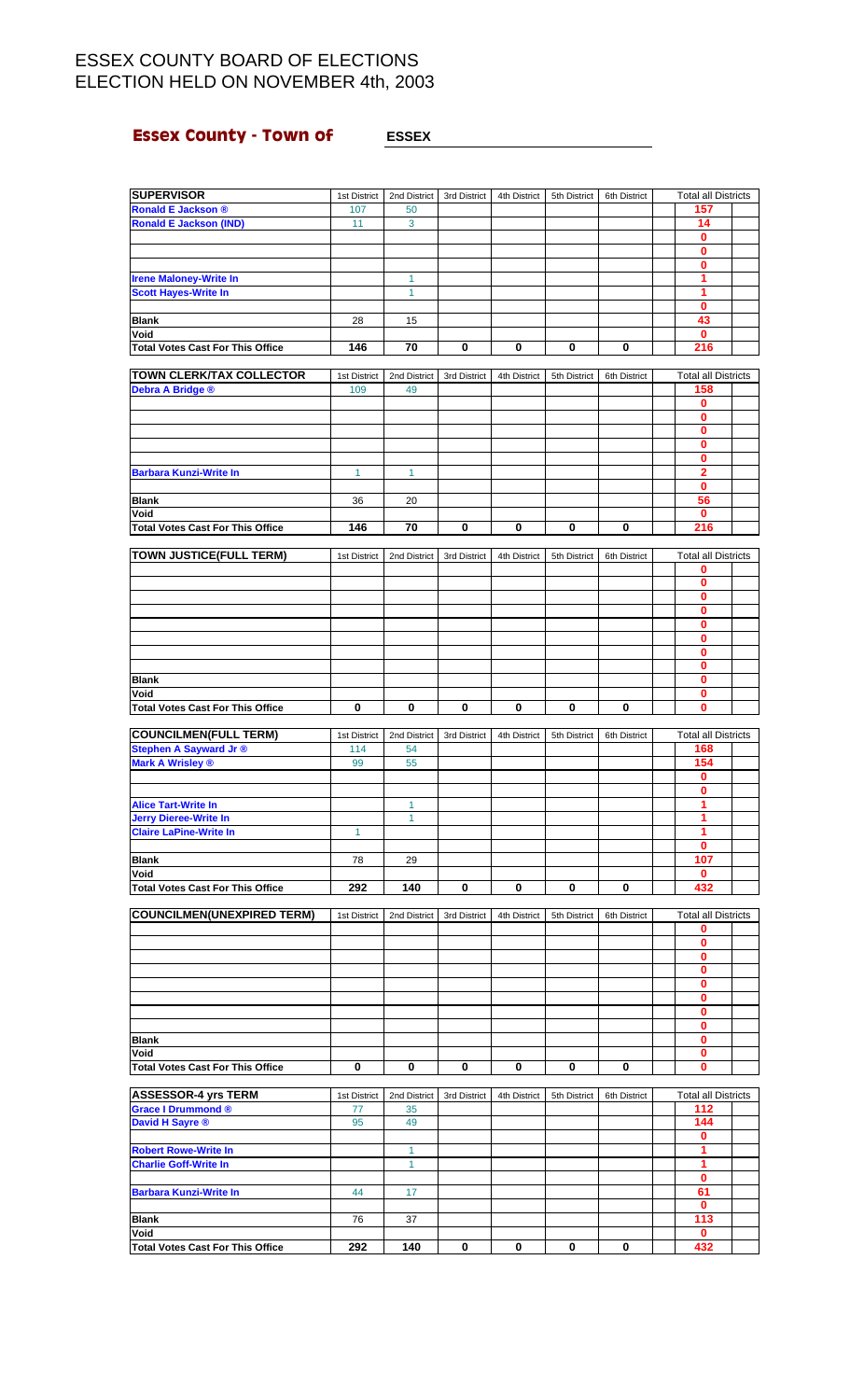## **Essex County - Town of**  $\qquad$  **ESSEX**

| <b>ASSESSOR- yrs UNEXPIRED TERM</b>     | 1st District | 2nd District | 3rd District | 4th District | 5th District | 6th District | <b>Total all Districts</b> |  |
|-----------------------------------------|--------------|--------------|--------------|--------------|--------------|--------------|----------------------------|--|
|                                         |              |              |              |              |              |              | n                          |  |
|                                         |              |              |              |              |              |              |                            |  |
|                                         |              |              |              |              |              |              | 0                          |  |
|                                         |              |              |              |              |              |              | n                          |  |
|                                         |              |              |              |              |              |              | n                          |  |
|                                         |              |              |              |              |              |              |                            |  |
|                                         |              |              |              |              |              |              |                            |  |
|                                         |              |              |              |              |              |              |                            |  |
| <b>Blank</b>                            |              |              |              |              |              |              |                            |  |
| Void                                    |              |              |              |              |              |              |                            |  |
| <b>Total Votes Cast For This Office</b> | 0            | 0            | 0            | $\bf{0}$     | 0            | 0            | 0                          |  |

| <b>TAX COLLECTOR</b>                    | 1st District | 2nd District | 3rd District | 4th District | 5th District | 6th District | <b>Total all Districts</b> |  |  |
|-----------------------------------------|--------------|--------------|--------------|--------------|--------------|--------------|----------------------------|--|--|
|                                         |              |              |              |              |              |              |                            |  |  |
|                                         |              |              |              |              |              |              |                            |  |  |
|                                         |              |              |              |              |              |              |                            |  |  |
|                                         |              |              |              |              |              |              |                            |  |  |
|                                         |              |              |              |              |              |              |                            |  |  |
|                                         |              |              |              |              |              |              |                            |  |  |
|                                         |              |              |              |              |              |              |                            |  |  |
|                                         |              |              |              |              |              |              |                            |  |  |
| <b>Blank</b>                            |              |              |              |              |              |              |                            |  |  |
| Void                                    |              |              |              |              |              |              |                            |  |  |
| <b>Total Votes Cast For This Office</b> | 0            | 0            | 0            | $\mathbf{0}$ | 0            |              |                            |  |  |

| <b>SUPT. Of HIGHWAYS</b>                | 1st District | 2nd District | 3rd District | 4th District | 5th District | 6th District | <b>Total all Districts</b> |  |
|-----------------------------------------|--------------|--------------|--------------|--------------|--------------|--------------|----------------------------|--|
| James Z Morgan Jr ®                     | 118          | 55           |              |              |              |              | 173                        |  |
| <b>James Z Morgan Jr (IND)</b>          | 11           | 6            |              |              |              |              | 17                         |  |
|                                         |              |              |              |              |              |              |                            |  |
|                                         |              |              |              |              |              |              |                            |  |
|                                         |              |              |              |              |              |              |                            |  |
|                                         |              |              |              |              |              |              |                            |  |
|                                         |              |              |              |              |              |              |                            |  |
|                                         |              |              |              |              |              |              |                            |  |
| <b>Blank</b>                            | 17           | 9            |              |              |              |              | 26                         |  |
| Void                                    |              |              |              |              |              |              |                            |  |
| <b>Total Votes Cast For This Office</b> | 146          | 70           | O            | 0            | 0            |              | 216                        |  |

| <b>IMISCELLANEOUS</b>                   | 1st District | 2nd District | 3rd District | 4th District | 5th District | 6th District | <b>Total all Districts</b> |  |
|-----------------------------------------|--------------|--------------|--------------|--------------|--------------|--------------|----------------------------|--|
| <b>Proposal One-An Amendment YES</b>    | 52           | 19           |              |              |              |              |                            |  |
| <b>Proposal One-An Amendment NO</b>     | 28           | 19           |              |              |              |              | 47                         |  |
| <b>Blank</b>                            | 66           | 32           |              |              |              |              | 98                         |  |
| Void                                    |              |              |              |              |              |              | O                          |  |
| Total Votes Cast For This Office        | 146          | 70           | 0            | 0            | 0            |              | 216                        |  |
| <b>Proposal Two-An Amendment YES</b>    | 39           | 17           |              |              |              |              | 56                         |  |
| <b>Proposal Two-An Amendment NO</b>     | 37           | 23           |              |              |              |              | 60                         |  |
| <b>Blank</b>                            | 70           | 30           |              |              |              |              | 100                        |  |
| Void                                    |              |              |              |              |              |              |                            |  |
| <b>Total Votes Cast For This Office</b> | 146          | 70           |              | 0            | 0            |              | 216                        |  |

**Proposal One-An Amendment:**

### **Exclusion of indebtedness contracted for sewage facilities**

The proposed amendment to Article 8,section 5 of the Constitution would extend for ten years, until January 1, 2014, the authority of counties, cities, towns and villages to exclude from their constitutional debt limits indebtedness contracted for the construction or reconstruction of sewage facilities. Shall the proposed amendment be approved?

**Proposal Two-An Amendment:**

**Elimination of small city School Districts from constitutional debt limitations**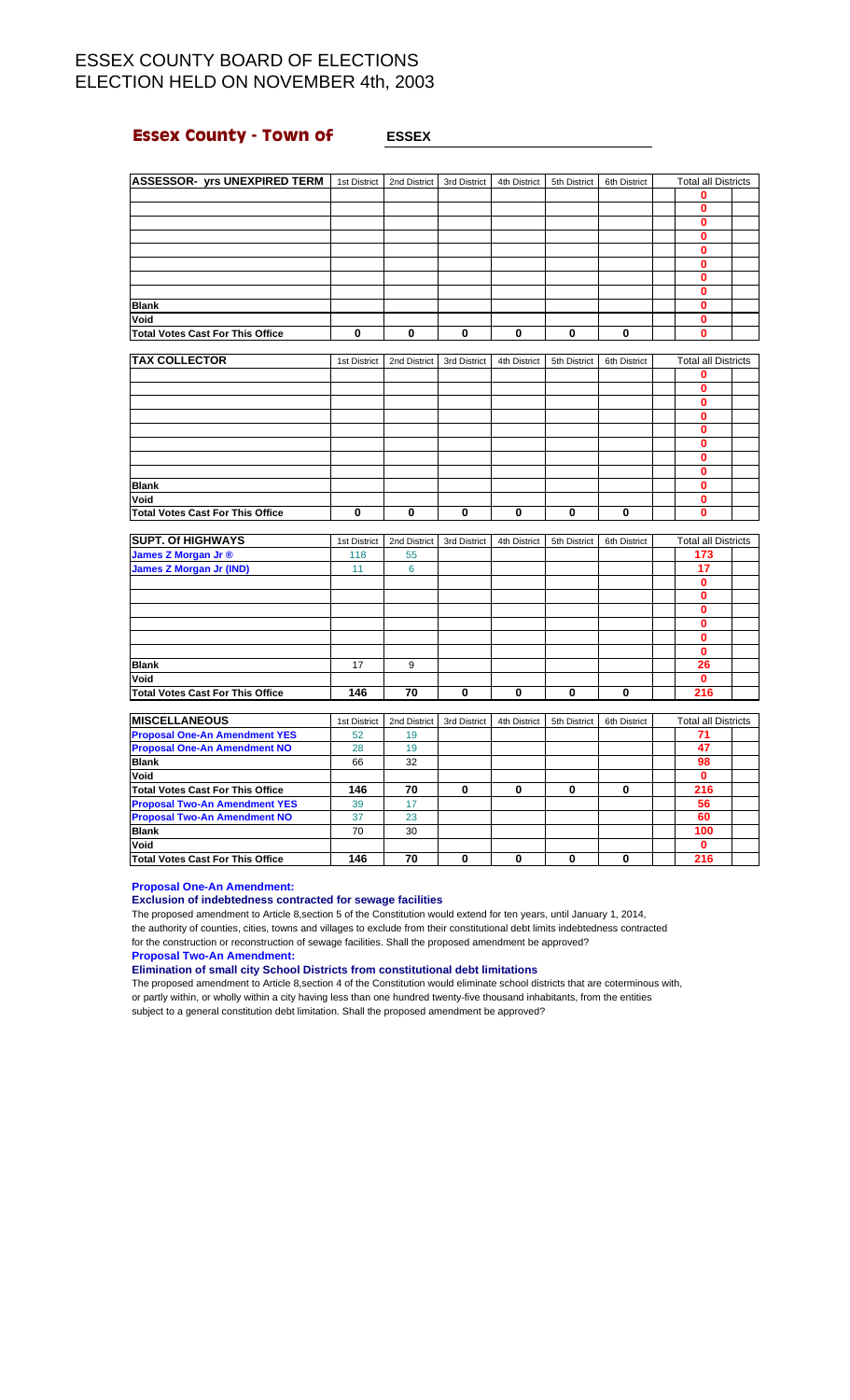### **Essex County - Town of JAY**

### **SUPERVISOR** 1st District 2nd District 3rd District 4th District 5th District 6th District Total all Districts **Terrence E Walton ®** 146 44 **190**<br>**Randall Thomas Douglas (D)** 408 377 **190 Randall Thomas Douglas (D) Terrence E Walton (IND)** 13 5 **1 18 Randall Thomas Douglas (IND)** 48 44 **92 0 0 0 Paul Bruce-Write In** 1 **1 Blank** 44 11 **55 Void 0 Total Votes Cast For This Office 660 481 0 0 0 0 1141 TOWN CLERK** 1st District 2nd District 3rd District 4th District 5th District 6th District Total all Districts **0 0 0 0 0 0 0 0 Blank 0 Void 0 Total Votes Cast For This Office 000000 0 TOWN JUSTICE(FULL TERM)** 1st District 2nd District 3rd District 4th District 6th District 6th District Total all Districts **Ramona E Thwaits ®** 298 150 **448 John C Snow (D)** 252 235 **John C Snow (IND)** 27 30 **57**<br>**Ramona E Thwaits (IND)** 22 17 39 **Ramona E Thwaits (IND)** 22 **0 0** Paul Bruce **1 1 | 1 | | | | | | | | | |** | | | 1 **0 Blank** 60 49 **109 Void 0 Total Votes Cast For This Office 660 481 0 0 0 0 1141 COUNCILMEN(FULL TERM)** 1st District 2nd District 3rd District 4th District 5th District 6th District Total all Districts **Gerald E Hall ® 254 254 254 254 254 254 254 265 266 276 276 276 277 278 279 279 279 279 279 279 279 279 289 289 Bryan D Walton ®** 211 88 **299 Eugene Herb Glicksman (D)** 86 47 **133 Vickie J Trombley (D)** 210 124 **334 Eugene Herb Glicksman (IND)** 14 8 **22 Vickie J Trombley (IND)** 22 14 **36 Barbara J Jacques (IND)** 54 86 **140 Gerald E Hall (IND) John J Sheldrake (IND)** 133 151 **151 134 151 134 151 1284 Bryan D Walton (IND)** 10 7 **17**<br>**Paul K Coolidge (IND)** 230 203 203 **1999 203 433 Paul K Coolidge (IND)** 230 203<br>**Paul Bruce** 1 Paul Bruce **1 1 | 1 | | | | | | | | | |** | | | 1 **Blank** 87 85 **172 Void 0 Total Votes Cast For This Office 1320 962 0000 2282 COUNCILMEN(UNEXPIRED TERM)** 1st District 2nd District 3rd District 4th District 5th District 6th District Total all Districts **0 0 0 0 0 0 0 0 Blank 0 Void 0 Total Votes Cast For This Office 000000 0**

| <b>ASSESSOR-4 yrs TERM</b>              | 1st District | 2nd District 3rd District | 4th District | 5th District | 6th District | <b>Total all Districts</b> |  |  |
|-----------------------------------------|--------------|---------------------------|--------------|--------------|--------------|----------------------------|--|--|
|                                         |              |                           |              |              |              |                            |  |  |
|                                         |              |                           |              |              |              |                            |  |  |
|                                         |              |                           |              |              |              |                            |  |  |
|                                         |              |                           |              |              |              |                            |  |  |
|                                         |              |                           |              |              |              |                            |  |  |
|                                         |              |                           |              |              |              |                            |  |  |
|                                         |              |                           |              |              |              |                            |  |  |
|                                         |              |                           |              |              |              |                            |  |  |
| <b>Blank</b>                            |              |                           |              |              |              |                            |  |  |
| Void                                    |              |                           |              |              |              |                            |  |  |
| <b>Total Votes Cast For This Office</b> |              | 0                         | 0            | 0            |              |                            |  |  |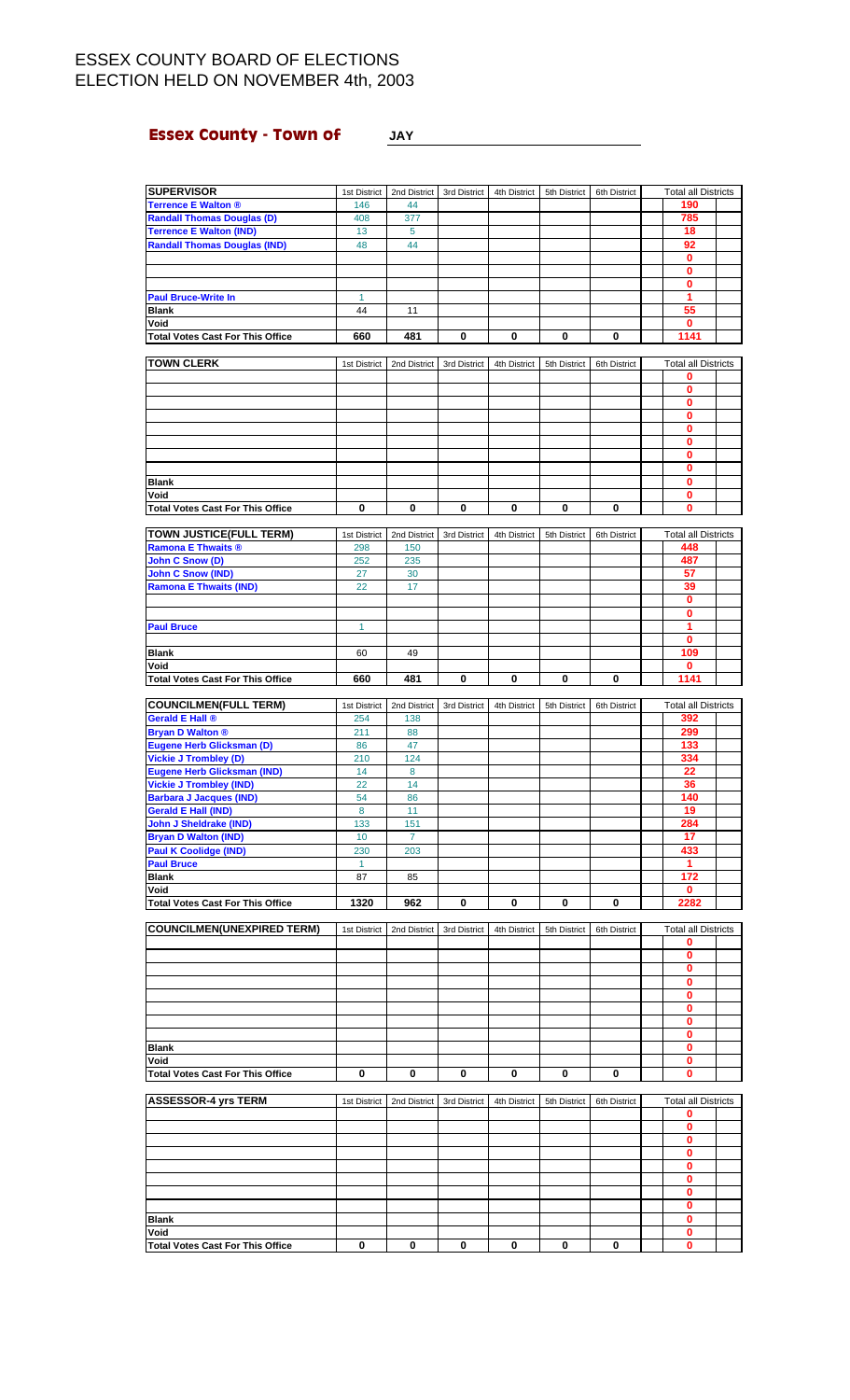### **Essex County - Town of JAY**

| <b>ASSESSOR- yrs UNEXPIRED TERM</b>             |              | 1st District   2nd District | 3rd District | 4th District | 5th District | 6th District | <b>Total all Districts</b> |  |
|-------------------------------------------------|--------------|-----------------------------|--------------|--------------|--------------|--------------|----------------------------|--|
|                                                 |              |                             |              |              |              |              | 0                          |  |
|                                                 |              |                             |              |              |              |              | $\mathbf 0$                |  |
|                                                 |              |                             |              |              |              |              | $\bf{0}$                   |  |
|                                                 |              |                             |              |              |              |              | 0                          |  |
|                                                 |              |                             |              |              |              |              | $\mathbf 0$                |  |
|                                                 |              |                             |              |              |              |              | 0                          |  |
|                                                 |              |                             |              |              |              |              | 0                          |  |
|                                                 |              |                             |              |              |              |              | $\mathbf{0}$               |  |
| <b>Blank</b>                                    |              |                             |              |              |              |              | $\bf{0}$                   |  |
| Void                                            |              |                             |              |              |              |              | $\mathbf{0}$               |  |
| <b>Total Votes Cast For This Office</b>         | $\bf{0}$     | 0                           | $\bf{0}$     | 0            | $\mathbf 0$  | $\bf{0}$     | $\mathbf 0$                |  |
|                                                 |              |                             |              |              |              |              |                            |  |
| <b>TAX COLLECTOR</b>                            | 1st District | 2nd District                | 3rd District | 4th District | 5th District | 6th District | <b>Total all Districts</b> |  |
|                                                 |              |                             |              |              |              |              | 0                          |  |
|                                                 |              |                             |              |              |              |              | 0                          |  |
|                                                 |              |                             |              |              |              |              | 0                          |  |
|                                                 |              |                             |              |              |              |              | $\bf{0}$                   |  |
|                                                 |              |                             |              |              |              |              | 0                          |  |
|                                                 |              |                             |              |              |              |              | $\mathbf{0}$               |  |
|                                                 |              |                             |              |              |              |              | $\bf{0}$                   |  |
|                                                 |              |                             |              |              |              |              | $\mathbf{0}$               |  |
| <b>Blank</b>                                    |              |                             |              |              |              |              | $\bf{0}$                   |  |
| Void                                            |              |                             |              |              |              |              | 0                          |  |
| <b>Total Votes Cast For This Office</b>         | 0            | 0                           | 0            | 0            | 0            | 0            | $\mathbf{0}$               |  |
|                                                 |              |                             |              |              |              |              |                            |  |
| <b>SUPT. Of HIGHWAYS</b>                        | 1st District | 2nd District                | 3rd District | 4th District | 5th District | 6th District | <b>Total all Districts</b> |  |
| <b>Christopher Michael Garrow (D)</b>           | 397          | 301                         |              |              |              |              | 698                        |  |
| <b>Christopher Michael Garrow (IND)</b>         | 69           | 53                          |              |              |              |              | 122                        |  |
|                                                 |              |                             |              |              |              |              | $\bf{0}$                   |  |
|                                                 |              |                             |              |              |              |              | $\mathbf{0}$               |  |
|                                                 |              |                             |              |              |              |              | 0<br>1                     |  |
| <b>Ozzie The Dog-Write In</b>                   |              | $\overline{1}$              |              |              |              |              |                            |  |
| <b>Paul Bruce-Write In</b>                      | 1            |                             |              |              |              |              | 1                          |  |
|                                                 |              |                             |              |              |              |              | 0                          |  |
| <b>Blank</b>                                    | 193          | 126                         |              |              |              |              | 319                        |  |
| Void<br><b>Total Votes Cast For This Office</b> | 660          | 481                         | 0            | 0            | 0            | $\bf{0}$     | $\bf{0}$<br>1141           |  |
|                                                 |              |                             |              |              |              |              |                            |  |
| <b>MISCELLANEOUS</b>                            | 1st District | 2nd District                | 3rd District | 4th District | 5th District | 6th District | <b>Total all Districts</b> |  |
| <b>Proposal One-An Amendment YES</b>            | 174          | 132                         |              |              |              |              | 306                        |  |
| <b>Proposal One-An Amendment NO</b>             | 155          | 112                         |              |              |              |              | 267                        |  |
| <b>Blank</b>                                    | 331          | 237                         |              |              |              |              | 568                        |  |
| Void                                            |              |                             |              |              |              |              | $\bf{0}$                   |  |
| <b>Total Votes Cast For This Office</b>         | 660          | 481                         | 0            | 0            | 0            | $\bf{0}$     | 1141                       |  |
| <b>Proposal Two-An Amendment YES</b>            | 139          | 110                         |              |              |              |              | 249                        |  |
| <b>Proposal Two-An Amendment NO</b>             | 188          | 132                         |              |              |              |              | 320                        |  |
| <b>Blank</b>                                    | 333          | 239                         |              |              |              |              | 572                        |  |
| Void                                            |              |                             |              |              |              |              | $\mathbf 0$                |  |
| <b>Total Votes Cast For This Office</b>         | 660          | 481                         | 0            | 0            | 0            | 0            | 1141                       |  |
| <b>Proposition No.1 YES</b>                     | 260          | 246                         |              |              |              |              | 506                        |  |
| <b>Proposition No. 1 NO</b>                     | 162          | 103                         |              |              |              |              | 265                        |  |
| <b>Blank</b>                                    | 238          | 132                         |              |              |              |              | 370                        |  |
| Void                                            |              |                             |              |              |              |              | 0                          |  |
| <b>Total Votes Cast For This Office</b>         | 660          | 481                         | 0            | 0            | 0            | 0            | 1141                       |  |

### **Proposal One-An Amendment:**

**Exclusion of indebtedness contracted for sewage facilities**

The proposed amendment to Article 8,section 5 of the Constitution would extend for ten years, until January 1, 2014, the authority of counties, cities, towns and villages to exclude from their constitutional debt limits indebtedness contracted for the construction or reconstruction of sewage facilities. Shall the proposed amendment be approved?

**Proposition No. 2 YES** 267 238 **505 Proposition No. 2 NO** 150 103 **253 Blank** 243 140 **383 Void 0 Total Votes Cast For This Office 660 481 0 0 0 0 1141**

**Proposal Two-An Amendment:**

### **Elimination of small city School Districts from constitutional debt limitations**

The proposed amendment to Article 8,section 4 of the Constitution would eliminate school districts that are coterminous with, or partly within, or wholly within a city having less than one hundred twenty-five thousand inhabitants, from the entities subject to a general constitution debt limitation. Shall the proposed amendment be approved?

### **Proposition No. 1**

**Supervisor**

Shall Town of Jay Resolution dated April 10, 2003, extending the term of office for the Office of Supervisor of the Town of Jay from Two(2) Years to Four(4) Years be approved?

**Proposition No. 2**

**Superintendent of Highways**

Shall Town of Jay Resolution dated April 10, 2003, extending the term of office for the Town Highway Superintendent of the Town of Jay from Two(2) Years to Four(4) Years be approved?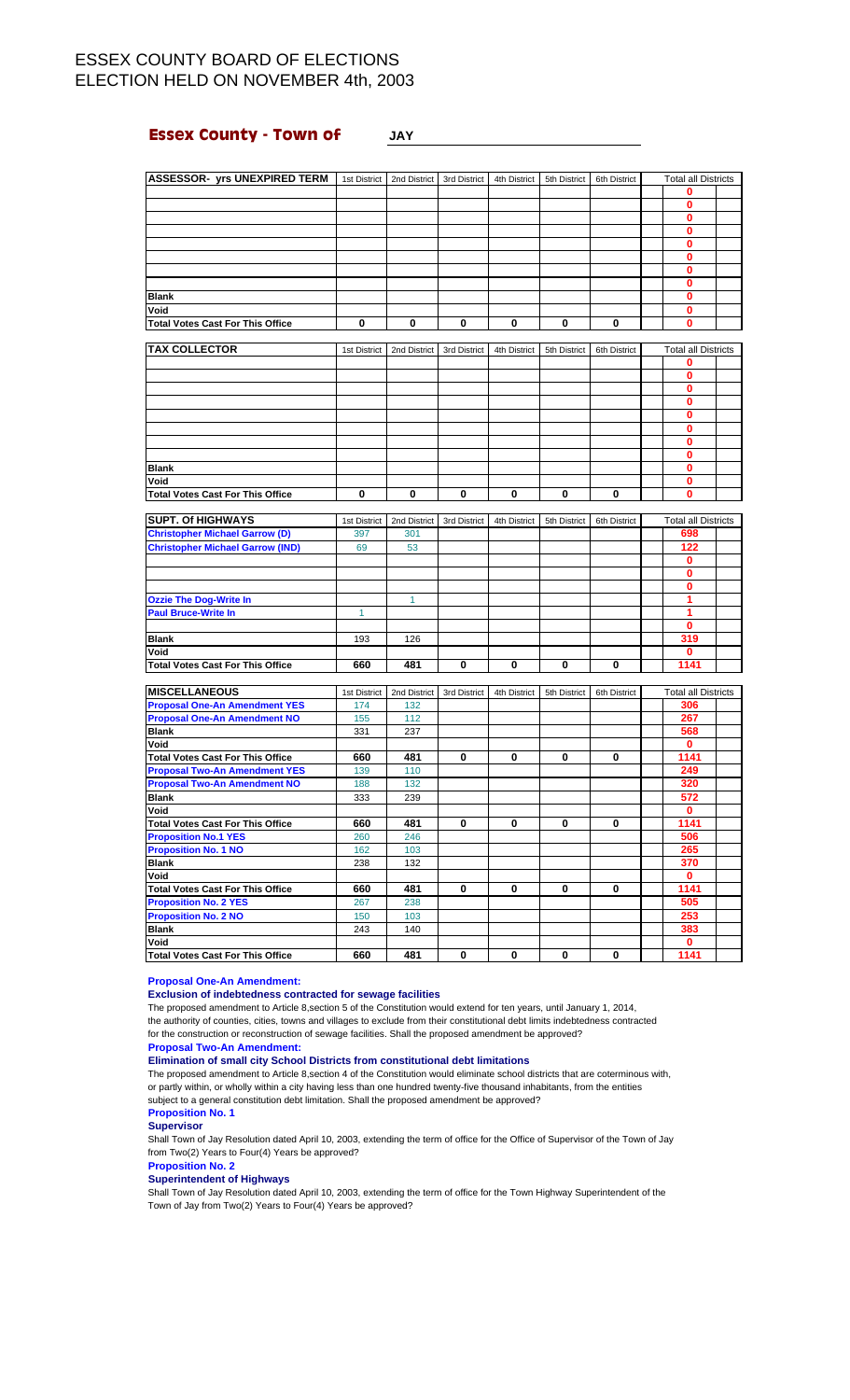# **Essex County - Town of KEENE**

| <b>SUPERVISOR</b>                                               | 1st District        | 2nd District        | 3rd District | 4th District | 5th District | 6th District | <b>Total all Districts</b>        |  |
|-----------------------------------------------------------------|---------------------|---------------------|--------------|--------------|--------------|--------------|-----------------------------------|--|
| Thomas F Both ®                                                 | 169                 | 123                 |              |              |              |              | 292                               |  |
| <b>Thomas F Both (IND)</b>                                      | 37                  | 39                  |              |              |              |              | 76                                |  |
| <b>David C Holmes (IND)</b>                                     | 116                 | 62                  |              |              |              |              | 178                               |  |
|                                                                 |                     |                     |              |              |              |              | $\mathbf 0$                       |  |
|                                                                 |                     |                     |              |              |              |              | $\mathbf 0$<br>$\mathbf 0$        |  |
|                                                                 |                     |                     |              |              |              |              | $\mathbf{0}$                      |  |
|                                                                 |                     |                     |              |              |              |              | $\mathbf 0$                       |  |
| <b>Blank</b>                                                    | 10                  | 12                  |              |              |              |              | 22                                |  |
| Void                                                            |                     |                     |              |              |              |              | $\bf{0}$                          |  |
| <b>Total Votes Cast For This Office</b>                         | 332                 | 236                 | 0            | 0            | 0            | 0            | 568                               |  |
| <b>TOWN CLERK</b>                                               | 1st District        | 2nd District        | 3rd District | 4th District | 5th District | 6th District | <b>Total all Districts</b>        |  |
|                                                                 |                     |                     |              |              |              |              | 0                                 |  |
|                                                                 |                     |                     |              |              |              |              | 0                                 |  |
|                                                                 |                     |                     |              |              |              |              | $\bf{0}$                          |  |
|                                                                 |                     |                     |              |              |              |              | 0<br>$\mathbf 0$                  |  |
|                                                                 |                     |                     |              |              |              |              | $\bf{0}$                          |  |
|                                                                 |                     |                     |              |              |              |              | $\mathbf 0$                       |  |
|                                                                 |                     |                     |              |              |              |              | 0                                 |  |
| <b>Blank</b>                                                    |                     |                     |              |              |              |              | $\bf{0}$                          |  |
| Void<br><b>Total Votes Cast For This Office</b>                 | 0                   | 0                   | 0            | 0            | 0            | 0            | 0<br>$\mathbf 0$                  |  |
|                                                                 |                     |                     |              |              |              |              |                                   |  |
| <b>TOWN JUSTICE(FULL TERM)</b>                                  | 1st District        | 2nd District        | 3rd District | 4th District | 5th District | 6th District | <b>Total all Districts</b>        |  |
| <b>Kent T Wells ®</b>                                           | 217                 | 160                 |              |              |              |              | 377                               |  |
|                                                                 |                     |                     |              |              |              |              | 0                                 |  |
|                                                                 |                     |                     |              |              |              |              | 0<br>0                            |  |
|                                                                 |                     |                     |              |              |              |              | 0                                 |  |
|                                                                 |                     |                     |              |              |              |              | $\mathbf 0$                       |  |
|                                                                 |                     |                     |              |              |              |              | $\mathbf 0$                       |  |
|                                                                 |                     |                     |              |              |              |              | $\bf{0}$                          |  |
| <b>Blank</b><br>Void                                            | 115                 | 76                  |              |              |              |              | 191<br>$\bf{0}$                   |  |
| <b>Total Votes Cast For This Office</b>                         | 332                 | 236                 | 0            | 0            | 0            | 0            | 568                               |  |
|                                                                 |                     |                     |              |              |              |              |                                   |  |
| <b>COUNCILMEN(FULL TERM)</b>                                    | 1st District        | 2nd District        | 3rd District | 4th District | 5th District | 6th District | <b>Total all Districts</b><br>0   |  |
|                                                                 |                     |                     |              |              |              |              | $\mathbf 0$                       |  |
|                                                                 |                     |                     |              |              |              |              | $\mathbf 0$                       |  |
|                                                                 |                     |                     |              |              |              |              | 0                                 |  |
|                                                                 |                     |                     |              |              |              |              | 0                                 |  |
|                                                                 |                     |                     |              |              |              |              | $\bf{0}$<br>$\mathbf 0$           |  |
|                                                                 |                     |                     |              |              |              |              |                                   |  |
| <b>Blank</b>                                                    |                     |                     |              |              |              |              | $\mathbf 0$                       |  |
| Void                                                            |                     |                     |              |              |              |              | 0                                 |  |
| <b>Total Votes Cast For This Office</b>                         |                     |                     |              |              |              |              | $\mathbf 0$                       |  |
|                                                                 | 0                   | 0                   | 0            | 0            | 0            | 0            | 0                                 |  |
|                                                                 |                     |                     |              |              |              |              |                                   |  |
| <b>COUNCILMEN(UNEXPIRED TERM)</b><br><b>William B Ferebee ®</b> | 1st District<br>172 | 2nd District<br>120 | 3rd District | 4th District | 5th District | 6th District | <b>Total all Districts</b><br>292 |  |
| <b>Lawrence R Jaques ®</b>                                      | 155                 | 102                 |              |              |              |              | 257                               |  |
| <b>Marcy Neville (D)</b>                                        | 150                 | 114                 |              |              |              |              | 264                               |  |
| <b>Lawrence R Jaques (IND)</b>                                  | 25                  | 15                  |              |              |              |              | 40                                |  |
| <b>Marcy Neville (IND)</b>                                      | 27                  | 23                  |              |              |              |              | 50<br>$\mathbf{0}$                |  |
|                                                                 |                     |                     |              |              |              |              | 0                                 |  |
|                                                                 |                     |                     |              |              |              |              | $\mathbf{0}$                      |  |
| <b>Blank</b>                                                    | 135                 | 98                  |              |              |              |              | 233                               |  |
| Void                                                            |                     |                     |              |              |              |              | 0                                 |  |
| <b>Total Votes Cast For This Office</b>                         | 664                 | 472                 | 0            | 0            | 0            | 0            | 1136                              |  |
| <b>ASSESSOR-4 yrs TERM</b>                                      | 1st District        | 2nd District        | 3rd District | 4th District | 5th District | 6th District | <b>Total all Districts</b>        |  |
| <b>R Alan Porter ®</b>                                          | 175                 | 154                 |              |              |              |              | 329                               |  |
| William Washburn ®                                              | 182                 | 137                 |              |              |              |              | 319                               |  |
|                                                                 |                     |                     |              |              |              |              | 0<br>$\mathbf{0}$                 |  |
|                                                                 |                     |                     |              |              |              |              | 0                                 |  |
|                                                                 |                     |                     |              |              |              |              | 0                                 |  |
|                                                                 |                     |                     |              |              |              |              | $\mathbf{0}$                      |  |
|                                                                 |                     |                     |              |              |              |              | 0                                 |  |
| <b>Blank</b><br>Void                                            | 307                 | 181                 |              |              |              |              | 488<br>$\bf{0}$                   |  |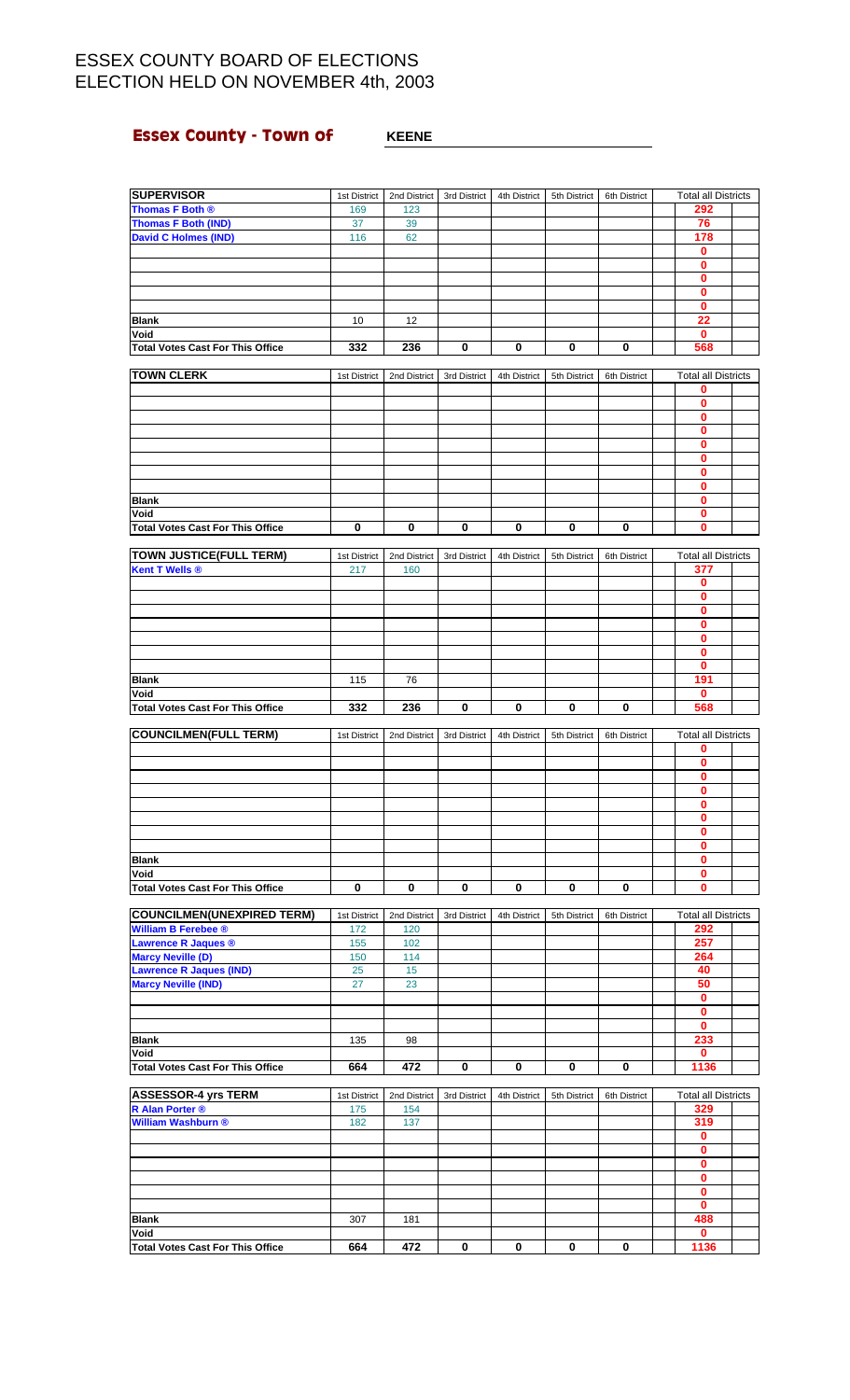## **Essex County - Town of WHEENE**

| <b>ASSESSOR- yrs UNEXPIRED TERM</b>                        | 1st District | 2nd District | 3rd District | 4th District | 5th District | 6th District | <b>Total all Districts</b> |  |
|------------------------------------------------------------|--------------|--------------|--------------|--------------|--------------|--------------|----------------------------|--|
|                                                            |              |              |              |              |              |              | 0                          |  |
|                                                            |              |              |              |              |              |              | $\mathbf 0$                |  |
|                                                            |              |              |              |              |              |              | 0                          |  |
|                                                            |              |              |              |              |              |              | $\bf{0}$                   |  |
|                                                            |              |              |              |              |              |              | $\bf{0}$                   |  |
|                                                            |              |              |              |              |              |              | 0                          |  |
|                                                            |              |              |              |              |              |              | $\bf{0}$                   |  |
|                                                            |              |              |              |              |              |              | $\bf{0}$                   |  |
| <b>Blank</b>                                               |              |              |              |              |              |              | 0                          |  |
| Void                                                       |              |              |              |              |              |              | $\bf{0}$                   |  |
| <b>Total Votes Cast For This Office</b>                    | 0            | 0            | 0            | 0            | 0            | 0            | $\bf{0}$                   |  |
|                                                            |              |              |              |              |              |              |                            |  |
| <b>TAX COLLECTOR</b>                                       | 1st District | 2nd District | 3rd District | 4th District | 5th District | 6th District | <b>Total all Districts</b> |  |
|                                                            |              |              |              |              |              |              | 0                          |  |
|                                                            |              |              |              |              |              |              | 0                          |  |
|                                                            |              |              |              |              |              |              | $\bf{0}$                   |  |
|                                                            |              |              |              |              |              |              | $\mathbf 0$                |  |
|                                                            |              |              |              |              |              |              | $\bf{0}$                   |  |
|                                                            |              |              |              |              |              |              | $\bf{0}$                   |  |
|                                                            |              |              |              |              |              |              | 0                          |  |
|                                                            |              |              |              |              |              |              | $\bf{0}$                   |  |
| <b>Blank</b>                                               |              |              |              |              |              |              | $\bf{0}$                   |  |
| Void                                                       |              |              |              |              |              |              | 0                          |  |
| <b>Total Votes Cast For This Office</b>                    | 0            | 0            | 0            | 0            | 0            | 0            | $\bf{0}$                   |  |
|                                                            |              |              |              |              |              |              |                            |  |
| <b>SUPT. Of HIGHWAYS</b>                                   | 1st District | 2nd District | 3rd District | 4th District | 5th District | 6th District | <b>Total all Districts</b> |  |
|                                                            |              |              |              |              |              |              | 0                          |  |
|                                                            |              |              |              |              |              |              | $\bf{0}$                   |  |
|                                                            |              |              |              |              |              |              | $\bf{0}$                   |  |
|                                                            |              |              |              |              |              |              | $\mathbf 0$                |  |
|                                                            |              |              |              |              |              |              | $\bf{0}$                   |  |
|                                                            |              |              |              |              |              |              | $\bf{0}$                   |  |
|                                                            |              |              |              |              |              |              | $\bf{0}$                   |  |
|                                                            |              |              |              |              |              |              | $\bf{0}$                   |  |
| <b>Blank</b>                                               |              |              |              |              |              |              | $\bf{0}$                   |  |
| Void                                                       |              |              |              |              |              |              | $\bf{0}$                   |  |
| <b>Total Votes Cast For This Office</b>                    | 0            | $\bf{0}$     | 0            | 0            | $\mathbf 0$  | 0            | $\bf{0}$                   |  |
|                                                            |              |              |              |              |              |              |                            |  |
| <b>MISCELLANEOUS</b>                                       | 1st District | 2nd District | 3rd District | 4th District | 5th District | 6th District | <b>Total all Districts</b> |  |
| <b>Proposal One-An Amendment YES</b>                       | 101          | 75           |              |              |              |              | 176                        |  |
| <b>Proposal One-An Amendment NO</b>                        | 70           | 37           |              |              |              |              | 107                        |  |
| <b>Blank</b>                                               | 161          | 124          |              |              |              |              | 285                        |  |
| Void                                                       |              |              |              |              |              |              | $\mathbf 0$                |  |
| <b>Total Votes Cast For This Office</b>                    | 332          | 236          | 0            | 0            | 0            | 0            | 568                        |  |
| <b>Proposal Two-An Amendment YES</b>                       | 97           | 64           |              |              |              |              | 161                        |  |
|                                                            |              |              |              |              |              |              |                            |  |
|                                                            |              |              |              |              |              |              |                            |  |
| <b>Proposal Two-An Amendment NO</b><br><b>Blank</b>        | 71           | 45           |              |              |              |              | 116                        |  |
|                                                            | 164          | 127          |              |              |              |              | 291                        |  |
| Void                                                       |              |              |              |              |              |              | $\mathbf 0$                |  |
| <b>Total Votes Cast For This Office</b>                    | 332          | 236          | $\mathbf 0$  | 0            | 0            | $\mathbf 0$  | 568                        |  |
| <b>Proposition No.1 YES</b><br><b>Proposition No. 1 NO</b> | 96<br>105    | 86<br>51     |              |              |              |              | 182<br>156                 |  |

### **Proposal One-An Amendment:**

**Exclusion of indebtedness contracted for sewage facilities**

The proposed amendment to Article 8,section 5 of the Constitution would extend for ten years, until January 1, 2014, the authority of counties, cities, towns and villages to exclude from their constitutional debt limits indebtedness contracted for the construction or reconstruction of sewage facilities. Shall the proposed amendment be approved?

**Total Votes Cast For This Office 332 236 0 0 0 0 0** 

**Blank** 131 99 **230 Void 0**

**Proposal Two-An Amendment:**

### **Elimination of small city School Districts from constitutional debt limitations**

The proposed amendment to Article 8,section 4 of the Constitution would eliminate school districts that are coterminous with, or partly within, or wholly within a city having less than one hundred twenty-five thousand inhabitants, from the entities subject to a general constitution debt limitation. Shall the proposed amendment be approved?

### **Proposition No.1**

### **Games of Chance**

Shall the Town of Keene Local Law #1 for the Year 2003 entitled "Games of Chance Local Law of the Town of Keene" providing for the conduct of games of chance within the Town of Keene by authorized organizations duly adopted by the Town of Keene, New York, on June 10, 2003, be aproved?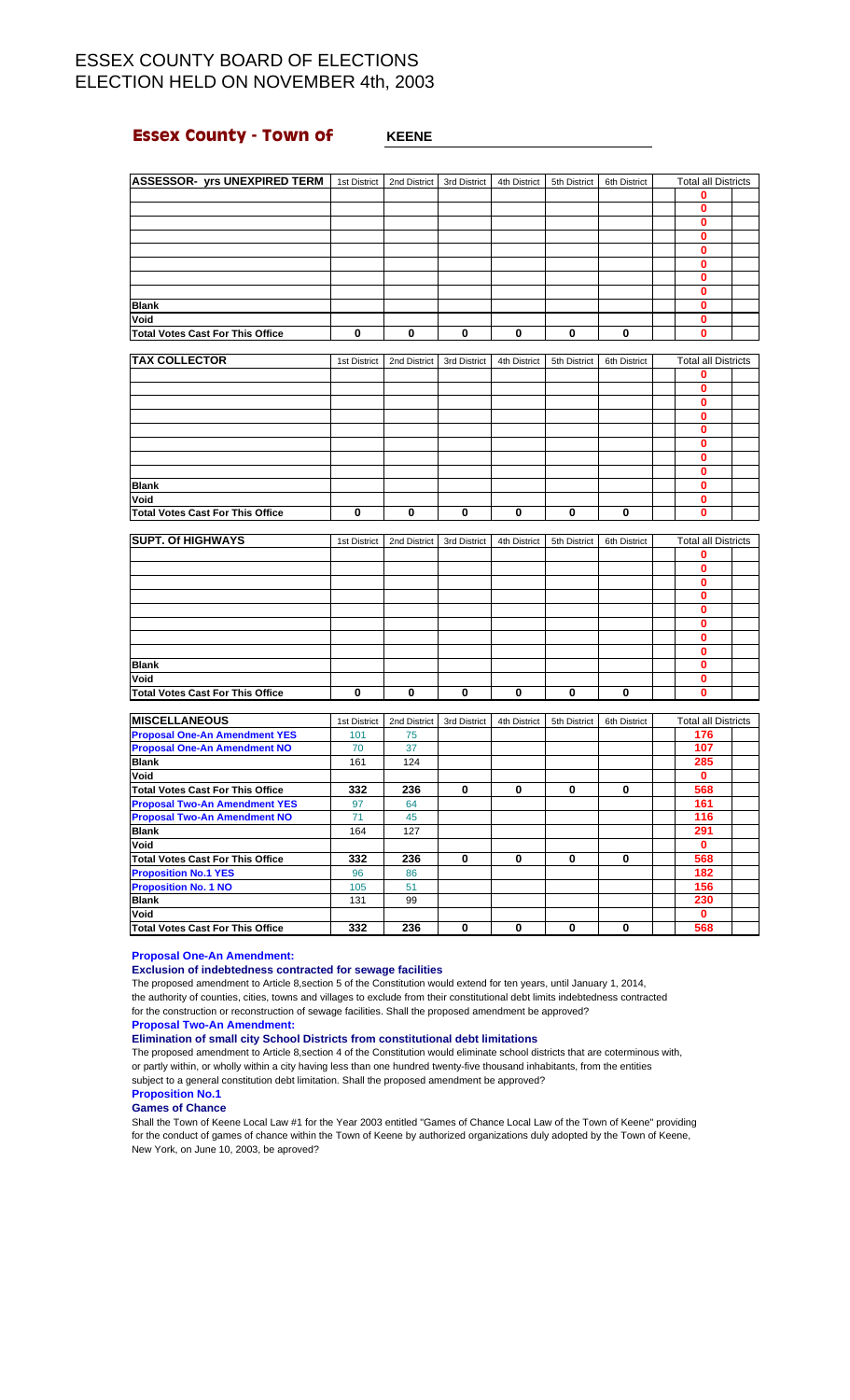# **Essex County - Town of LEWIS**

| <b>SUPERVISOR</b>                               | 1st District | 2nd District | 3rd District | 4th District | 5th District | 6th District | <b>Total all Districts</b> |  |
|-------------------------------------------------|--------------|--------------|--------------|--------------|--------------|--------------|----------------------------|--|
| <b>Anthony Glebus ®</b>                         | 176          |              |              |              |              |              | 176                        |  |
| <b>Carmen B Cross (IND)</b>                     | 79           |              |              |              |              |              | 79                         |  |
| <b>Anthony Glebus (IND)</b>                     | 21           |              |              |              |              |              | 21                         |  |
| <b>Rueal James Jackson (IND)</b>                | 131          |              |              |              |              |              | 131                        |  |
|                                                 |              |              |              |              |              |              | 0                          |  |
|                                                 |              |              |              |              |              |              | $\bf{0}$                   |  |
|                                                 |              |              |              |              |              |              | $\bf{0}$                   |  |
|                                                 |              |              |              |              |              |              | $\mathbf{0}$               |  |
| <b>Blank</b>                                    | 15           |              |              |              |              |              | 15                         |  |
| Void                                            |              |              |              |              |              |              | 0                          |  |
| <b>Total Votes Cast For This Office</b>         | 422          | 0            | 0            | 0            | 0            | 0            | 422                        |  |
|                                                 |              |              |              |              |              |              |                            |  |
| <b>TOWN CLERK</b>                               | 1st District | 2nd District | 3rd District | 4th District | 5th District | 6th District | <b>Total all Districts</b> |  |
|                                                 |              |              |              |              |              |              | 0                          |  |
|                                                 |              |              |              |              |              |              | $\pmb{0}$                  |  |
|                                                 |              |              |              |              |              |              | 0                          |  |
|                                                 |              |              |              |              |              |              | $\bf{0}$                   |  |
|                                                 |              |              |              |              |              |              | $\overline{\mathbf{0}}$    |  |
|                                                 |              |              |              |              |              |              | 0                          |  |
|                                                 |              |              |              |              |              |              | 0                          |  |
|                                                 |              |              |              |              |              |              | $\overline{\mathbf{0}}$    |  |
|                                                 |              |              |              |              |              |              |                            |  |
| <b>Blank</b>                                    |              |              |              |              |              |              | 0                          |  |
| Void                                            |              |              |              |              |              |              | 0                          |  |
| <b>Total Votes Cast For This Office</b>         | 0            | 0            | 0            | 0            | 0            | 0            | $\mathbf{0}$               |  |
|                                                 |              |              |              |              |              |              |                            |  |
| <b>TOWN JUSTICE(FULL TERM)</b>                  | 1st District | 2nd District | 3rd District | 4th District | 5th District | 6th District | <b>Total all Districts</b> |  |
| <b>James P Pulsifer ®</b>                       | 225          |              |              |              |              |              | 225                        |  |
| <b>James P Pulsifer (IND)</b>                   | 49           |              |              |              |              |              | 49                         |  |
|                                                 |              |              |              |              |              |              | $\mathbf{0}$               |  |
|                                                 |              |              |              |              |              |              | 0                          |  |
|                                                 |              |              |              |              |              |              | 0                          |  |
|                                                 |              |              |              |              |              |              | $\overline{\mathbf{0}}$    |  |
|                                                 |              |              |              |              |              |              | $\overline{\mathbf{0}}$    |  |
|                                                 |              |              |              |              |              |              | 0                          |  |
| <b>Blank</b>                                    | 148          |              |              |              |              |              | 148                        |  |
| Void                                            |              |              |              |              |              |              | $\mathbf{0}$               |  |
| <b>Total Votes Cast For This Office</b>         | 422          | $\mathbf 0$  | $\pmb{0}$    | $\pmb{0}$    | 0            | 0            | 422                        |  |
|                                                 |              |              |              |              |              |              |                            |  |
| <b>COUNCILMEN(FULL TERM)</b>                    | 1st District | 2nd District | 3rd District | 4th District | 5th District | 6th District | <b>Total all Districts</b> |  |
| Mary Ratliff ®                                  | 168          |              |              |              |              |              | 168                        |  |
| <b>Kenneth L Whittemore ®</b>                   | 262          |              |              |              |              |              | 262                        |  |
| <b>Charles H Martin Jr (D)</b>                  | 284          |              |              |              |              |              | 284                        |  |
|                                                 |              |              |              |              |              |              | $\mathbf 0$                |  |
|                                                 |              |              |              |              |              |              | $\mathbf 0$                |  |
|                                                 |              |              |              |              |              |              | 0                          |  |
| <b>Tracy Vaughan</b>                            | $\mathbf{1}$ |              |              |              |              |              | 1                          |  |
|                                                 |              |              |              |              |              |              | 0                          |  |
| <b>Blank</b>                                    | 129          |              |              |              |              |              | 129                        |  |
| Void                                            |              |              |              |              |              |              | 0                          |  |
| <b>Total Votes Cast For This Office</b>         | 844          | 0            | $\pmb{0}$    | 0            | 0            | 0            | 844                        |  |
|                                                 |              |              |              |              |              |              |                            |  |
| <b>COUNCILMEN(UNEXPIRED TERM)</b>               | 1st District | 2nd District | 3rd District | 4th District | 5th District | 6th District | <b>Total all Districts</b> |  |
|                                                 |              |              |              |              |              |              | 0                          |  |
|                                                 |              |              |              |              |              |              | 0                          |  |
|                                                 |              |              |              |              |              |              | 0                          |  |
|                                                 |              |              |              |              |              |              | $\mathbf{0}$               |  |
|                                                 |              |              |              |              |              |              | 0                          |  |
|                                                 |              |              |              |              |              |              | $\mathbf{0}$               |  |
|                                                 |              |              |              |              |              |              | 0                          |  |
|                                                 |              |              |              |              |              |              | 0                          |  |
| <b>Blank</b>                                    |              |              |              |              |              |              | $\mathbf{0}$               |  |
| Void                                            |              |              |              |              |              |              | 0                          |  |
| <b>Total Votes Cast For This Office</b>         | 0            | 0            | 0            | 0            | 0            | 0            | 0                          |  |
|                                                 |              |              |              |              |              |              |                            |  |
| <b>ASSESSOR-4 yrs TERM</b>                      | 1st District | 2nd District | 3rd District | 4th District | 5th District | 6th District | <b>Total all Districts</b> |  |
|                                                 |              |              |              |              |              |              | 0                          |  |
|                                                 |              |              |              |              |              |              | 0                          |  |
|                                                 |              |              |              |              |              |              | $\overline{\mathbf{0}}$    |  |
|                                                 |              |              |              |              |              |              | 0                          |  |
|                                                 |              |              |              |              |              |              | 0                          |  |
|                                                 |              |              |              |              |              |              | 0                          |  |
|                                                 |              |              |              |              |              |              | 0                          |  |
|                                                 |              |              |              |              |              |              | 0                          |  |
|                                                 |              |              |              |              |              |              | 0                          |  |
| <b>Blank</b>                                    |              |              |              |              |              |              |                            |  |
|                                                 |              |              |              |              |              |              |                            |  |
| Void<br><b>Total Votes Cast For This Office</b> | $\bf{0}$     | $\bf{0}$     | 0            | 0            | 0            | 0            | 0<br>$\mathbf{0}$          |  |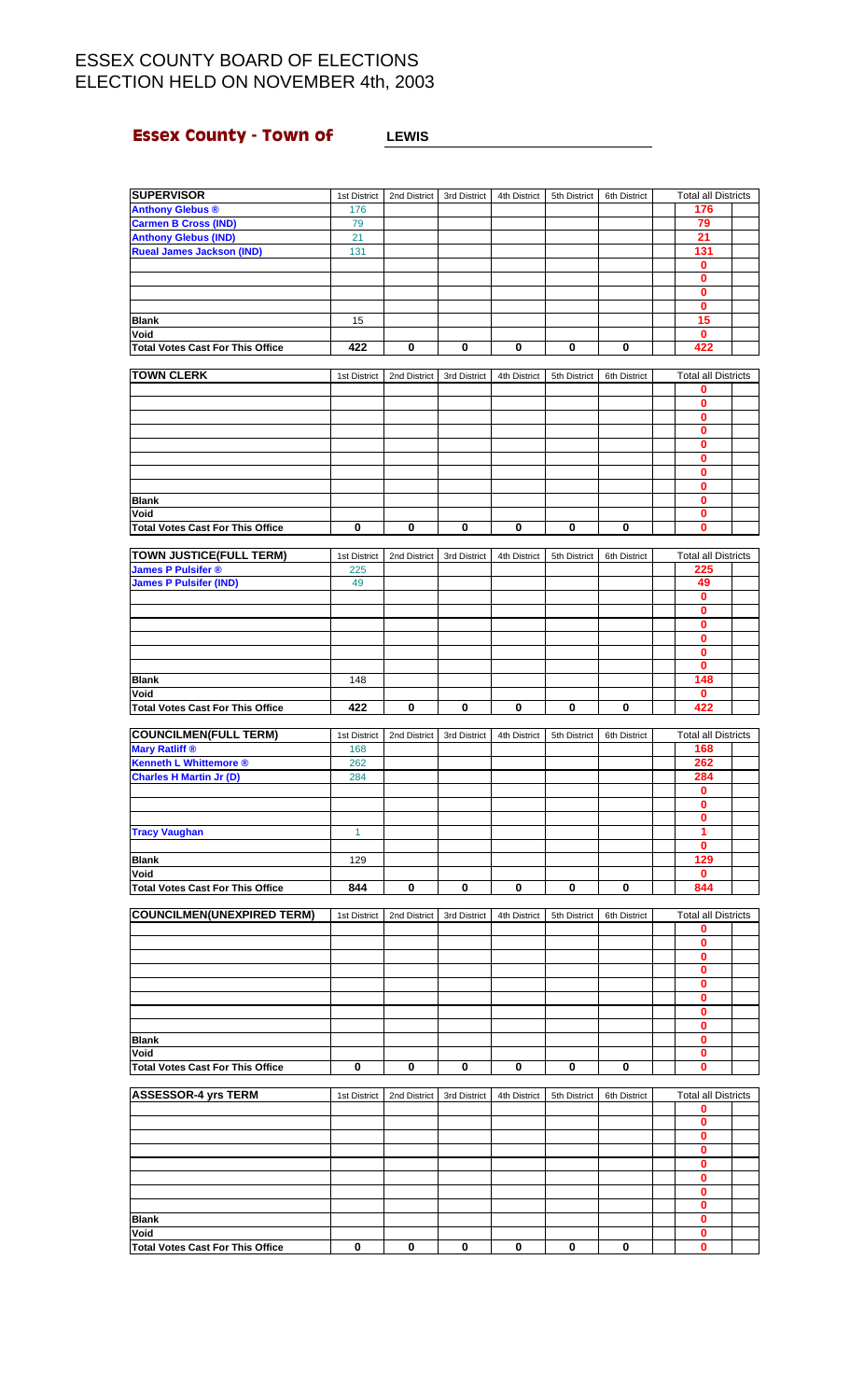## **Essex County - Town of LEWIS**

| <b>ASSESSOR- yrs UNEXPIRED TERM</b>     | 1st District   | 2nd District            | 3rd District            | 4th District | 5th District | 6th District            | <b>Total all Districts</b> |  |
|-----------------------------------------|----------------|-------------------------|-------------------------|--------------|--------------|-------------------------|----------------------------|--|
|                                         |                |                         |                         |              |              |                         | 0                          |  |
|                                         |                |                         |                         |              |              |                         | 0                          |  |
|                                         |                |                         |                         |              |              |                         | $\bf{0}$                   |  |
|                                         |                |                         |                         |              |              |                         | $\bf{0}$                   |  |
|                                         |                |                         |                         |              |              |                         | 0                          |  |
|                                         |                |                         |                         |              |              |                         | $\mathbf{0}$               |  |
|                                         |                |                         |                         |              |              |                         | $\mathbf 0$                |  |
|                                         |                |                         |                         |              |              |                         | $\mathbf{0}$               |  |
| <b>Blank</b>                            |                |                         |                         |              |              |                         | 0                          |  |
| Void                                    |                |                         |                         |              |              |                         | $\mathbf{0}$               |  |
| <b>Total Votes Cast For This Office</b> | $\overline{0}$ | $\overline{\mathbf{0}}$ | $\overline{\mathbf{0}}$ | $\bf{0}$     | 0            | $\overline{\mathbf{0}}$ | Ō                          |  |
|                                         |                |                         |                         |              |              |                         |                            |  |
| <b>TAX COLLECTOR</b>                    | 1st District   | 2nd District            | 3rd District            | 4th District | 5th District | 6th District            | <b>Total all Districts</b> |  |
|                                         |                |                         |                         |              |              |                         | 0                          |  |
|                                         |                |                         |                         |              |              |                         | 0                          |  |
|                                         |                |                         |                         |              |              |                         | 0                          |  |
|                                         |                |                         |                         |              |              |                         | 0                          |  |
|                                         |                |                         |                         |              |              |                         | 0                          |  |
|                                         |                |                         |                         |              |              |                         | 0                          |  |
|                                         |                |                         |                         |              |              |                         | 0                          |  |
|                                         |                |                         |                         |              |              |                         | 0                          |  |
| <b>Blank</b>                            |                |                         |                         |              |              |                         | $\bf{0}$                   |  |
| Void                                    |                |                         |                         |              |              |                         | 0                          |  |
| <b>Total Votes Cast For This Office</b> | $\bf{0}$       | $\mathbf 0$             | $\bf{0}$                | $\pmb{0}$    | 0            | 0                       | 0                          |  |
|                                         |                |                         |                         |              |              |                         |                            |  |
| <b>SUPT. Of HIGHWAYS</b>                | 1st District   | 2nd District            | 3rd District            | 4th District | 5th District | 6th District            | <b>Total all Districts</b> |  |
|                                         |                |                         |                         |              |              |                         | 0                          |  |
|                                         |                |                         |                         |              |              |                         | 0                          |  |
|                                         |                |                         |                         |              |              |                         | $\mathbf{0}$               |  |
|                                         |                |                         |                         |              |              |                         | $\mathbf{0}$               |  |
|                                         |                |                         |                         |              |              |                         | $\mathbf{0}$               |  |
|                                         |                |                         |                         |              |              |                         | $\bf{0}$                   |  |
|                                         |                |                         |                         |              |              |                         | 0                          |  |
|                                         |                |                         |                         |              |              |                         | $\bf{0}$                   |  |
| <b>Blank</b>                            |                |                         |                         |              |              |                         | 0                          |  |
| Void                                    |                |                         |                         |              |              |                         | 0                          |  |
| <b>Total Votes Cast For This Office</b> | 0              | 0                       | 0                       | $\bf{0}$     | 0            | 0                       | 0                          |  |
|                                         |                |                         |                         |              |              |                         |                            |  |
| <b>MISCELLANEOUS</b>                    | 1st District   | 2nd District            | 3rd District            | 4th District | 5th District | 6th District            | <b>Total all Districts</b> |  |
| <b>Proposal One-An Amendment YES</b>    | 60             |                         |                         |              |              |                         | 60                         |  |
| <b>Proposal One-An Amendment NO</b>     | 80             |                         |                         |              |              |                         | 80                         |  |
| <b>Plank</b>                            | າຂາ            |                         |                         |              |              |                         | $282 -$                    |  |

| IMIUULLLAINLUUJ                         | ist District | ZHU DISTICI | <b>JIU DISUI</b> UL | 40 DISORU | <b>JULLUSULU</b> | <b>UUI DISUILL</b> | TULAI AII DISLIILLS |  |
|-----------------------------------------|--------------|-------------|---------------------|-----------|------------------|--------------------|---------------------|--|
| <b>Proposal One-An Amendment YES</b>    | 60           |             |                     |           |                  |                    | 60                  |  |
| <b>Proposal One-An Amendment NO</b>     | 80           |             |                     |           |                  |                    | 80                  |  |
| <b>Blank</b>                            | 282          |             |                     |           |                  |                    | 282                 |  |
| Void                                    |              |             |                     |           |                  |                    |                     |  |
| <b>Total Votes Cast For This Office</b> | 422          |             |                     |           |                  |                    | 422                 |  |
| <b>Proposal Two-An Amendment YES</b>    | 51           |             |                     |           |                  |                    | 51                  |  |
| <b>Proposal Two-An Amendment NO</b>     | 89           |             |                     |           |                  |                    | 89                  |  |
| <b>Blank</b>                            | 282          |             |                     |           |                  |                    | 282                 |  |
| Void                                    |              |             |                     |           |                  |                    |                     |  |
| Total Votes Cast For This Office        | 422          |             |                     | 0         |                  |                    | 422                 |  |

**Proposal One-An Amendment:**

### **Exclusion of indebtedness contracted for sewage facilities**

The proposed amendment to Article 8,section 5 of the Constitution would extend for ten years, until January 1, 2014, the authority of counties, cities, towns and villages to exclude from their constitutional debt limits indebtedness contracted for the construction or reconstruction of sewage facilities. Shall the proposed amendment be approved?

**Proposal Two-An Amendment:**

**Elimination of small city School Districts from constitutional debt limitations**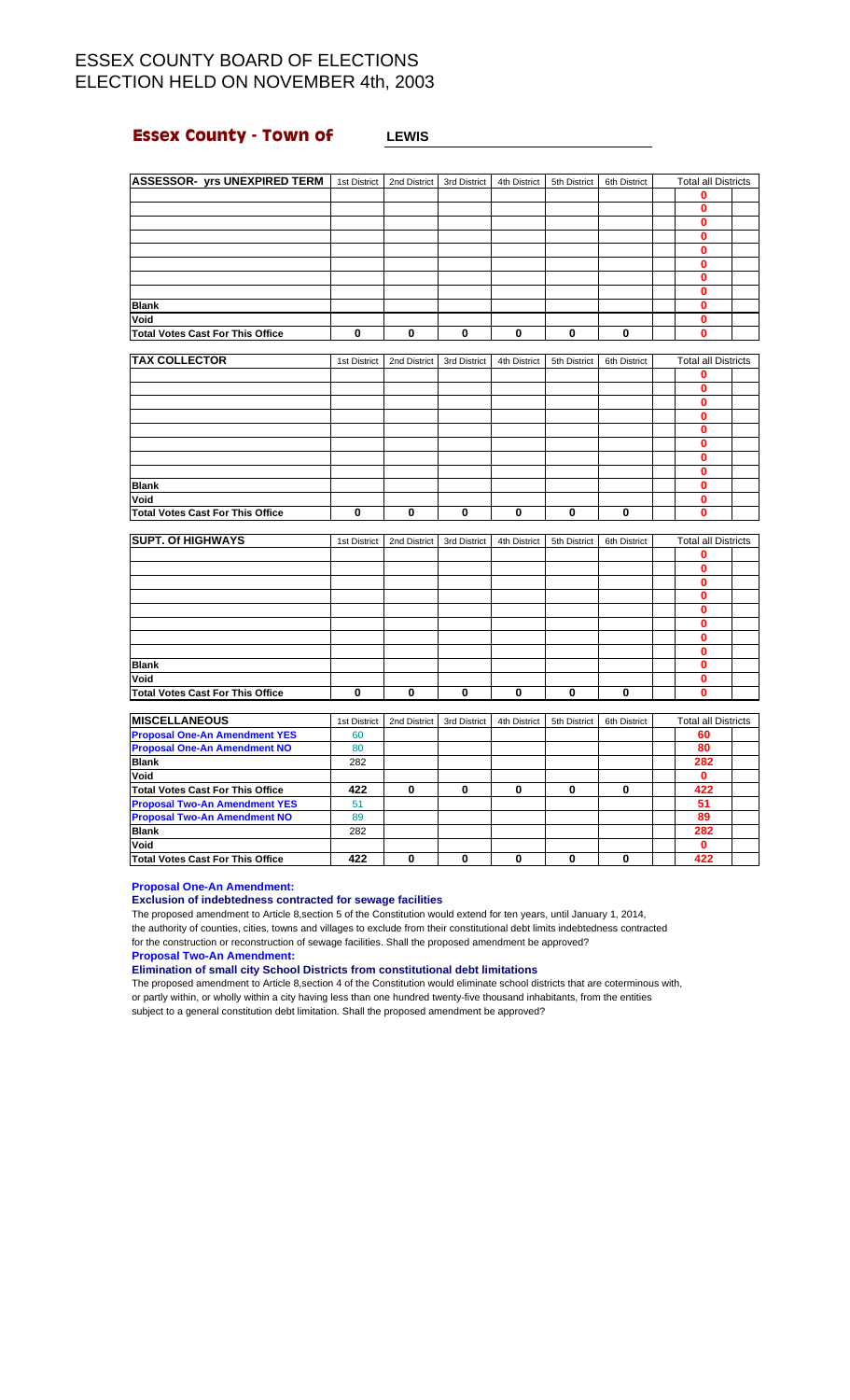## **Essex County - Town of MINERVA**

| <b>SUPERVISOR</b>                                           | 1st District        | 2nd District | 3rd District | 4th District | 5th District | 6th District | <b>Total all Districts</b>        |  |
|-------------------------------------------------------------|---------------------|--------------|--------------|--------------|--------------|--------------|-----------------------------------|--|
|                                                             |                     |              |              |              |              |              | 0<br>0                            |  |
|                                                             |                     |              |              |              |              |              | 0                                 |  |
|                                                             |                     |              |              |              |              |              | 0                                 |  |
|                                                             |                     |              |              |              |              |              | 0                                 |  |
|                                                             |                     |              |              |              |              |              | 0                                 |  |
|                                                             |                     |              |              |              |              |              | 0<br>0                            |  |
| <b>Blank</b>                                                |                     |              |              |              |              |              | 0                                 |  |
| Void                                                        |                     |              |              |              |              |              | 0                                 |  |
| <b>Total Votes Cast For This Office</b>                     | 0                   | 0            | 0            | 0            | 0            | $\pmb{0}$    | 0                                 |  |
| <b>TOWN CLERK</b>                                           |                     |              |              |              |              |              |                                   |  |
|                                                             | 1st District        | 2nd District | 3rd District | 4th District | 5th District | 6th District | <b>Total all Districts</b><br>0   |  |
|                                                             |                     |              |              |              |              |              | 0                                 |  |
|                                                             |                     |              |              |              |              |              | 0                                 |  |
|                                                             |                     |              |              |              |              |              | $\bf{0}$                          |  |
|                                                             |                     |              |              |              |              |              | 0<br>0                            |  |
|                                                             |                     |              |              |              |              |              | $\bf{0}$                          |  |
|                                                             |                     |              |              |              |              |              | 0                                 |  |
| <b>Blank</b>                                                |                     |              |              |              |              |              | 0                                 |  |
| Void                                                        |                     | 0            |              |              |              |              | 0<br>0                            |  |
| <b>Total Votes Cast For This Office</b>                     | 0                   |              | 0            | 0            | 0            | 0            |                                   |  |
| <b>TOWN JUSTICE(FULL TERM)</b><br><b>Arthur J Liberty ®</b> | 1st District<br>227 | 2nd District | 3rd District | 4th District | 5th District | 6th District | <b>Total all Districts</b><br>227 |  |
|                                                             |                     |              |              |              |              |              | 0                                 |  |
|                                                             |                     |              |              |              |              |              | 0                                 |  |
|                                                             |                     |              |              |              |              |              | 0<br>0                            |  |
|                                                             |                     |              |              |              |              |              | 0                                 |  |
|                                                             |                     |              |              |              |              |              | 0                                 |  |
|                                                             |                     |              |              |              |              |              | $\bf{0}$                          |  |
| <b>Blank</b>                                                | 137                 |              |              |              |              |              | 137                               |  |
| Void<br><b>Total Votes Cast For This Office</b>             | 364                 | 0            | 0            | 0            | 0            | 0            | 0<br>364                          |  |
|                                                             |                     |              |              |              |              |              |                                   |  |
| <b>COUNCILMEN(FULL TERM)</b>                                | 1st District        | 2nd District | 3rd District | 4th District | 5th District | 6th District | <b>Total all Districts</b>        |  |
| <b>William E Brannon (D)</b><br>Elizabeth LeMay (D)         | 151<br>214          |              |              |              |              |              | 151<br>214                        |  |
| <b>Desmond L Hitchcock ©</b>                                | 77                  |              |              |              |              |              | 77                                |  |
| <b>Stephen R McNally (IND)</b>                              | 182                 |              |              |              |              |              | 182                               |  |
|                                                             |                     |              |              |              |              |              | 0                                 |  |
|                                                             |                     |              |              |              |              |              | $\bf{0}$<br>$\bf{0}$              |  |
|                                                             |                     |              |              |              |              |              | 0                                 |  |
| <b>Blank</b>                                                | 104                 |              |              |              |              |              | 104                               |  |
| Void                                                        |                     |              |              |              |              |              | $\bf{0}$                          |  |
| <b>Total Votes Cast For This Office</b>                     | 728                 | 0            | 0            | 0            | 0            | 0            | 728                               |  |
| <b>COUNCILMEN(UNEXPIRED TERM)</b>                           | 1st District        | 2nd District | 3rd District | 4th District | 5th District | 6th District | <b>Total all Districts</b>        |  |
|                                                             |                     |              |              |              |              |              | 0                                 |  |
|                                                             |                     |              |              |              |              |              | 0                                 |  |
|                                                             |                     |              |              |              |              |              | $\bf{0}$                          |  |
|                                                             |                     |              |              |              |              |              | 0<br>0                            |  |
|                                                             |                     |              |              |              |              |              | 0                                 |  |
|                                                             |                     |              |              |              |              |              | 0                                 |  |
|                                                             |                     |              |              |              |              |              | 0<br>0                            |  |
| <b>Blank</b><br>Void                                        |                     |              |              |              |              |              | 0                                 |  |
| <b>Total Votes Cast For This Office</b>                     | 0                   | 0            | 0            | 0            | 0            | 0            | $\bf{0}$                          |  |
| <b>ASSESSOR-4 yrs TERM</b>                                  | 1st District        | 2nd District | 3rd District | 4th District | 5th District | 6th District | <b>Total all Districts</b>        |  |
| <b>Philip F Johnson ®</b>                                   | 177                 |              |              |              |              |              | 177                               |  |
| <b>Bruce L Hammond (D)</b>                                  | 116                 |              |              |              |              |              | 116                               |  |
|                                                             |                     |              |              |              |              |              | 0                                 |  |
|                                                             |                     |              |              |              |              |              | 0<br>$\bf{0}$                     |  |
|                                                             |                     |              |              |              |              |              | 0                                 |  |
|                                                             |                     |              |              |              |              |              | 0                                 |  |
|                                                             |                     |              |              |              |              |              | $\mathbf{0}$                      |  |
| <b>Blank</b><br>Void                                        | 435                 |              |              |              |              |              | 435<br>0                          |  |
|                                                             |                     |              |              |              |              |              |                                   |  |

**Total Votes Cast For This Office 728 0 0 0 0 0 728**

 $\sim$  1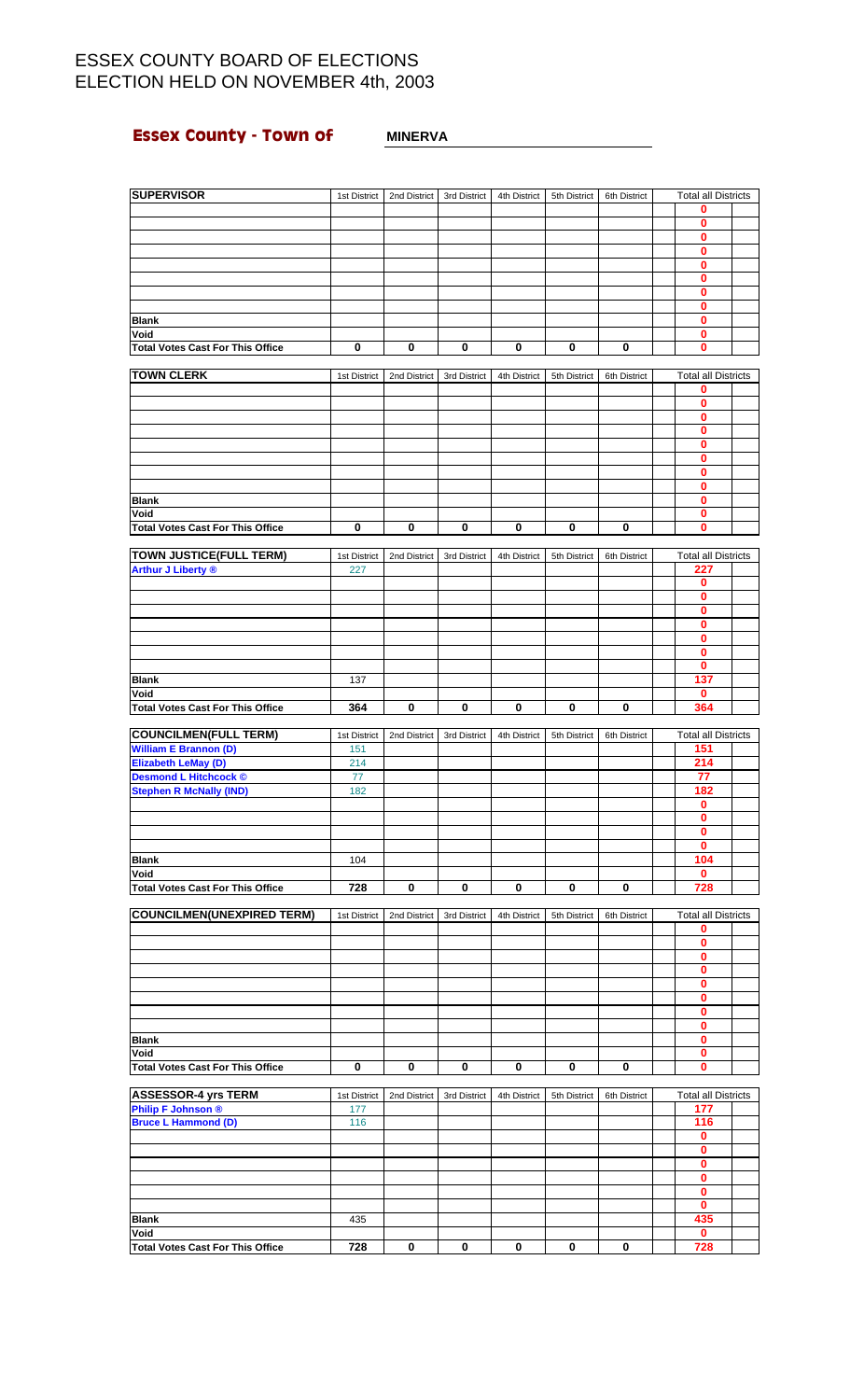## **Essex County - Town of MINERVA**

| <b>ASSESSOR- yrs UNEXPIRED TERM</b>             | 1st District | 2nd District | 3rd District            | 4th District | 5th District | 6th District | <b>Total all Districts</b> |  |
|-------------------------------------------------|--------------|--------------|-------------------------|--------------|--------------|--------------|----------------------------|--|
|                                                 |              |              |                         |              |              |              | 0                          |  |
|                                                 |              |              |                         |              |              |              | $\bf{0}$                   |  |
|                                                 |              |              |                         |              |              |              | $\bf{0}$                   |  |
|                                                 |              |              |                         |              |              |              | $\bf{0}$                   |  |
|                                                 |              |              |                         |              |              |              | 0                          |  |
|                                                 |              |              |                         |              |              |              | 0                          |  |
|                                                 |              |              |                         |              |              |              | $\bf{0}$                   |  |
|                                                 |              |              |                         |              |              |              | $\bf{0}$                   |  |
| <b>Blank</b>                                    |              |              |                         |              |              |              | 0                          |  |
| Void                                            |              |              |                         |              |              |              | 0                          |  |
| <b>Total Votes Cast For This Office</b>         | $\bf{0}$     | $\mathbf 0$  | $\overline{\mathbf{0}}$ | $\bf{0}$     | 0            | $\bf{0}$     | 0                          |  |
|                                                 |              |              |                         |              |              |              |                            |  |
| <b>TAX COLLECTOR</b>                            | 1st District | 2nd District | 3rd District            | 4th District | 5th District | 6th District | <b>Total all Districts</b> |  |
|                                                 |              |              |                         |              |              |              | 0                          |  |
|                                                 |              |              |                         |              |              |              | 0                          |  |
|                                                 |              |              |                         |              |              |              | 0                          |  |
|                                                 |              |              |                         |              |              |              | $\mathbf{0}$               |  |
|                                                 |              |              |                         |              |              |              | 0                          |  |
|                                                 |              |              |                         |              |              |              | 0                          |  |
|                                                 |              |              |                         |              |              |              | 0                          |  |
|                                                 |              |              |                         |              |              |              | 0                          |  |
| <b>Blank</b>                                    |              |              |                         |              |              |              | 0<br>$\bf{0}$              |  |
| Void<br><b>Total Votes Cast For This Office</b> | $\mathbf 0$  | $\bf{0}$     | $\pmb{0}$               | $\bf{0}$     | 0            | $\mathbf 0$  | $\mathbf 0$                |  |
|                                                 |              |              |                         |              |              |              |                            |  |
| <b>SUPT. Of HIGHWAYS</b>                        | 1st District | 2nd District | 3rd District            | 4th District | 5th District | 6th District | <b>Total all Districts</b> |  |
|                                                 |              |              |                         |              |              |              | 0                          |  |
|                                                 |              |              |                         |              |              |              | 0                          |  |
|                                                 |              |              |                         |              |              |              | $\bf{0}$                   |  |
|                                                 |              |              |                         |              |              |              | 0                          |  |
|                                                 |              |              |                         |              |              |              | 0                          |  |
|                                                 |              |              |                         |              |              |              | $\bf{0}$                   |  |
|                                                 |              |              |                         |              |              |              | $\bf{0}$                   |  |
|                                                 |              |              |                         |              |              |              | $\bf{0}$                   |  |
| <b>Blank</b>                                    |              |              |                         |              |              |              | 0                          |  |
| Void                                            |              |              |                         |              |              |              | 0                          |  |
| <b>Total Votes Cast For This Office</b>         | $\mathbf 0$  | $\pmb{0}$    | $\pmb{0}$               | $\bf{0}$     | 0            | $\pmb{0}$    | $\mathbf 0$                |  |
|                                                 |              |              |                         |              |              |              |                            |  |
| <b>MISCELLANEOUS</b>                            | 1st District | 2nd District | 3rd District            | 4th District | 5th District | 6th District | <b>Total all Districts</b> |  |
| <b>Proposal One-An Amendment YES</b>            | 67           |              |                         |              |              |              | 67                         |  |

| <b>IMISCELLANEOUS</b>                   | 1st District | 2nd District | 3rd District | 4th District | 5th District | 6th District | Total all Districts |  |
|-----------------------------------------|--------------|--------------|--------------|--------------|--------------|--------------|---------------------|--|
| <b>Proposal One-An Amendment YES</b>    | 67           |              |              |              |              |              | 67                  |  |
| <b>Proposal One-An Amendment NO</b>     | 81           |              |              |              |              |              | 81                  |  |
| <b>Blank</b>                            | 216          |              |              |              |              |              | 216                 |  |
| Void                                    |              |              |              |              |              |              |                     |  |
| <b>Total Votes Cast For This Office</b> | 364          |              | 0            | 0            | o            |              | 364                 |  |
| <b>Proposal Two-An Amendment YES</b>    | 79           |              |              |              |              |              | 79                  |  |
| <b>Proposal Two-An Amendment NO</b>     | 73           |              |              |              |              |              | 73                  |  |
| <b>Blank</b>                            | 212          |              |              |              |              |              | 212                 |  |
| Void                                    |              |              |              |              |              |              |                     |  |
| <b>Total Votes Cast For This Office</b> | 364          |              | 0            |              |              |              | 364                 |  |

**Proposal One-An Amendment:**

### **Exclusion of indebtedness contracted for sewage facilities**

The proposed amendment to Article 8,section 5 of the Constitution would extend for ten years, until January 1, 2014, the authority of counties, cities, towns and villages to exclude from their constitutional debt limits indebtedness contracted for the construction or reconstruction of sewage facilities. Shall the proposed amendment be approved?

**Proposal Two-An Amendment:**

**Elimination of small city School Districts from constitutional debt limitations**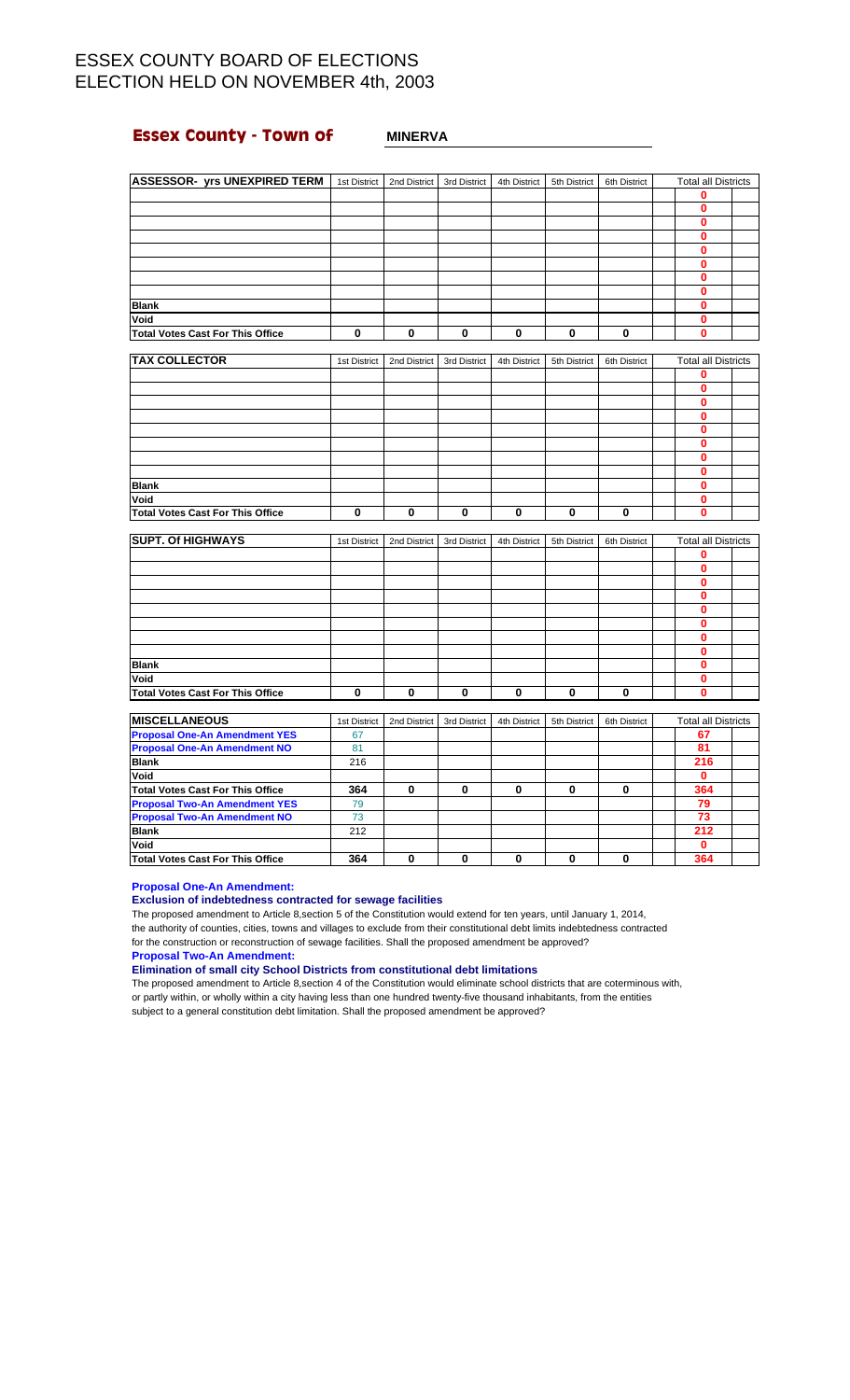## **Essex County - Town of MORIAH**

| <b>SUPERVISOR</b>                                           | 1st District        | 2nd District        | 3rd District        | 4th District        | 5th District | 6th District | <b>Total all Districts</b>         |  |
|-------------------------------------------------------------|---------------------|---------------------|---------------------|---------------------|--------------|--------------|------------------------------------|--|
| <b>Thomas R Scozzafava</b> ®                                | 279                 | 478                 | 330                 | 179                 |              |              | 1266                               |  |
| <b>Walter T Rushby Jr (IND)</b>                             | 82                  | 121                 | 68                  | 57                  |              |              | 328                                |  |
| <b>Thomas R Scozzafava (IND)</b>                            | 35                  | 49                  | 50                  | 19                  |              |              | 153<br>$\mathbf 0$                 |  |
|                                                             |                     |                     |                     |                     |              |              | $\bf{0}$                           |  |
|                                                             |                     |                     |                     |                     |              |              | 0                                  |  |
| <b>Bozo The Clown-Write In</b>                              |                     |                     | $\mathbf{1}$        |                     |              |              | 1                                  |  |
| <b>Blank</b>                                                | 6                   | 10                  | 24                  | 8                   |              |              | $\mathbf{0}$<br>48                 |  |
| Void                                                        |                     |                     |                     |                     |              |              | $\mathbf 0$                        |  |
| <b>Total Votes Cast For This Office</b>                     | 402                 | 658                 | 473                 | 263                 | 0            | 0            | 1796                               |  |
|                                                             |                     |                     |                     |                     |              |              |                                    |  |
| <b>TOWN CLERK/TAX COLLECTOR</b><br><b>Elaine C Adkins ®</b> | 1st District<br>239 | 2nd District<br>434 | 3rd District<br>220 | 4th District<br>142 | 5th District | 6th District | <b>Total all Districts</b><br>1035 |  |
|                                                             |                     |                     |                     |                     |              |              | 0                                  |  |
|                                                             |                     |                     |                     |                     |              |              | 0                                  |  |
|                                                             |                     |                     |                     |                     |              |              | $\bf{0}$<br>$\mathbf 0$            |  |
|                                                             |                     |                     |                     |                     |              |              | $\bf{0}$                           |  |
|                                                             |                     |                     |                     |                     |              |              | $\mathbf{0}$                       |  |
|                                                             |                     |                     |                     |                     |              |              | 0                                  |  |
| <b>Blank</b><br>Void                                        | 163                 | 224                 | 253                 | 121                 |              |              | 761<br>$\mathbf{0}$                |  |
| <b>Total Votes Cast For This Office</b>                     | 402                 | 658                 | 473                 | 263                 | 0            | 0            | 1796                               |  |
|                                                             |                     |                     |                     |                     |              |              |                                    |  |
| <b>TOWN JUSTICE(FULL TERM)</b>                              | 1st District        | 2nd District        | 3rd District        | 4th District        | 5th District | 6th District | <b>Total all Districts</b>         |  |
| <b>James Jimmy Brooks ®</b><br><b>Brian J Venne ®</b>       | 253<br>250          | 427<br>459          | 220<br>260          | 153<br>167          |              |              | 1053<br>1136                       |  |
| <b>Richard J Carpenter (IND)</b>                            | 100                 | 149                 | 135                 | 52                  |              |              | 436                                |  |
| <b>James Jimmy Brooks (IND)</b>                             | 31                  | 43                  | 39                  | 11                  |              |              | 124                                |  |
| <b>Brian J Venne (IND)</b>                                  | 33                  | 38                  | 51                  | 25                  |              |              | 147                                |  |
|                                                             |                     |                     |                     |                     |              |              | $\mathbf 0$<br>$\mathbf 0$         |  |
|                                                             |                     |                     |                     |                     |              |              | $\bf{0}$                           |  |
| <b>Blank</b>                                                | 137                 | 200                 | 241                 | 118                 |              |              | 696                                |  |
| Void                                                        |                     |                     |                     |                     |              |              | 0                                  |  |
| <b>Total Votes Cast For This Office</b>                     | 804                 | 1316                | 946                 | 526                 | 0            | 0            | 3592                               |  |
| <b>COUNCILMEN(FULL TERM)</b>                                | 1st District        | 2nd District        | 3rd District        | 4th District        | 5th District | 6th District | <b>Total all Districts</b>         |  |
| Paul J Salerno Jr ®                                         | 240                 | 402                 | 241                 | 158                 |              |              | 1041                               |  |
| Eugene F Williams Jr ®<br><b>Joseph R Drake (D)</b>         | 196<br>37           | 334<br>41           | 202                 | 115                 |              |              | 847<br>162                         |  |
| <b>Katrinka A Trombley (IND)</b>                            | 28                  | 74                  | 69<br>66            | 15<br>20            |              |              | 188                                |  |
| <b>Eugene F Williams Jr (IND)</b>                           | 16                  | 29                  | 28                  | 15                  |              |              | 88                                 |  |
| Paul J Salerno Jr (IND)                                     | 34                  | 46                  | 45                  | 17                  |              |              | 142                                |  |
| <b>John Maye (IND)</b>                                      | 149                 | 218                 | 103                 | 100                 |              |              | 570<br>$\mathbf 0$                 |  |
| <b>Blank</b>                                                | 104                 | 172                 | 192                 | 86                  |              |              | 554                                |  |
| Void                                                        |                     |                     |                     |                     |              |              | 0                                  |  |
| <b>Total Votes Cast For This Office</b>                     | 804                 | 1316                | 946                 | 526                 | 0            | $\bf{0}$     | 3592                               |  |
| <b>COUNCILMEN(UNEXPIRED TERM)</b>                           | 1st District        | 2nd District        | 3rd District        | 4th District        | 5th District | 6th District | <b>Total all Districts</b>         |  |
|                                                             |                     |                     |                     |                     |              |              | 0                                  |  |
|                                                             |                     |                     |                     |                     |              |              | 0                                  |  |
|                                                             |                     |                     |                     |                     |              |              | $\bf{0}$<br>$\mathbf 0$            |  |
|                                                             |                     |                     |                     |                     |              |              | $\mathbf 0$                        |  |
|                                                             |                     |                     |                     |                     |              |              | $\mathbf{0}$                       |  |
|                                                             |                     |                     |                     |                     |              |              | $\mathbf 0$                        |  |
| <b>Blank</b>                                                |                     |                     |                     |                     |              |              | 0<br>$\mathbf{0}$                  |  |
| Void                                                        |                     |                     |                     |                     |              |              | 0                                  |  |
| <b>Total Votes Cast For This Office</b>                     | 0                   | 0                   | 0                   | 0                   | 0            | 0            | $\mathbf 0$                        |  |
| <b>ASSESSOR-4 yrs TERM</b>                                  | 1st District        | 2nd District        | 3rd District        | 4th District        | 5th District | 6th District | <b>Total all Districts</b>         |  |
| <b>Thomas W McDonald ®</b>                                  | 219                 | 366                 | 186                 | 135                 |              |              | 906                                |  |
| <b>Wallace M Edwards ®</b>                                  | 212                 | 301                 | 186                 | 120                 |              |              | 819                                |  |
| <b>Wallace M Edwards (IND)</b>                              | 18                  | 37                  | 26                  | 14                  |              |              | 95                                 |  |
|                                                             |                     |                     |                     |                     |              |              | 0<br>$\mathbf 0$                   |  |
|                                                             |                     |                     |                     |                     |              |              | 0                                  |  |
|                                                             |                     |                     |                     |                     |              |              | 0                                  |  |
|                                                             |                     |                     |                     |                     |              |              | $\bf{0}$                           |  |
| <b>Blank</b><br>Void                                        | 355                 | 612                 | 548                 | 257                 |              |              | 1772<br>$\bf{0}$                   |  |
| <b>Total Votes Cast For This Office</b>                     | 804                 | 1316                | 946                 | 526                 | 0            | 0            | 3592                               |  |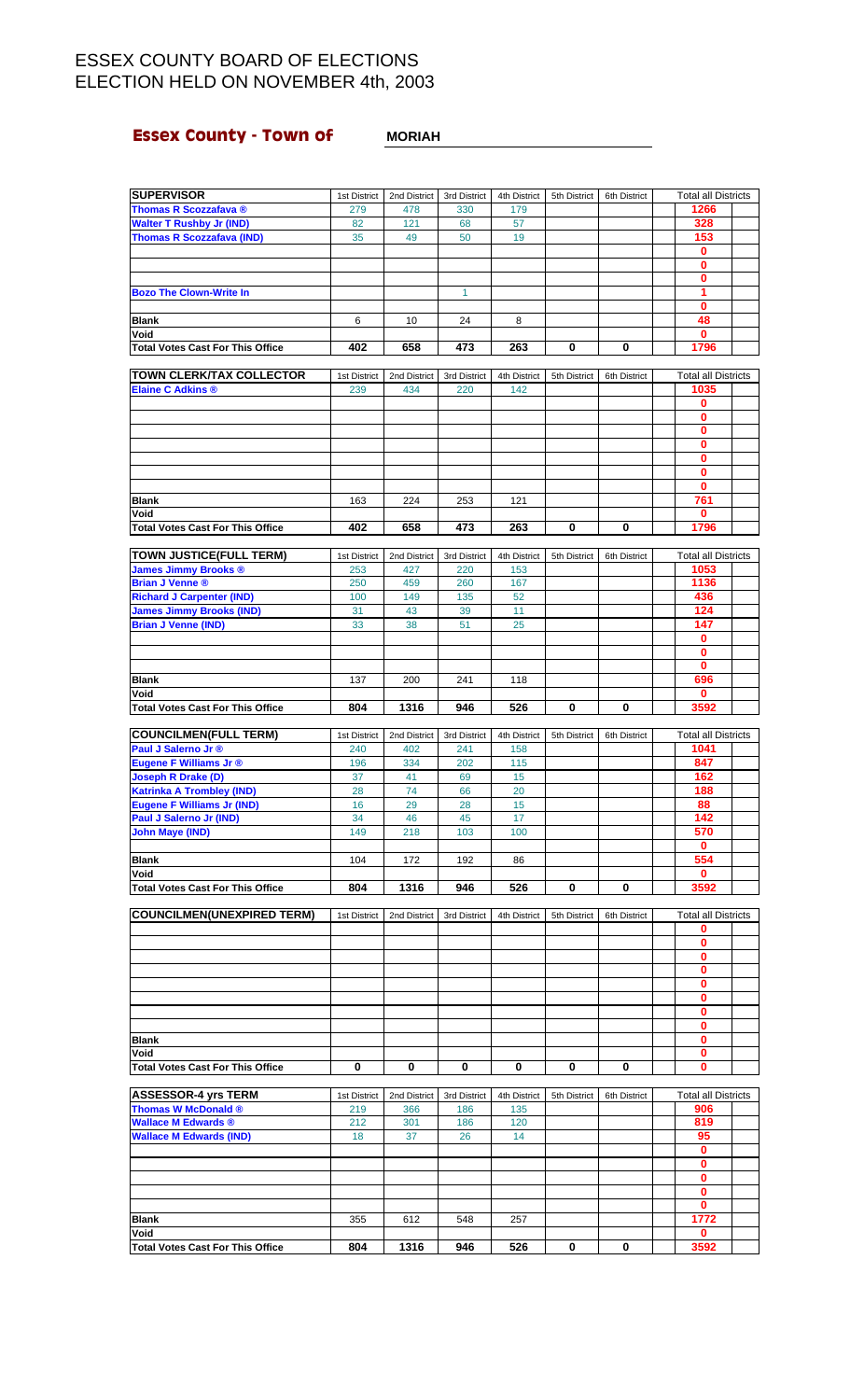## **Essex County - Town of MORIAH**

| <b>ASSESSOR- yrs UNEXPIRED TERM</b>     | 1st District | 2nd District | 3rd District | 4th District | 5th District | 6th District | <b>Total all Districts</b> |  |
|-----------------------------------------|--------------|--------------|--------------|--------------|--------------|--------------|----------------------------|--|
|                                         |              |              |              |              |              |              |                            |  |
|                                         |              |              |              |              |              |              |                            |  |
|                                         |              |              |              |              |              |              | Ω                          |  |
|                                         |              |              |              |              |              |              | Λ                          |  |
|                                         |              |              |              |              |              |              |                            |  |
|                                         |              |              |              |              |              |              |                            |  |
|                                         |              |              |              |              |              |              |                            |  |
|                                         |              |              |              |              |              |              | n                          |  |
| <b>Blank</b>                            |              |              |              |              |              |              |                            |  |
| Void                                    |              |              |              |              |              |              |                            |  |
| <b>Total Votes Cast For This Office</b> | 0            | 0            | $\mathbf{0}$ | $\bf{0}$     | 0            | 0            | ŋ                          |  |

| <b>TAX COLLECTOR</b>                    | 1st District | 2nd District | 3rd District | 4th District | 5th District | 6th District | <b>Total all Districts</b> |  |
|-----------------------------------------|--------------|--------------|--------------|--------------|--------------|--------------|----------------------------|--|
|                                         |              |              |              |              |              |              |                            |  |
|                                         |              |              |              |              |              |              |                            |  |
|                                         |              |              |              |              |              |              |                            |  |
|                                         |              |              |              |              |              |              |                            |  |
|                                         |              |              |              |              |              |              |                            |  |
|                                         |              |              |              |              |              |              |                            |  |
|                                         |              |              |              |              |              |              |                            |  |
|                                         |              |              |              |              |              |              |                            |  |
| <b>Blank</b>                            |              |              |              |              |              |              |                            |  |
| Void                                    |              |              |              |              |              |              |                            |  |
| <b>Total Votes Cast For This Office</b> |              | 0            | 0            | $\mathbf{0}$ | 0            |              |                            |  |

| <b>SUPT. Of HIGHWAYS</b>         | 1st District | 2nd District | 3rd District | 4th District | 5th District | 6th District | <b>Total all Districts</b> |  |
|----------------------------------|--------------|--------------|--------------|--------------|--------------|--------------|----------------------------|--|
| Jamie Wilson ®                   | 168          | 254          | 147          | 110          |              |              | 679                        |  |
| <b>Jamie Wilson (IND)</b>        | 24           | 27           | 22           | 16           |              |              | 89                         |  |
| <b>Robert Simpson (IND)</b>      | 59           | 108          | 132          | 39           |              |              | 338                        |  |
| <b>Thomas Yakalis (IND)</b>      | 119          | 233          | 136          | 67           |              |              | 555                        |  |
|                                  |              |              |              |              |              |              | 0                          |  |
|                                  |              |              |              |              |              |              |                            |  |
|                                  |              |              |              |              |              |              | 0                          |  |
|                                  |              |              |              |              |              |              | 0                          |  |
| <b>Blank</b>                     | 32           | 36           | 36           | 31           |              |              | 135                        |  |
| Void                             |              |              |              |              |              |              | 0                          |  |
| Total Votes Cast For This Office | 402          | 658          | 473          | 263          | 0            | O            | 1796                       |  |

| <b>MISCELLANEOUS</b>                    | 1st District | 2nd District | 3rd District | 4th District | 5th District | 6th District | <b>Total all Districts</b> |  |
|-----------------------------------------|--------------|--------------|--------------|--------------|--------------|--------------|----------------------------|--|
| <b>Proposal One-An Amendment YES</b>    | 81           | 118          | 56           | 55           |              |              | 310                        |  |
| <b>Proposal One-An Amendment NO</b>     | 78           | 124          | 78           | 50           |              |              | 330                        |  |
| <b>Blank</b>                            | 243          | 416          | 339          | 158          |              |              | 1156                       |  |
| Void                                    |              |              |              |              |              |              |                            |  |
| <b>Total Votes Cast For This Office</b> | 402          | 658          | 473          | 263          | 0            | 0            | 1796                       |  |
| <b>Proposal Two-An Amendment YES</b>    | 74           | 102          | 57           | 48           |              |              | 281                        |  |
| <b>Proposal Two-An Amendment NO</b>     | 84           | 135          | 70           | 50           |              |              | 339                        |  |
| <b>Blank</b>                            | 244          | 421          | 346          | 165          |              |              | 1176                       |  |
| Void                                    |              |              |              |              |              |              |                            |  |
| Total Votes Cast For This Office        | 402          | 658          | 473          | 263          |              |              | 1796                       |  |

**Proposal One-An Amendment:**

### **Exclusion of indebtedness contracted for sewage facilities**

The proposed amendment to Article 8,section 5 of the Constitution would extend for ten years, until January 1, 2014, the authority of counties, cities, towns and villages to exclude from their constitutional debt limits indebtedness contracted for the construction or reconstruction of sewage facilities. Shall the proposed amendment be approved?

**Proposal Two-An Amendment:**

**Elimination of small city School Districts from constitutional debt limitations**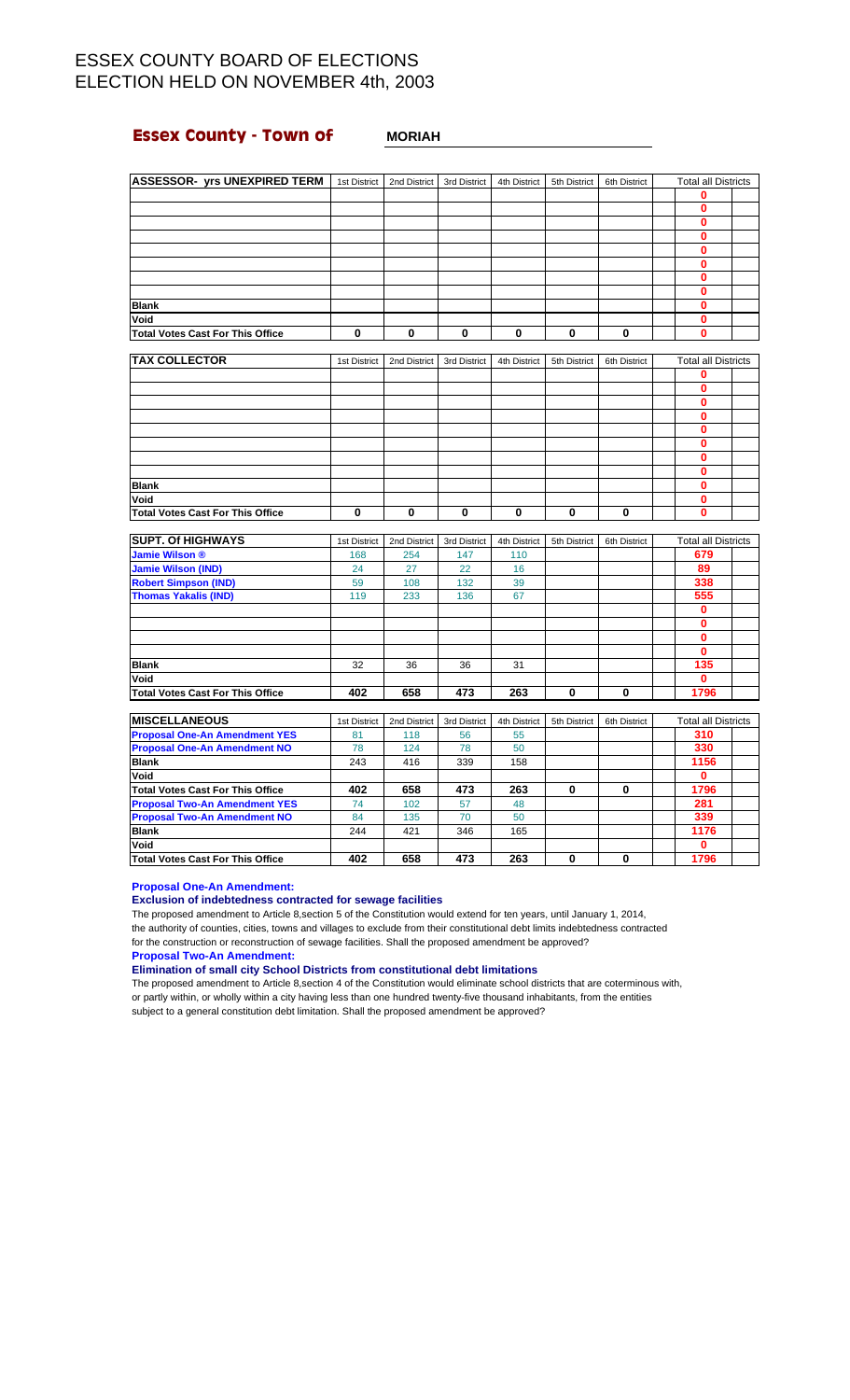## **Essex County - Town of MEWCOMB**

### **SUPERVISOR** 1st District 2nd District 3rd District 4th District 5th District 6th District Total all Districts **George H Canon ®** 121 121 121 121 121 121 **George H Canon (IND)** 12 **12 0 0 0 0 0 0 Blank** 23 **23 Void 0 Total Votes Cast For This Office 156 0 0 0 0 0 156 TOWN CLERK** 1st District 2nd District 3rd District 4th District 5th District 6th District Total all Districts **Mary Pound ®** 121 **121 0 0 0 0 0 0 0 Blank** 35 **35 Void 0 Total Votes Cast For This Office 156 0 0 0 0 0 156 TOWN JUSTICE(FULL TERM)** 1st District 2nd District 3rd District 4th District 5th District 6th District Total all Districts **0 0 0 0 0 0 0 0 Blank 0 Void 0 Total Votes Cast For This Office 000000 0 COUNCILMEN(FULL TERM)** 1st District 2nd District 3rd District 4th District 5th District 6th District Total all Districts **George Fennessy (D)** 112 **112 112 112 112 Kenneth A Helms Jr (D)** 112 **112 112 112 112 George Fennessy (IND)** 5 **5 0 0 0 0 0 Blank** 83 **83 Void 0 Total Votes Cast For This Office 312 0 0 0 0 0 312 COUNCILMEN(UNEXPIRED TERM)** 1st District 2nd District 3rd District 4th District 5th District 6th District Total all Districts **0 0 0 0 0 0 0 0 Blank 0 Void 0 Total Votes Cast For This Office 000000 0 ASSESSOR-4 yrs TERM** 1st District 2nd District 3rd District 4th District 5th District 6th District Total all Districts **Edna M VanAuken (D)** 115 **115 Lowell W Stringer (D)** 123 **0 0 0 0 0**  $\frac{0}{74}$

**Blank** 74 **74 Void 0 Total Votes Cast For This Office 312 0 0 0 0 0 312**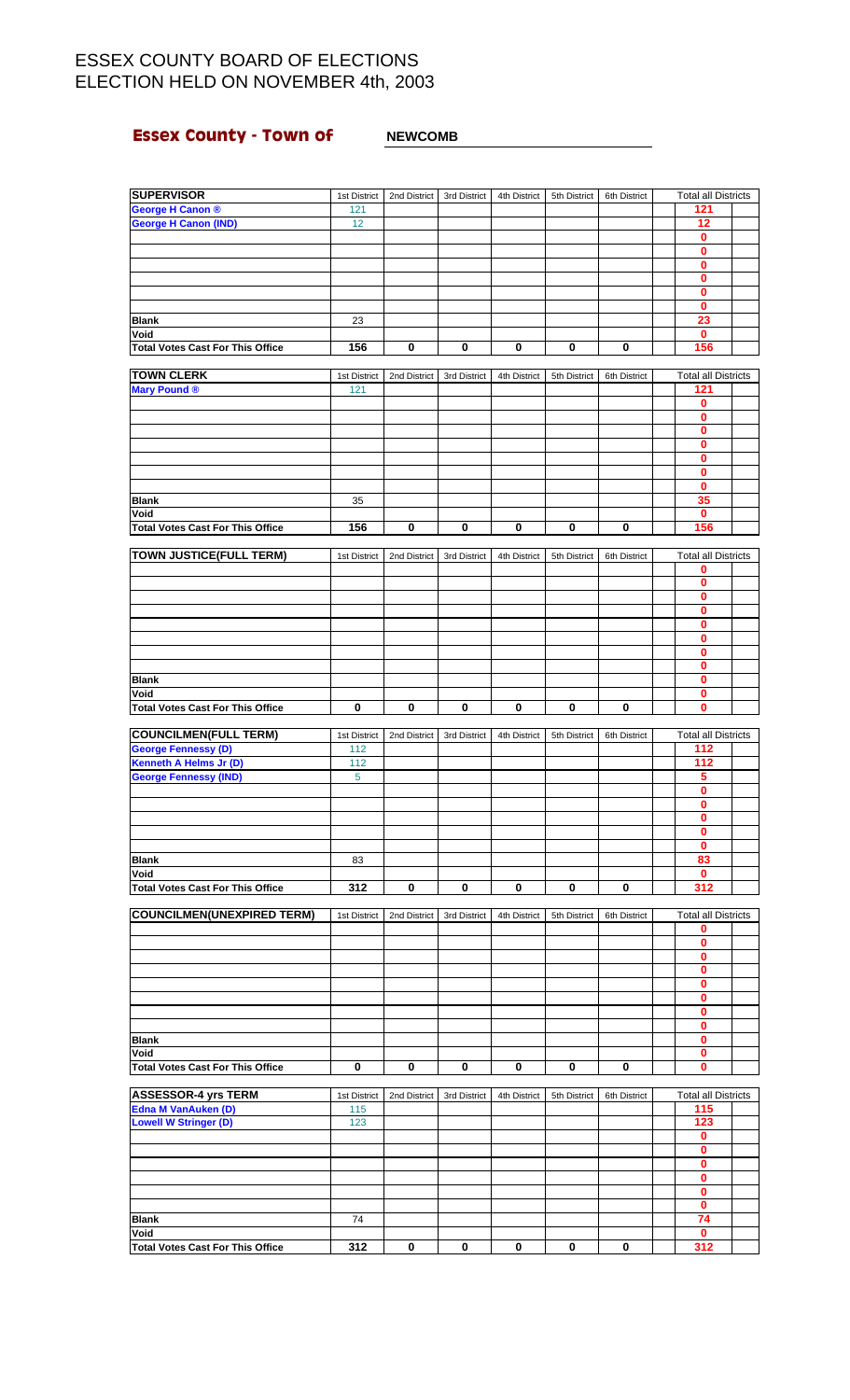## **Essex County - Town of MEWCOMB**

| <b>ASSESSOR- yrs UNEXPIRED TERM</b>     | 1st District | 2nd District | 3rd District | 4th District | 5th District | 6th District | <b>Total all Districts</b> |  |
|-----------------------------------------|--------------|--------------|--------------|--------------|--------------|--------------|----------------------------|--|
|                                         |              |              |              |              |              |              |                            |  |
|                                         |              |              |              |              |              |              |                            |  |
|                                         |              |              |              |              |              |              |                            |  |
|                                         |              |              |              |              |              |              |                            |  |
|                                         |              |              |              |              |              |              |                            |  |
|                                         |              |              |              |              |              |              |                            |  |
|                                         |              |              |              |              |              |              |                            |  |
|                                         |              |              |              |              |              |              |                            |  |
| <b>Blank</b>                            |              |              |              |              |              |              |                            |  |
| Void                                    |              |              |              |              |              |              |                            |  |
| <b>Total Votes Cast For This Office</b> | 0            | o            | 0            | 0            | 0            | o            | Λ                          |  |

| <b>TAX COLLECTOR</b>                    | 1st District | 2nd District | 3rd District | 4th District | 5th District | 6th District | <b>Total all Districts</b> |  |
|-----------------------------------------|--------------|--------------|--------------|--------------|--------------|--------------|----------------------------|--|
| <b>Karen L Darrah ®</b>                 | 105          |              |              |              |              |              | 105                        |  |
| <b>Karen L Darrah (IND)</b>             | 17           |              |              |              |              |              | 17                         |  |
|                                         |              |              |              |              |              |              | n                          |  |
|                                         |              |              |              |              |              |              | ŋ                          |  |
|                                         |              |              |              |              |              |              |                            |  |
|                                         |              |              |              |              |              |              |                            |  |
|                                         |              |              |              |              |              |              |                            |  |
|                                         |              |              |              |              |              |              |                            |  |
| <b>Blank</b>                            | 34           |              |              |              |              |              | 34                         |  |
| Void                                    |              |              |              |              |              |              | ŋ                          |  |
| <b>Total Votes Cast For This Office</b> | 156          | 0            | 0            | 0            | 0            | 0            | 156                        |  |

| <b>SUPT. Of HIGHWAYS</b>         | 1st District | 2nd District | 3rd District | 4th District | 5th District | 6th District | <b>Total all Districts</b> |  |
|----------------------------------|--------------|--------------|--------------|--------------|--------------|--------------|----------------------------|--|
| <b>Mark T Yandon (D)</b>         | 118          |              |              |              |              |              | 118                        |  |
|                                  |              |              |              |              |              |              | Λ                          |  |
|                                  |              |              |              |              |              |              |                            |  |
|                                  |              |              |              |              |              |              |                            |  |
|                                  |              |              |              |              |              |              |                            |  |
|                                  |              |              |              |              |              |              |                            |  |
|                                  |              |              |              |              |              |              |                            |  |
|                                  |              |              |              |              |              |              |                            |  |
| <b>Blank</b>                     | 38           |              |              |              |              |              | 38                         |  |
| Void                             |              |              |              |              |              |              |                            |  |
| Total Votes Cast For This Office | 156          | ŋ            | $\bf{0}$     | 0            | 0            | O            | 156                        |  |

| <b>MISCELLANEOUS</b>                 | 1st District | 2nd District | 3rd District | 4th District | 5th District | 6th District | <b>Total all Districts</b> |  |
|--------------------------------------|--------------|--------------|--------------|--------------|--------------|--------------|----------------------------|--|
| <b>Proposal One-An Amendment YES</b> | 33           |              |              |              |              |              | 33                         |  |
| <b>Proposal One-An Amendment NO</b>  | 36           |              |              |              |              |              | 36                         |  |
| <b>Blank</b>                         | 87           |              |              |              |              |              | 87                         |  |
| Void                                 |              |              |              |              |              |              |                            |  |
| Total Votes Cast For This Office     | 156          |              | 0            | 0            | 0            |              | 156                        |  |
| <b>Proposal Two-An Amendment YES</b> | 34           |              |              |              |              |              | 34                         |  |
| <b>Proposal Two-An Amendment NO</b>  | 39           |              |              |              |              |              | 39                         |  |
| <b>Blank</b>                         | 83           |              |              |              |              |              | 83                         |  |
| Void                                 |              |              |              |              |              |              |                            |  |
| Total Votes Cast For This Office     | 156          |              | 0            | 0            | 0            |              | 156                        |  |

**Proposal One-An Amendment:**

### **Exclusion of indebtedness contracted for sewage facilities**

The proposed amendment to Article 8,section 5 of the Constitution would extend for ten years, until January 1, 2014, the authority of counties, cities, towns and villages to exclude from their constitutional debt limits indebtedness contracted for the construction or reconstruction of sewage facilities. Shall the proposed amendment be approved?

**Proposal Two-An Amendment:**

**Elimination of small city School Districts from constitutional debt limitations**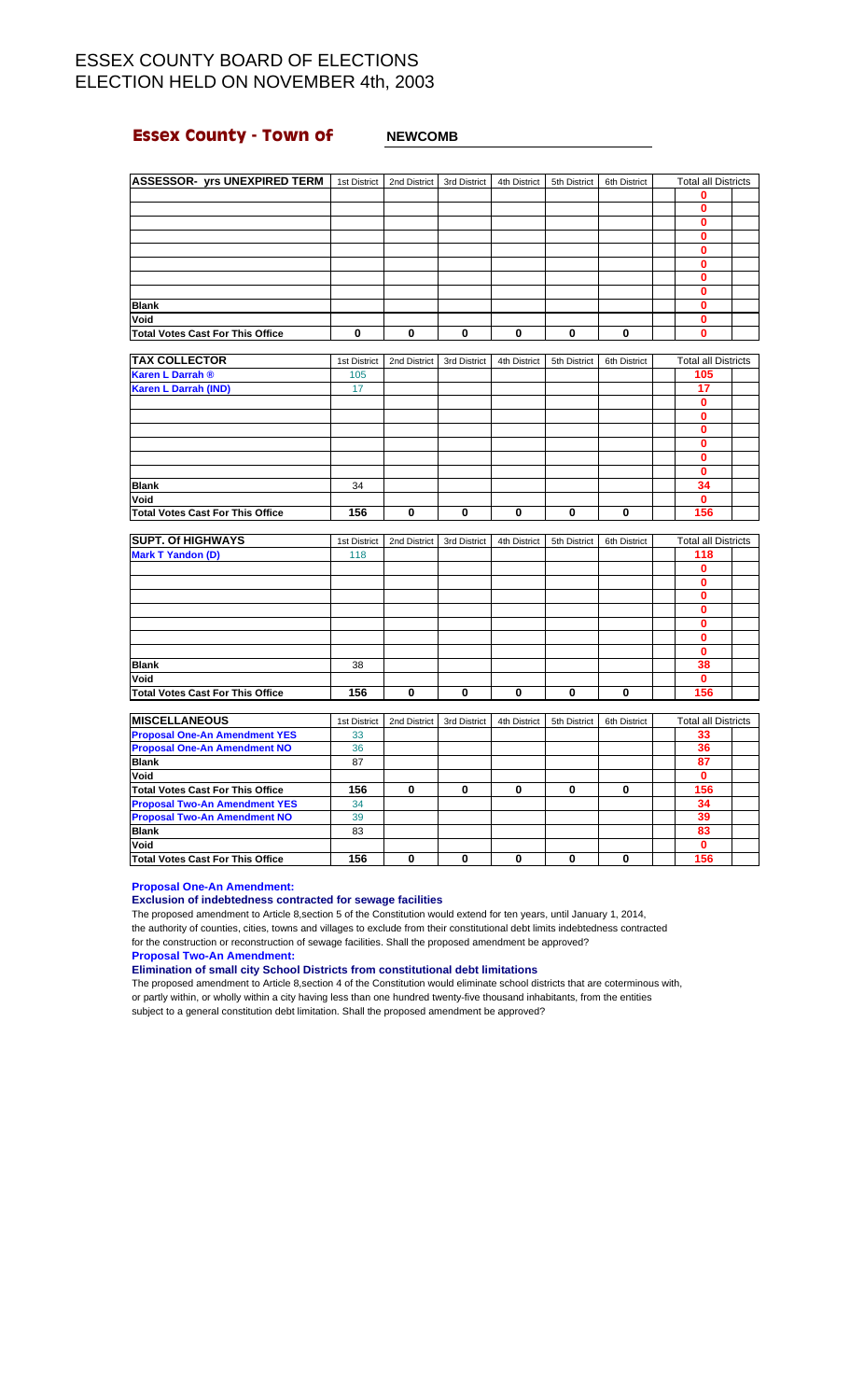## **Essex County - Town of** <br>**NORTH ELBA**

| <b>SUPERVISOR</b>                                         | 1st District        | 2nd District        | 3rd District        | 4th District        | 5th District | 6th District | <b>Total all Districts</b>         |
|-----------------------------------------------------------|---------------------|---------------------|---------------------|---------------------|--------------|--------------|------------------------------------|
| <b>Shirley W Seney ®</b>                                  | 370                 | 286                 | 458                 | 310                 |              |              | 1424                               |
| <b>Sarah Sally Warner (IND)</b>                           | 218                 | 153                 | 302                 | 298                 |              |              | 971                                |
|                                                           |                     |                     |                     |                     |              |              | 0                                  |
|                                                           |                     |                     |                     |                     |              |              | 0                                  |
|                                                           |                     |                     |                     |                     |              |              | 0                                  |
|                                                           |                     |                     |                     |                     |              |              | 0                                  |
|                                                           |                     |                     |                     |                     |              |              | 0<br>0                             |
| <b>Blank</b>                                              | 17                  | 8                   | 10                  | 24                  |              |              | 59                                 |
| Void                                                      |                     |                     |                     |                     |              |              | 0                                  |
| <b>Total Votes Cast For This Office</b>                   | 605                 | 447                 | 770                 | 632                 | 0            | 0            | 2454                               |
|                                                           |                     |                     |                     |                     |              |              |                                    |
| <b>TOWN CLERK/TAX COLLECTOR</b>                           | 1st District        | 2nd District        | 3rd District        | 4th District        | 5th District | 6th District | <b>Total all Districts</b>         |
| <b>Barbara Whitney ®</b>                                  | 370                 | 279                 | 544                 | 392                 |              |              | 1585                               |
|                                                           |                     |                     |                     |                     |              |              | 0                                  |
|                                                           |                     |                     |                     |                     |              |              | 0<br>$\bf{0}$                      |
|                                                           |                     |                     |                     |                     |              |              | 0                                  |
|                                                           |                     |                     |                     |                     |              |              | 0                                  |
|                                                           |                     |                     |                     |                     |              |              | $\bf{0}$                           |
|                                                           |                     |                     |                     |                     |              |              | 0                                  |
| <b>Blank</b>                                              | 235                 | 168                 | 226                 | 240                 |              |              | 869                                |
| Void                                                      |                     |                     |                     |                     |              |              | $\bf{0}$                           |
| <b>Total Votes Cast For This Office</b>                   | 605                 | 447                 | 770                 | 632                 | 0            | 0            | 2454                               |
|                                                           |                     |                     |                     |                     |              |              |                                    |
| <b>TOWN JUSTICE(FULL TERM)</b>                            | 1st District        | 2nd District        | 3rd District        | 4th District        | 5th District | 6th District | <b>Total all Districts</b>         |
| <b>James Rogers III</b> ®                                 | 329                 | 268                 | 480                 | 382                 |              |              | 1459                               |
|                                                           |                     |                     |                     |                     |              |              | 0<br>$\mathbf{0}$                  |
|                                                           |                     |                     |                     |                     |              |              | 0                                  |
|                                                           |                     |                     |                     |                     |              |              | 0                                  |
|                                                           |                     |                     |                     |                     |              |              | 0                                  |
|                                                           |                     |                     |                     |                     |              |              | 0                                  |
|                                                           |                     |                     |                     |                     |              |              | 0                                  |
| <b>Blank</b>                                              | 276                 | 179                 | 290                 | 250                 |              |              | 995                                |
| Void                                                      |                     |                     |                     |                     |              |              | $\bf{0}$                           |
| <b>Total Votes Cast For This Office</b>                   | 605                 | 447                 | 770                 | 632                 | 0            | 0            | 2454                               |
|                                                           |                     |                     |                     |                     |              |              |                                    |
| <b>COUNCILMEN(FULL TERM)</b>                              | 1st District        | 2nd District        | 3rd District        | 4th District        | 5th District | 6th District | <b>Total all Districts</b>         |
| <b>Jerry F Strack ®</b><br><b>Jay J Rand ®</b>            | 273<br>299          | 144<br>194          | 373<br>476          | 318<br>353          |              |              | 1108<br>1322                       |
| Derek T Doty (D)                                          | 225                 | 314                 | 290                 | 245                 |              |              | 1074                               |
| <b>Derek T Doty (IND)</b>                                 | 54                  | 54                  | 72                  | 47                  |              |              | 227                                |
| Jerry F Strack (IND)                                      | 58                  | 17                  | 39                  | 40                  |              |              | 154                                |
|                                                           |                     |                     |                     |                     |              |              | 0                                  |
|                                                           |                     |                     |                     |                     |              |              | 0                                  |
|                                                           |                     |                     |                     |                     |              |              | $\bf{0}$                           |
| <b>Blank</b>                                              | 301                 | 171                 | 290                 | 261                 |              |              | 1023                               |
| Void                                                      |                     |                     |                     |                     |              |              | $\mathbf 0$                        |
| <b>Total Votes Cast For This Office</b>                   | 1210                | 894                 | 1540                | 1264                | 0            |              |                                    |
| <b>COUNCILMEN(UNEXPIRED TERM)</b>                         |                     |                     |                     |                     |              | 0            | 4908                               |
|                                                           |                     |                     |                     |                     |              |              |                                    |
|                                                           | 1st District        | 2nd District        | 3rd District        | 4th District        | 5th District | 6th District | <b>Total all Districts</b>         |
|                                                           |                     |                     |                     |                     |              |              | 0                                  |
|                                                           |                     |                     |                     |                     |              |              | 0<br>0                             |
|                                                           |                     |                     |                     |                     |              |              | 0                                  |
|                                                           |                     |                     |                     |                     |              |              | 0                                  |
|                                                           |                     |                     |                     |                     |              |              | 0                                  |
|                                                           |                     |                     |                     |                     |              |              | 0                                  |
|                                                           |                     |                     |                     |                     |              |              | 0                                  |
| Blank                                                     |                     |                     |                     |                     |              |              | $\mathbf{0}$                       |
| Void                                                      |                     |                     |                     |                     |              |              | 0                                  |
| <b>Total Votes Cast For This Office</b>                   | 0                   | 0                   | 0                   | 0                   | 0            | 0            | 0                                  |
|                                                           |                     |                     |                     |                     |              |              |                                    |
| <b>ASSESSOR-4 yrs TERM</b><br><b>Arthur W Jubin ®</b>     | 1st District<br>294 | 2nd District<br>232 | 3rd District<br>424 | 4th District<br>344 | 5th District | 6th District | <b>Total all Districts</b><br>1294 |
|                                                           | 271                 | 288                 | 401                 | 301                 |              |              | 1261                               |
| <b>James Bishop ®</b><br><b>John Livermore (Write-in)</b> |                     |                     |                     | $\mathbf{1}$        |              |              | 1                                  |
|                                                           |                     |                     |                     |                     |              |              | 0                                  |
|                                                           |                     |                     |                     |                     |              |              | 0                                  |
|                                                           |                     |                     |                     |                     |              |              | 0                                  |
|                                                           |                     |                     |                     |                     |              |              | 0                                  |
|                                                           |                     |                     |                     |                     |              |              | $\bf{0}$                           |
| Blank                                                     | 645                 | 374                 | 715                 | 618                 |              |              | 2352                               |
| Void<br><b>Total Votes Cast For This Office</b>           | 1210                | 894                 | 1540                | 1264                | 0            | 0            | 0<br>4908                          |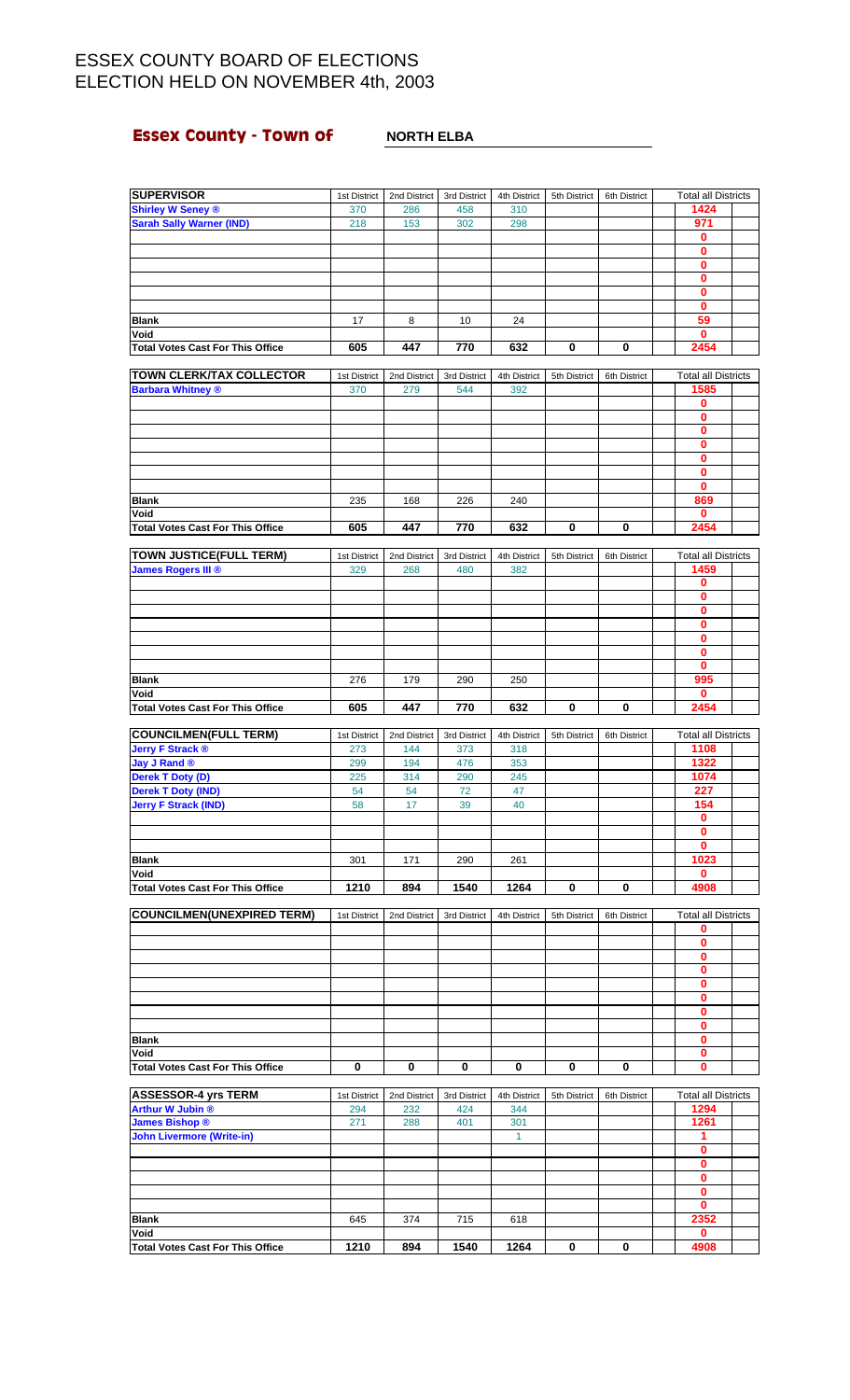## **Essex County - Town of MORTH ELBA**

| <b>ASSESSOR- yrs UNEXPIRED TERM</b>     | 1st District | 2nd District | 3rd District | 4th District | 5th District | 6th District | <b>Total all Districts</b> |  |
|-----------------------------------------|--------------|--------------|--------------|--------------|--------------|--------------|----------------------------|--|
|                                         |              |              |              |              |              |              | о                          |  |
|                                         |              |              |              |              |              |              | ŋ                          |  |
|                                         |              |              |              |              |              |              | 0                          |  |
|                                         |              |              |              |              |              |              | n                          |  |
|                                         |              |              |              |              |              |              |                            |  |
|                                         |              |              |              |              |              |              | O                          |  |
|                                         |              |              |              |              |              |              | n                          |  |
|                                         |              |              |              |              |              |              | 0                          |  |
| <b>Blank</b>                            |              |              |              |              |              |              | n                          |  |
| Void                                    |              |              |              |              |              |              | 0                          |  |
| <b>Total Votes Cast For This Office</b> | 0            | 0            | 0            | $\bf{0}$     | 0            | 0            | 0                          |  |
|                                         |              |              |              |              |              |              |                            |  |

| <b>TAX COLLECTOR</b>                    | 1st District | 2nd District | 3rd District | 4th District | 5th District | 6th District | <b>Total all Districts</b> |  |
|-----------------------------------------|--------------|--------------|--------------|--------------|--------------|--------------|----------------------------|--|
|                                         |              |              |              |              |              |              |                            |  |
|                                         |              |              |              |              |              |              | n                          |  |
|                                         |              |              |              |              |              |              |                            |  |
|                                         |              |              |              |              |              |              | ŋ                          |  |
|                                         |              |              |              |              |              |              |                            |  |
|                                         |              |              |              |              |              |              | Λ                          |  |
|                                         |              |              |              |              |              |              |                            |  |
|                                         |              |              |              |              |              |              |                            |  |
| <b>Blank</b>                            |              |              |              |              |              |              |                            |  |
| Void                                    |              |              |              |              |              |              |                            |  |
| <b>Total Votes Cast For This Office</b> | 0            |              | 0            | 0            | 0            | 0            | n                          |  |

| <b>SUPT. Of HIGHWAYS</b>         | 1st District | 2nd District | 3rd District | 4th District | 5th District | 6th District | <b>Total all Districts</b> |  |
|----------------------------------|--------------|--------------|--------------|--------------|--------------|--------------|----------------------------|--|
| <b>Norman Harlow ®</b>           | 276          | 249          | 465          | 407          |              |              | 1397                       |  |
| <b>Stephen Brewster (IND)</b>    | 259          | 90           | 243          | 138          |              |              | 730                        |  |
|                                  |              |              |              |              |              |              | 0                          |  |
|                                  |              |              |              |              |              |              | 0                          |  |
|                                  |              |              |              |              |              |              | 0                          |  |
|                                  |              |              |              |              |              |              |                            |  |
|                                  |              |              |              |              |              |              |                            |  |
|                                  |              |              |              |              |              |              |                            |  |
| <b>Blank</b>                     | 70           | 108          | 62           | 87           |              |              | 327                        |  |
| Void                             |              |              |              |              |              |              | 0                          |  |
| Total Votes Cast For This Office | 605          | 447          | 770          | 632          | 0            | O            | 2454                       |  |

| <b>MISCELLANEOUS</b>                    | 1st District | 2nd District | 3rd District | 4th District | 5th District | 6th District | <b>Total all Districts</b> |  |
|-----------------------------------------|--------------|--------------|--------------|--------------|--------------|--------------|----------------------------|--|
| <b>Proposal One-An Amendment YES</b>    | 106          | 124          | 170          | 158          |              |              | 558                        |  |
| <b>Proposal One-An Amendment NO</b>     | 64           | 89           | 97           | 73           |              |              | 323                        |  |
| <b>Blank</b>                            | 435          | 234          | 503          | 401          |              |              | 1573                       |  |
| Void                                    |              |              |              |              |              |              |                            |  |
| <b>Total Votes Cast For This Office</b> | 605          | 447          | 770          | 632          | 0            | 0            | 2454                       |  |
| <b>Proposal Two-An Amendment YES</b>    | 83           | 103          | 133          | 127          |              |              | 446                        |  |
| <b>Proposal Two-An Amendment NO</b>     | 73           | 104          | 120          | 84           |              |              | 381                        |  |
| <b>Blank</b>                            | 449          | 240          | 517          | 421          |              |              | 1627                       |  |
| Void                                    |              |              |              |              |              |              |                            |  |
| Total Votes Cast For This Office        | 605          | 447          | 770          | 632          |              | 0            | 2454                       |  |

**Proposal One-An Amendment:**

### **Exclusion of indebtedness contracted for sewage facilities**

The proposed amendment to Article 8,section 5 of the Constitution would extend for ten years, until January 1, 2014, the authority of counties, cities, towns and villages to exclude from their constitutional debt limits indebtedness contracted for the construction or reconstruction of sewage facilities. Shall the proposed amendment be approved?

**Proposal Two-An Amendment:**

**Elimination of small city School Districts from constitutional debt limitations**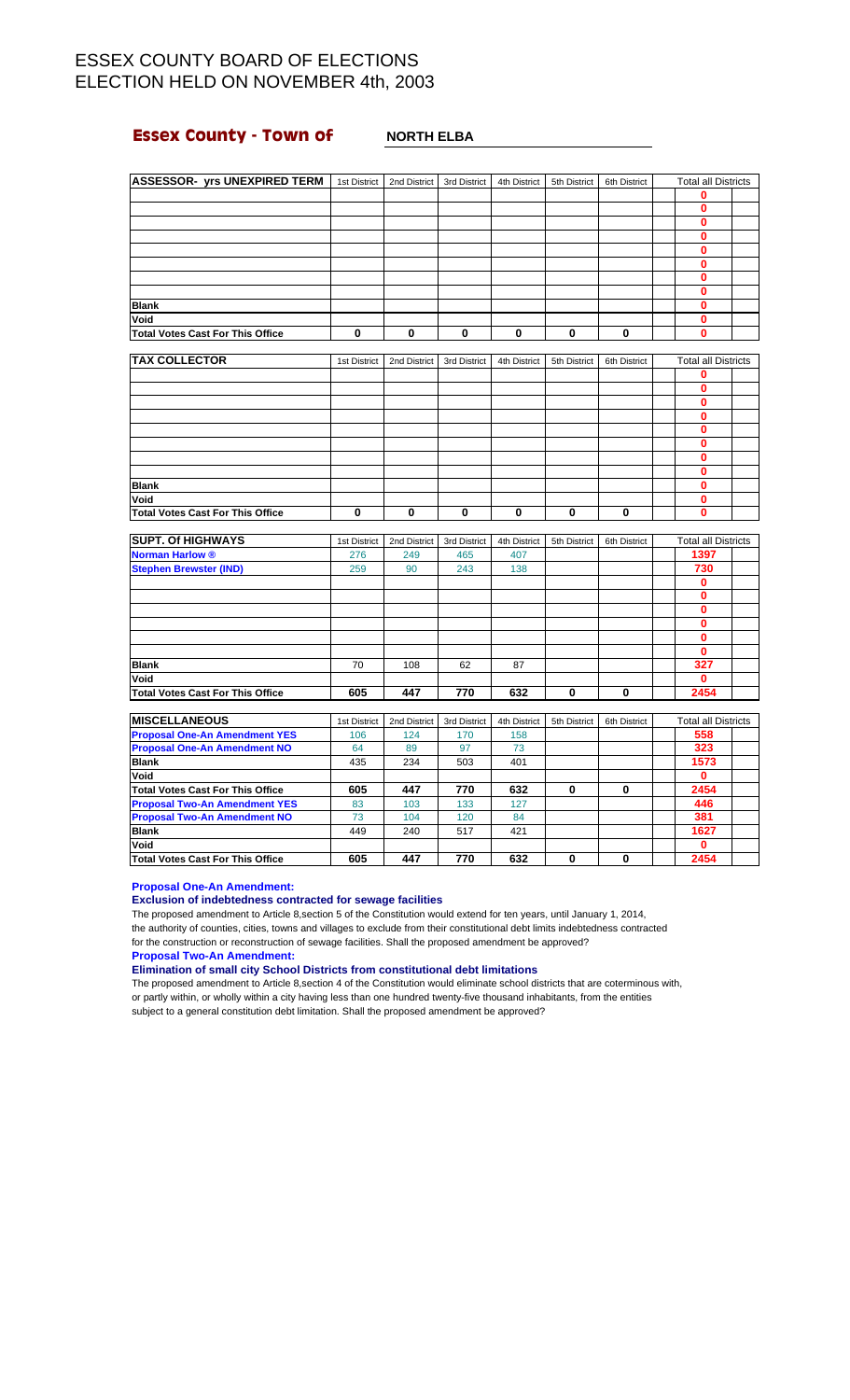# **Essex County - Town of** <br>NORTH HUDSON

| <b>SUPERVISOR</b>                               | 1st District | 2nd District | 3rd District | 4th District | 5th District | 6th District | <b>Total all Districts</b> |  |
|-------------------------------------------------|--------------|--------------|--------------|--------------|--------------|--------------|----------------------------|--|
| <b>Robert D Dobie (D)</b>                       | 71           |              |              |              |              |              | 71                         |  |
| <b>Robert D Dobie (IND)</b>                     | 17           |              |              |              |              |              | 17                         |  |
|                                                 |              |              |              |              |              |              | 0                          |  |
| <b>Sponge Bob (Write-in)</b>                    | $\mathbf{3}$ |              |              |              |              |              | 3                          |  |
|                                                 |              |              |              |              |              |              | 0                          |  |
|                                                 |              |              |              |              |              |              | $\mathbf{0}$               |  |
|                                                 |              |              |              |              |              |              | 0                          |  |
|                                                 |              |              |              |              |              |              | $\mathbf{0}$<br>51         |  |
| <b>Blank</b>                                    | 51           |              |              |              |              |              |                            |  |
| Void                                            | 142          | $\bf{0}$     | $\pmb{0}$    | $\mathbf 0$  | 0            | 0            | 0<br>142                   |  |
| <b>Total Votes Cast For This Office</b>         |              |              |              |              |              |              |                            |  |
| <b>TOWN CLERK</b>                               | 1st District | 2nd District | 3rd District | 4th District | 5th District | 6th District | <b>Total all Districts</b> |  |
| <b>Sarah Vinskus (D)</b>                        | 66           |              |              |              |              |              | 66                         |  |
| <b>Sarah Vinskus (IND)</b>                      | 13           |              |              |              |              |              | 13                         |  |
|                                                 |              |              |              |              |              |              | 0                          |  |
| <b>Martha M. King (Write-in)</b>                | 6            |              |              |              |              |              | 6                          |  |
| <b>John Harnichar (Write-in)</b>                | $\mathbf{1}$ |              |              |              |              |              | 1                          |  |
|                                                 |              |              |              |              |              |              | 0                          |  |
|                                                 |              |              |              |              |              |              | 0                          |  |
|                                                 |              |              |              |              |              |              | $\mathbf{0}$               |  |
| <b>Blank</b>                                    | 56           |              |              |              |              |              | 56                         |  |
| Void                                            |              |              |              |              |              |              | 0                          |  |
| <b>Total Votes Cast For This Office</b>         | 142          | 0            | 0            | 0            | 0            | 0            | 142                        |  |
|                                                 |              |              |              |              |              |              |                            |  |
| <b>TOWN JUSTICE(FULL TERM)</b>                  | 1st District | 2nd District | 3rd District | 4th District | 5th District | 6th District | <b>Total all Districts</b> |  |
| <b>Glenn T Fiore Sr®</b>                        | 60           |              |              |              |              |              | 60                         |  |
| Ryan R. Bessey (Write-in)                       | 41           |              |              |              |              |              | 41                         |  |
| <b>John Harnichar (Write-in)</b>                | $\mathbf{1}$ |              |              |              |              |              | 1<br>1                     |  |
| <b>James Liberty (Write-in)</b>                 | 1            |              |              |              |              |              |                            |  |
|                                                 |              |              |              |              |              |              | 0<br>$\mathbf{0}$          |  |
|                                                 |              |              |              |              |              |              | $\mathbf 0$                |  |
|                                                 |              |              |              |              |              |              | $\bf{0}$                   |  |
| <b>Blank</b>                                    | 39           |              |              |              |              |              | 39                         |  |
| Void                                            |              |              |              |              |              |              | 0                          |  |
| <b>Total Votes Cast For This Office</b>         | 142          | 0            | 0            | 0            | 0            | 0            | 142                        |  |
|                                                 |              |              |              |              |              |              |                            |  |
| <b>COUNCILMEN(FULL TERM)</b>                    | 1st District | 2nd District | 3rd District | 4th District | 5th District | 6th District | <b>Total all Districts</b> |  |
| <b>Marshall G Gero®</b>                         | 48           |              |              |              |              |              | 48                         |  |
| <b>Donald F Dresser ®</b>                       | 71           |              |              |              |              |              | 71                         |  |
| <b>Alvin G Provoncha (D)</b>                    | 85           |              |              |              |              |              | 85                         |  |
| <b>Alvin G Provoncha (IND)</b>                  | 6            |              |              |              |              |              | 6                          |  |
| <b>Donald F Dresser (IND)</b>                   | 10           |              |              |              |              |              | 10                         |  |
|                                                 |              |              |              |              |              |              | 0                          |  |
| <b>Ryan R. Bessey (Write-in)</b>                | 2            |              |              |              |              |              | $\overline{2}$             |  |
|                                                 |              |              |              |              |              |              | $\mathbf{0}$               |  |
| <b>Blank</b>                                    | 62           |              |              |              |              |              | 62                         |  |
| Void<br><b>Total Votes Cast For This Office</b> | 284          | $\bf{0}$     | 0            | 0            | 0            | 0            | 0<br>284                   |  |
|                                                 |              |              |              |              |              |              |                            |  |
| <b>COUNCILMEN(UNEXPIRED TERM)</b>               | 1st District | 2nd District | 3rd District | 4th District | 5th District | 6th District | <b>Total all Districts</b> |  |
|                                                 |              |              |              |              |              |              | 0                          |  |
|                                                 |              |              |              |              |              |              | 0                          |  |
|                                                 |              |              |              |              |              |              | 0                          |  |
|                                                 |              |              |              |              |              |              | 0                          |  |
|                                                 |              |              |              |              |              |              | 0                          |  |
|                                                 |              |              |              |              |              |              | $\mathbf{0}$               |  |
|                                                 |              |              |              |              |              |              | $\mathbf{0}$               |  |
|                                                 |              |              |              |              |              |              | 0                          |  |
| <b>Blank</b>                                    |              |              |              |              |              |              | $\mathbf{0}$               |  |
| Void                                            |              |              |              |              |              |              | 0                          |  |
| <b>Total Votes Cast For This Office</b>         |              |              |              | 0            | 0            | 0            | 0                          |  |
|                                                 | 0            | 0            | 0            |              |              |              |                            |  |
|                                                 |              |              |              |              |              |              |                            |  |
| <b>ASSESSOR-4 yrs TERM</b>                      | 1st District | 2nd District | 3rd District | 4th District | 5th District | 6th District | <b>Total all Districts</b> |  |
| <b>Bruce Caza ®</b>                             | 69           |              |              |              |              |              | 69                         |  |
| <b>Michael Marsden</b> ®                        | 91           |              |              |              |              |              | 91                         |  |
| <b>Sindy M Brazee (D)</b>                       | 65           |              |              |              |              |              | 65                         |  |
| <b>Sindy M Brazee (IND)</b>                     | 4            |              |              |              |              |              | 4                          |  |
|                                                 |              |              |              |              |              |              | 0                          |  |
| <b>Donald F. Dresser (Write-in)</b>             | 1            |              |              |              |              |              | 1                          |  |
|                                                 |              |              |              |              |              |              | 0<br>0                     |  |
| <b>Blank</b>                                    | 54           |              |              |              |              |              | 54                         |  |
| Void                                            |              |              |              |              |              |              | 0                          |  |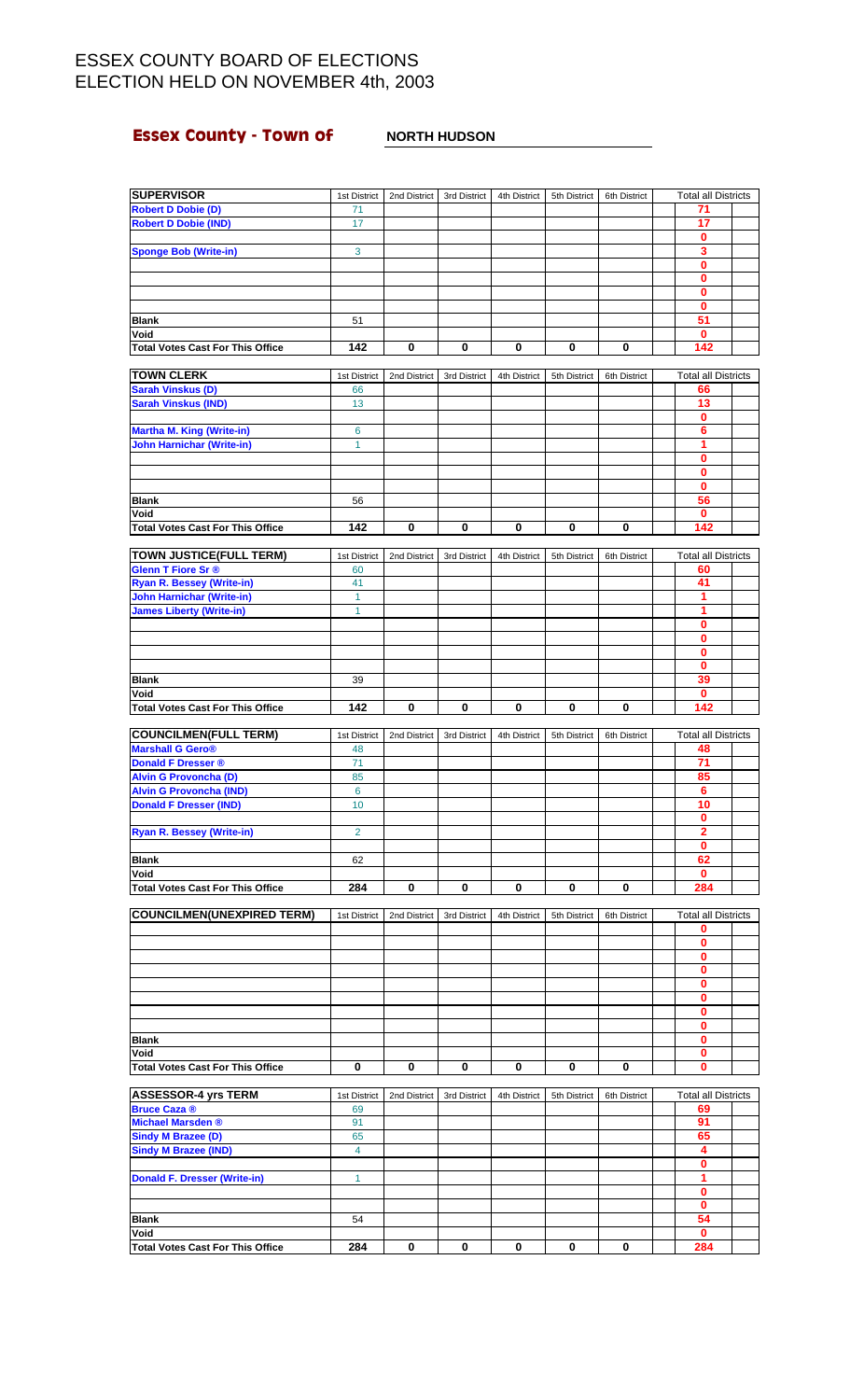# **Essex County - Town of** <br>NORTH HUDSON

| <b>ASSESSOR- yrs UNEXPIRED TERM</b>                                         | 1st District | 2nd District | 3rd District | 4th District | 5th District | 6th District | <b>Total all Districts</b> |  |
|-----------------------------------------------------------------------------|--------------|--------------|--------------|--------------|--------------|--------------|----------------------------|--|
|                                                                             |              |              |              |              |              |              | 0                          |  |
|                                                                             |              |              |              |              |              |              | 0                          |  |
|                                                                             |              |              |              |              |              |              | $\mathbf{0}$               |  |
|                                                                             |              |              |              |              |              |              | 0<br>0                     |  |
|                                                                             |              |              |              |              |              |              | 0                          |  |
|                                                                             |              |              |              |              |              |              | 0                          |  |
|                                                                             |              |              |              |              |              |              | 0                          |  |
| <b>Blank</b>                                                                |              |              |              |              |              |              | 0                          |  |
| Void                                                                        |              |              |              |              |              |              | 0                          |  |
| <b>Total Votes Cast For This Office</b>                                     | 0            | 0            | 0            | 0            | 0            | 0            | $\bf{0}$                   |  |
|                                                                             |              |              |              |              |              |              |                            |  |
| <b>TAX COLLECTOR</b>                                                        | 1st District | 2nd District | 3rd District | 4th District | 5th District | 6th District | <b>Total all Districts</b> |  |
| <b>Martha M King ®</b>                                                      | 86           |              |              |              |              |              | 86                         |  |
|                                                                             |              |              |              |              |              |              | 0                          |  |
|                                                                             |              |              |              |              |              |              | 0                          |  |
|                                                                             |              |              |              |              |              |              | 0                          |  |
|                                                                             |              |              |              |              |              |              | 0                          |  |
|                                                                             |              |              |              |              |              |              | 0                          |  |
|                                                                             |              |              |              |              |              |              | 0                          |  |
|                                                                             |              |              |              |              |              |              | 0                          |  |
| <b>Blank</b><br>Void                                                        | 56           |              |              |              |              |              | 56<br>0                    |  |
| <b>Total Votes Cast For This Office</b>                                     | 142          | 0            | 0            | 0            | 0            | 0            | 142                        |  |
|                                                                             |              |              |              |              |              |              |                            |  |
| <b>SUPT. Of HIGHWAYS</b>                                                    | 1st District | 2nd District | 3rd District | 4th District | 5th District | 6th District | <b>Total all Districts</b> |  |
| <b>Kevin Robert Duntley ®</b>                                               | 111          |              |              |              |              |              | 111                        |  |
|                                                                             |              |              |              |              |              |              | 0                          |  |
|                                                                             |              |              |              |              |              |              | 0                          |  |
|                                                                             |              |              |              |              |              |              | 0                          |  |
|                                                                             |              |              |              |              |              |              | 0                          |  |
|                                                                             |              |              |              |              |              |              | 0                          |  |
|                                                                             |              |              |              |              |              |              | 0                          |  |
|                                                                             |              |              |              |              |              |              | 0                          |  |
| <b>Blank</b>                                                                | 31           |              |              |              |              |              | 31                         |  |
| Void                                                                        |              |              |              |              |              |              | 0                          |  |
| <b>Total Votes Cast For This Office</b>                                     | 142          | 0            | 0            | 0            | 0            | 0            | 142                        |  |
|                                                                             |              |              |              |              |              |              |                            |  |
| <b>MISCELLANEOUS</b>                                                        | 1st District | 2nd District | 3rd District | 4th District | 5th District | 6th District | <b>Total all Districts</b> |  |
| <b>Proposal One-An Amendment YES</b><br><b>Proposal One-An Amendment NO</b> | 23<br>41     |              |              |              |              |              | 23<br>41                   |  |
| <b>Blank</b>                                                                | 78           |              |              |              |              |              | 78                         |  |
| Void                                                                        |              |              |              |              |              |              | 0                          |  |
| <b>Total Votes Cast For This Office</b>                                     | 142          | 0            | 0            | 0            | 0            | 0            | 142                        |  |
| <b>Proposal Two-An Amendment YES</b>                                        | 26           |              |              |              |              |              | 26                         |  |
| <b>Proposal Two-An Amendment NO</b>                                         | 37           |              |              |              |              |              | 37                         |  |
| <b>Blank</b>                                                                | 79           |              |              |              |              |              | 79                         |  |
| Void                                                                        |              |              |              |              |              |              | 0                          |  |
| <b>Total Votes Cast For This Office</b>                                     | 142          | 0            | 0            | 0            | 0            | 0            | 142                        |  |
| <b>Proposition No.1 YES</b>                                                 | 57           |              |              |              |              |              | 57                         |  |
| <b>Proposition No. 1 NO</b>                                                 | 40           |              |              |              |              |              | 40                         |  |
| <b>Blank</b>                                                                | 45           |              |              |              |              |              | 45                         |  |
| Void                                                                        |              |              |              |              |              |              | $\mathbf{0}$               |  |
| <b>Total Votes Cast For This Office</b>                                     | 142          | 0            | 0            | 0            | 0            | 0            | 142                        |  |
| <b>Proposition No. 2 YES</b>                                                | 51           |              |              |              |              |              | 51                         |  |
| <b>Proposition No. 2 NO</b>                                                 | 43           |              |              |              |              |              | 43                         |  |
| <b>Blank</b>                                                                | 48           |              |              |              |              |              | 48                         |  |
| Void                                                                        |              |              |              |              |              |              | $\mathbf{0}$               |  |
| <b>Total Votes Cast For This Office</b>                                     | 142          | 0            | 0            | $\mathbf 0$  | 0            | 0            | 142                        |  |
| <b>Proposition No. 3 YES</b><br><b>Proposition No. 3 NO</b>                 | 65<br>30     |              |              |              |              |              | 65<br>30                   |  |
| <b>Blank</b>                                                                | 47           |              |              |              |              |              | 47                         |  |
| Void                                                                        |              |              |              |              |              |              | $\mathbf 0$                |  |
| <b>Total Votes Cast For This Office</b>                                     | 142          | 0            | 0            | 0            | 0            | 0            | 142                        |  |
| <b>Proposition No. 4 YES</b>                                                | 50           |              |              |              |              |              | 50                         |  |
| <b>Proposition No. 4 NO</b>                                                 | 43           |              |              |              |              |              | 43                         |  |
| <b>Blank</b>                                                                | 49           |              |              |              |              |              | 49                         |  |
| Void                                                                        |              |              |              |              |              |              | $\mathbf 0$                |  |
| <b>Total Votes Cast For This Office</b>                                     | 142          | 0            | 0            | 0            | 0            | 0            | 142                        |  |
|                                                                             |              |              |              |              |              |              |                            |  |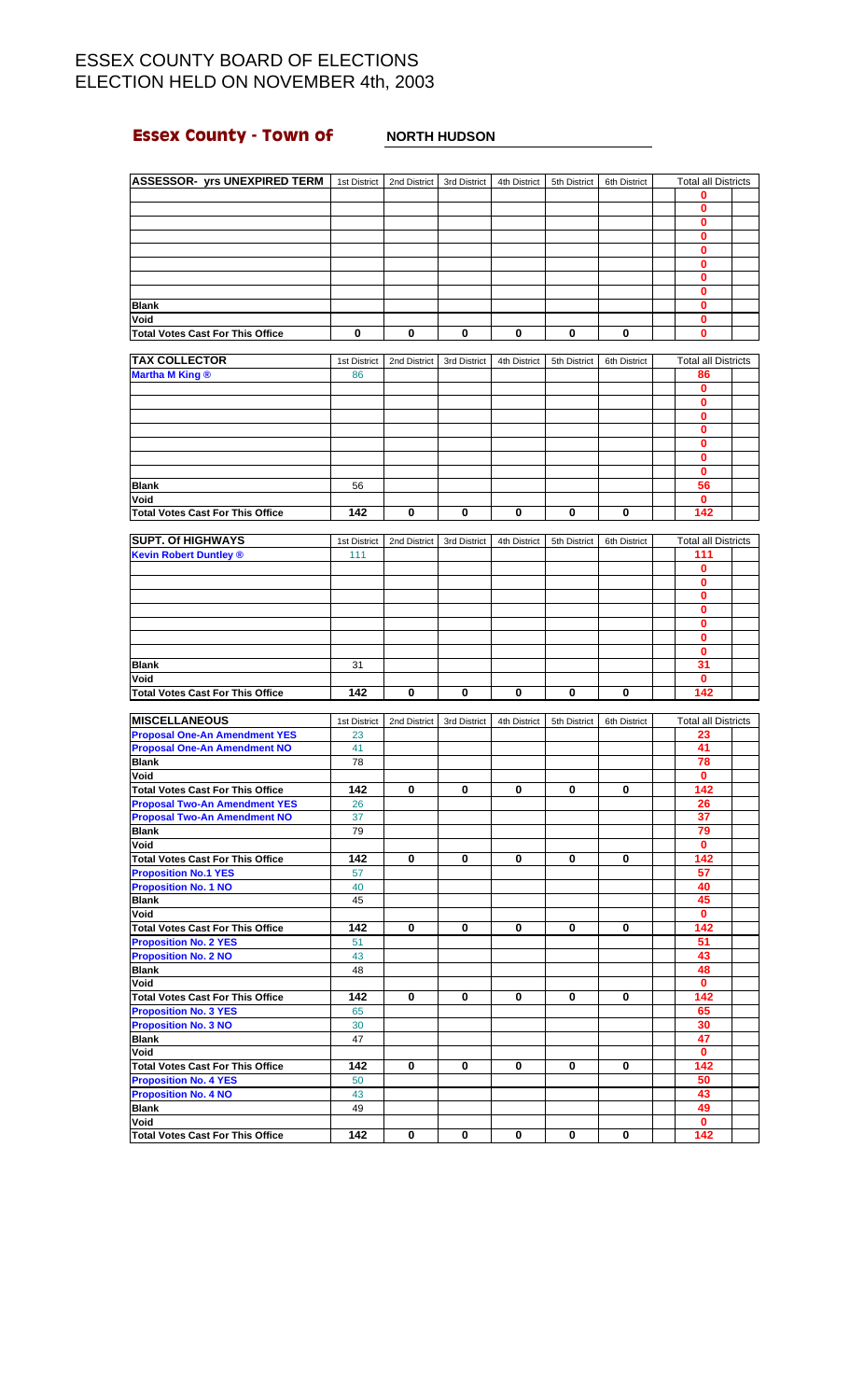### **Proposal One-An Amendment:**

### **Exclusion of indebtedness contracted for sewage facilities**

The proposed amendment to Article 8,section 5 of the Constitution would extend for ten years, until January 1, 2014, the authority of counties, cities, towns and villages to exclude from their constitutional debt limits indebtedness contracted for the construction or reconstruction of sewage facilities. Shall the proposed amendment be approved?

## **Proposal Two-An Amendment:**

**Elimination of small city School Districts from constitutional debt limitations**

The proposed amendment to Article 8,section 4 of the Constitution would eliminate school districts that are coterminous with, or partly within, or wholly within a city having less than one hundred twenty-five thousand inhabitants, from the entities subject to a general constitution debt limitation. Shall the proposed amendment be approved?

**Proposition No. 1**

## **Town Supervisor**

Shall Local Law entitled a Local Law increasing the term of office for the Town Supervisor from Two(2) Years to Four(4) Years be approved?

### **Proposition No. 2**

**Town Clerk**

Shall Local Law entitled a Local Law increasing the term of office for the Town Clerk from Two(2) Years to Four(4) Years be approved?

### **Proposition No. 3**

**Superintendent of Highways**

Shall Local Law entitled a Local Law increasing the term of office for the Town Highways Superintendent from Two(2) Years to Four(4) Years be approved?

### **Proposition No. 4 Tax Collector**

Shall Local Law entitled a Local Law increasing the term of office for the Town Tax Collector from Two(2) Years to Four(4) Years be approved?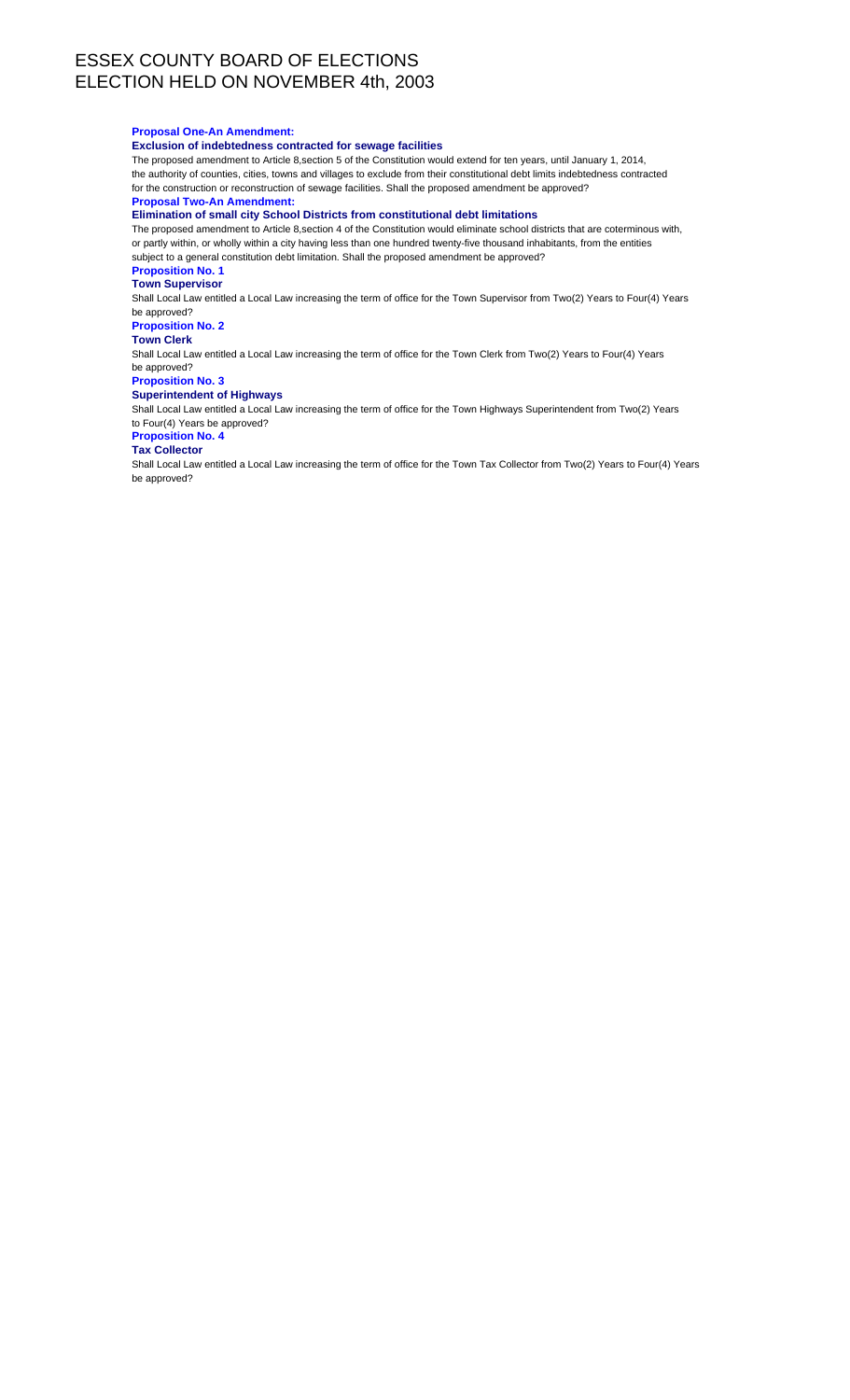# **Essex County - Town of** <br>**<u>SCHROON</u>**

| <b>SUPERVISOR</b>                               | 1st District | 2nd District | 3rd District | 4th District | 5th District | 6th District | <b>Total all Districts</b> |  |
|-------------------------------------------------|--------------|--------------|--------------|--------------|--------------|--------------|----------------------------|--|
| <b>Catherine L Moses ®</b>                      | 202          | 214          |              |              |              |              | 416                        |  |
| Dana W Shaughnessy (D)                          | 129          | 120          |              |              |              |              | 249                        |  |
| <b>Dana W Shaughnessy (IND)</b>                 | 25           | 21           |              |              |              |              | 46                         |  |
| <b>Catherine L Moses (IND)</b>                  | 10           | 12           |              |              |              |              | 22                         |  |
|                                                 |              |              |              |              |              |              | $\bf{0}$                   |  |
|                                                 |              |              |              |              |              |              | 0                          |  |
|                                                 |              |              |              |              |              |              | $\mathbf{0}$               |  |
|                                                 |              |              |              |              |              |              | $\bf{0}$                   |  |
| <b>Blank</b>                                    | 14           | 5            |              |              |              |              | 19                         |  |
| Void                                            |              |              |              |              |              |              | $\mathbf 0$                |  |
| <b>Total Votes Cast For This Office</b>         | 380          | 372          | 0            | 0            | 0            | $\bf{0}$     | 752                        |  |
|                                                 |              |              |              |              |              |              |                            |  |
| <b>TOWN CLERK/TAX COLLECTOR</b>                 | 1st District | 2nd District | 3rd District | 4th District | 5th District | 6th District | <b>Total all Districts</b> |  |
| <b>Janice E Tyrrell ®</b>                       | 297          | 286          |              |              |              |              | 583                        |  |
|                                                 |              |              |              |              |              |              | 0                          |  |
|                                                 |              |              |              |              |              |              | 0                          |  |
|                                                 |              |              |              |              |              |              | 0                          |  |
|                                                 |              |              |              |              |              |              | 0                          |  |
|                                                 |              |              |              |              |              |              | $\mathbf 0$                |  |
|                                                 |              |              |              |              |              |              | 0                          |  |
|                                                 |              |              |              |              |              |              | $\mathbf 0$                |  |
| <b>Blank</b>                                    | 83           | 86           |              |              |              |              | 169                        |  |
| Void                                            |              |              |              |              |              |              | 0                          |  |
| <b>Total Votes Cast For This Office</b>         | 380          | 372          | 0            | 0            | 0            | 0            | 752                        |  |
|                                                 |              |              |              |              |              |              |                            |  |
| <b>TOWN JUSTICE(FULL TERM)</b>                  | 1st District | 2nd District | 3rd District | 4th District |              | 6th District | <b>Total all Districts</b> |  |
|                                                 |              |              |              |              | 5th District |              |                            |  |
|                                                 |              |              |              |              |              |              | 0                          |  |
|                                                 |              |              |              |              |              |              | 0                          |  |
|                                                 |              |              |              |              |              |              | $\mathbf{0}$               |  |
|                                                 |              |              |              |              |              |              | 0                          |  |
|                                                 |              |              |              |              |              |              | 0                          |  |
|                                                 |              |              |              |              |              |              | $\mathbf{0}$               |  |
|                                                 |              |              |              |              |              |              | 0                          |  |
|                                                 |              |              |              |              |              |              | 0                          |  |
| <b>Blank</b>                                    |              |              |              |              |              |              | $\mathbf{0}$               |  |
| Void                                            |              |              |              |              |              |              | 0                          |  |
| <b>Total Votes Cast For This Office</b>         | 0            | 0            | 0            | 0            | 0            | 0            | $\bf{0}$                   |  |
|                                                 |              |              |              |              |              |              |                            |  |
|                                                 |              |              |              |              |              |              |                            |  |
| <b>COUNCILMEN(FULL TERM)</b>                    | 1st District | 2nd District | 3rd District | 4th District | 5th District | 6th District | <b>Total all Districts</b> |  |
| <b>Sharron A Tyrrell ®</b>                      | 264          | 251          |              |              |              |              | 515                        |  |
| <b>Clara M Phibbs ®</b>                         | 268          | 258          |              |              |              |              | 526                        |  |
| <b>Clara M Phibbs (IND)</b>                     | 14           | 18           |              |              |              |              | 32                         |  |
|                                                 | 13           | 17           |              |              |              |              | 30                         |  |
| <b>Sharron A Tyrrell (IND)</b>                  |              |              |              |              |              |              | $\mathbf{0}$               |  |
|                                                 |              |              |              |              |              |              |                            |  |
| <b>Lillian Richardson (Write-in)</b>            |              | 1            |              |              |              |              | 1<br>1                     |  |
| <b>Dave Logan (Write-in)</b>                    |              | 1            |              |              |              |              |                            |  |
|                                                 |              |              |              |              |              |              | $\bf{0}$                   |  |
| <b>Blank</b>                                    | 201          | 198          |              |              |              |              | 399                        |  |
| Void                                            |              |              |              |              |              |              | $\mathbf{0}$               |  |
| <b>Total Votes Cast For This Office</b>         | 760          | 744          | 0            | 0            | 0            | $\mathbf 0$  | 1504                       |  |
|                                                 |              |              |              |              |              |              |                            |  |
| <b>COUNCILMEN(UNEXPIRED TERM)</b>               | 1st District | 2nd District | 3rd District | 4th District | 5th District | 6th District | <b>Total all Districts</b> |  |
|                                                 |              |              |              |              |              |              | 0                          |  |
|                                                 |              |              |              |              |              |              | $\pmb{0}$<br>0             |  |
|                                                 |              |              |              |              |              |              |                            |  |
|                                                 |              |              |              |              |              |              | $\mathbf 0$                |  |
|                                                 |              |              |              |              |              |              | 0                          |  |
|                                                 |              |              |              |              |              |              | $\mathbf{0}$               |  |
|                                                 |              |              |              |              |              |              | 0                          |  |
|                                                 |              |              |              |              |              |              | $\mathbf 0$                |  |
| <b>Blank</b>                                    |              |              |              |              |              |              | 0                          |  |
| Void                                            |              |              |              |              |              |              | $\mathbf 0$                |  |
| <b>Total Votes Cast For This Office</b>         | 0            | 0            | 0            | 0            | 0            | 0            | $\mathbf{0}$               |  |
|                                                 |              |              |              |              |              |              |                            |  |
| <b>ASSESSOR-4 yrs TERM</b>                      | 1st District | 2nd District | 3rd District | 4th District | 5th District | 6th District | <b>Total all Districts</b> |  |
| <b>Richard V Newell (IND)</b>                   | 88           | 89           |              |              |              |              | 177                        |  |
| <b>Richard S Schoenstadt (IND)</b>              | 118          | 109          |              |              |              |              | 227                        |  |
|                                                 |              |              |              |              |              |              | 0                          |  |
|                                                 |              |              |              |              |              |              | $\mathbf 0$                |  |
|                                                 |              |              |              |              |              |              | 0                          |  |
|                                                 |              |              |              |              |              |              | 0                          |  |
|                                                 |              |              |              |              |              |              | $\mathbf{0}$               |  |
|                                                 |              |              |              |              |              |              | $\mathbf{0}$               |  |
| <b>Blank</b>                                    | 554          | 546          |              |              |              |              | 1100                       |  |
| Void<br><b>Total Votes Cast For This Office</b> | 760          | 744          | 0            | 0            | 0            | 0            | $\mathbf 0$<br>1504        |  |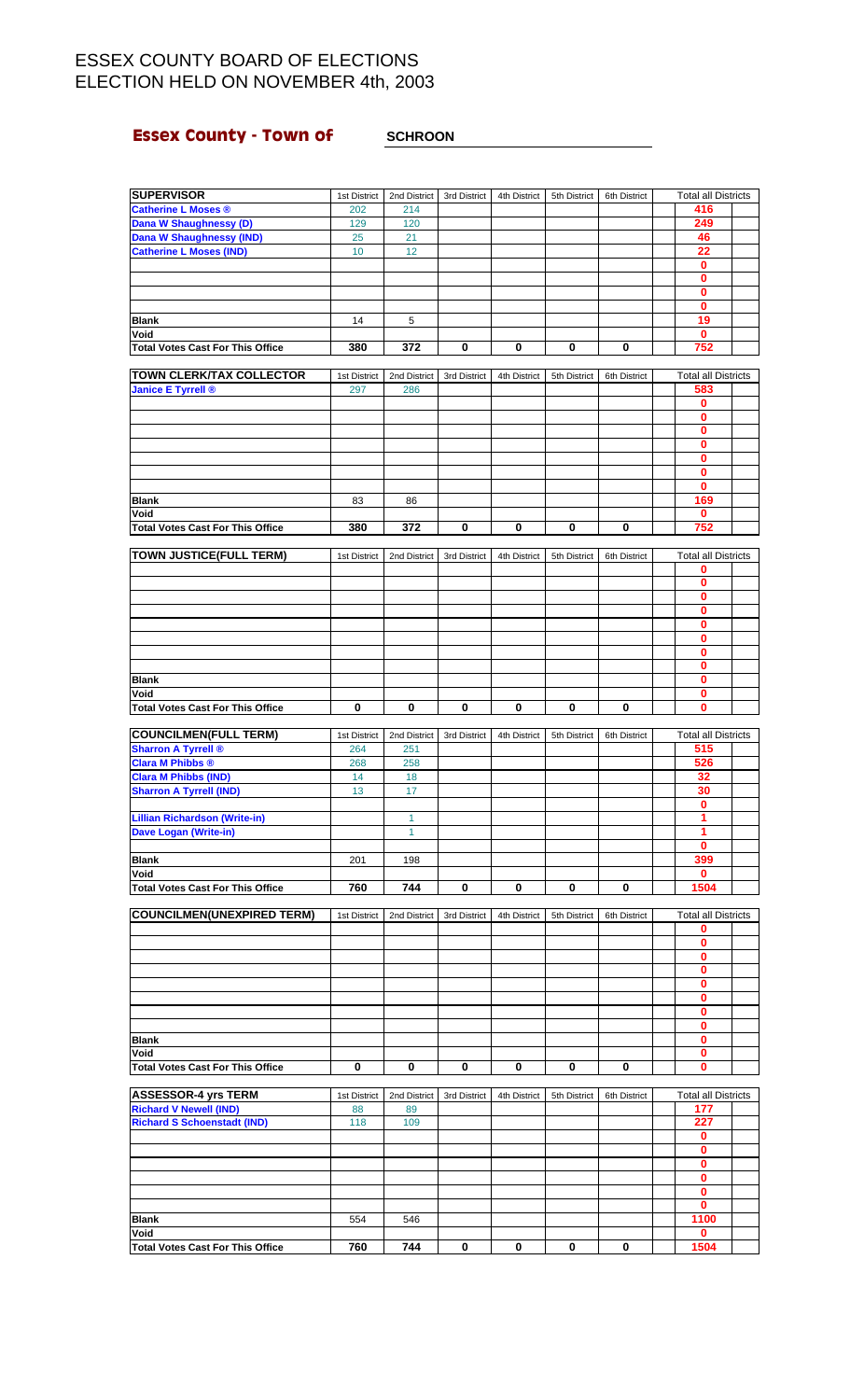## **Essex County - Town of SCHROON**

| <b>ASSESSOR- yrs UNEXPIRED TERM</b>     | 1st District | 2nd District | 3rd District | 4th District | 5th District | 6th District | <b>Total all Districts</b> |  |
|-----------------------------------------|--------------|--------------|--------------|--------------|--------------|--------------|----------------------------|--|
|                                         |              |              |              |              |              |              | $\bf{0}$                   |  |
|                                         |              |              |              |              |              |              | $\bf{0}$                   |  |
|                                         |              |              |              |              |              |              | $\mathbf 0$                |  |
|                                         |              |              |              |              |              |              | $\bf{0}$                   |  |
|                                         |              |              |              |              |              |              | $\bf{0}$                   |  |
|                                         |              |              |              |              |              |              | $\bf{0}$                   |  |
|                                         |              |              |              |              |              |              | 0                          |  |
|                                         |              |              |              |              |              |              | 0                          |  |
| <b>Blank</b>                            |              |              |              |              |              |              | 0                          |  |
| Void                                    |              |              |              |              |              |              | 0                          |  |
| <b>Total Votes Cast For This Office</b> | 0            | 0            | 0            | 0            | 0            | 0            | $\bf{0}$                   |  |
|                                         |              |              |              |              |              |              |                            |  |
| <b>TAX COLLECTOR</b>                    | 1st District | 2nd District | 3rd District | 4th District | 5th District | 6th District | <b>Total all Districts</b> |  |
|                                         |              |              |              |              |              |              | $\mathbf 0$                |  |
|                                         |              |              |              |              |              |              | $\bf{0}$                   |  |
|                                         |              |              |              |              |              |              | $\bf{0}$                   |  |
|                                         |              |              |              |              |              |              | 0                          |  |
|                                         |              |              |              |              |              |              | 0                          |  |

| <b>Blank</b>                            |  |  |  |  |  |
|-----------------------------------------|--|--|--|--|--|
| Void                                    |  |  |  |  |  |
| <b>Total Votes Cast For This Office</b> |  |  |  |  |  |

| <b>SUPT. Of HIGHWAYS</b>                | 1st District | 2nd District | 3rd District | 4th District | 5th District | 6th District | <b>Total all Districts</b> |  |
|-----------------------------------------|--------------|--------------|--------------|--------------|--------------|--------------|----------------------------|--|
| <b>Michael R Marnell ®</b>              | 310          | 317          |              |              |              |              | 627                        |  |
|                                         |              |              |              |              |              |              |                            |  |
|                                         |              |              |              |              |              |              |                            |  |
|                                         |              |              |              |              |              |              |                            |  |
|                                         |              |              |              |              |              |              |                            |  |
|                                         |              |              |              |              |              |              |                            |  |
|                                         |              |              |              |              |              |              |                            |  |
|                                         |              |              |              |              |              |              |                            |  |
| <b>Blank</b>                            | 70           | 55           |              |              |              |              | 125                        |  |
| Void                                    |              |              |              |              |              |              |                            |  |
| <b>Total Votes Cast For This Office</b> | 380          | 372          | O            | 0            | 0            |              | 752                        |  |

| <b>MISCELLANEOUS</b>                    | 1st District | 2nd District | 3rd District | 4th District | 5th District | 6th District | <b>Total all Districts</b> |  |
|-----------------------------------------|--------------|--------------|--------------|--------------|--------------|--------------|----------------------------|--|
| <b>Proposal One-An Amendment YES</b>    | 94           | 117          |              |              |              |              | 211                        |  |
| <b>Proposal One-An Amendment NO</b>     | 98           | 79           |              |              |              |              | 177                        |  |
| <b>Blank</b>                            | 188          | 176          |              |              |              |              | 364                        |  |
| Void                                    |              |              |              |              |              |              |                            |  |
| Total Votes Cast For This Office        | 380          | 372          | 0            | 0            | 0            |              | 752                        |  |
| <b>Proposal Two-An Amendment YES</b>    | 87           | 99           |              |              |              |              | 186                        |  |
| <b>Proposal Two-An Amendment NO</b>     | 107          | 93           |              |              |              |              | 200                        |  |
| <b>Blank</b>                            |              |              |              |              |              |              |                            |  |
| Void                                    | 186          | 180          |              |              |              |              | 366                        |  |
| <b>Total Votes Cast For This Office</b> | 380          | 372          | 0            | 0            |              |              | 752                        |  |

**Proposal One-An Amendment:**

### **Exclusion of indebtedness contracted for sewage facilities**

The proposed amendment to Article 8,section 5 of the Constitution would extend for ten years, until January 1, 2014, the authority of counties, cities, towns and villages to exclude from their constitutional debt limits indebtedness contracted for the construction or reconstruction of sewage facilities. Shall the proposed amendment be approved?

**Proposal Two-An Amendment:**

**Elimination of small city School Districts from constitutional debt limitations**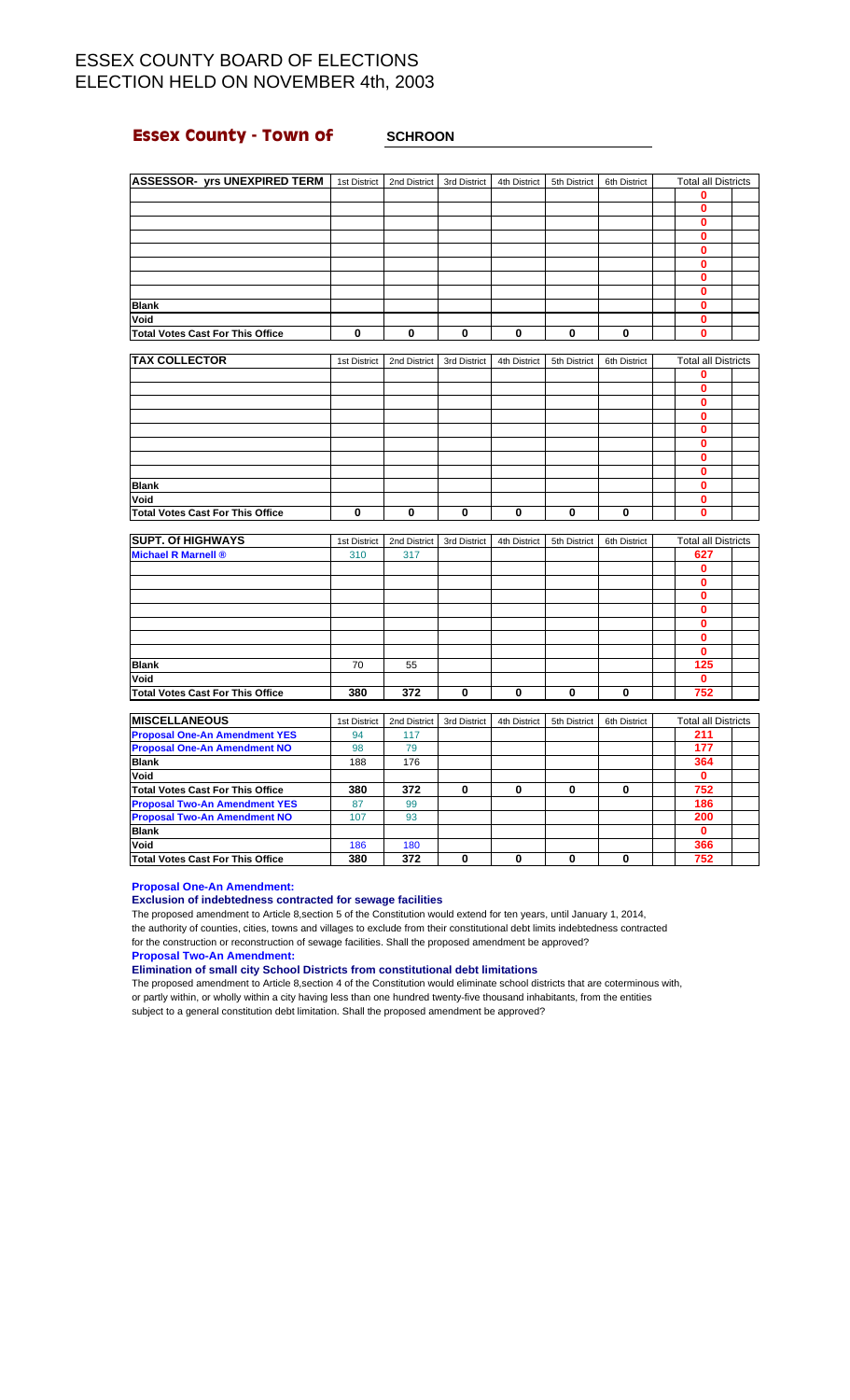# **Essex County - Town of ST ARMAND**

| <b>SUPERVISOR</b>                       | 1st District | 2nd District | 3rd District | 4th District | 5th District | 6th District | <b>Total all Districts</b>          |  |
|-----------------------------------------|--------------|--------------|--------------|--------------|--------------|--------------|-------------------------------------|--|
|                                         |              |              |              |              |              |              | 0                                   |  |
|                                         |              |              |              |              |              |              | $\bf{0}$                            |  |
|                                         |              |              |              |              |              |              | 0                                   |  |
|                                         |              |              |              |              |              |              | 0                                   |  |
|                                         |              |              |              |              |              |              | 0                                   |  |
|                                         |              |              |              |              |              |              | $\mathbf{0}$                        |  |
|                                         |              |              |              |              |              |              | 0                                   |  |
|                                         |              |              |              |              |              |              | 0                                   |  |
| <b>Blank</b>                            |              |              |              |              |              |              | 0                                   |  |
| Void                                    |              |              |              |              |              |              | 0                                   |  |
| <b>Total Votes Cast For This Office</b> | 0            | 0            | 0            | 0            | 0            | 0            | 0                                   |  |
| <b>TOWN CLERK</b>                       | 1st District | 2nd District | 3rd District | 4th District | 5th District | 6th District | <b>Total all Districts</b>          |  |
|                                         |              |              |              |              |              |              | 0                                   |  |
|                                         |              |              |              |              |              |              | 0                                   |  |
|                                         |              |              |              |              |              |              | 0                                   |  |
|                                         |              |              |              |              |              |              | $\mathbf{0}$                        |  |
|                                         |              |              |              |              |              |              | 0                                   |  |
|                                         |              |              |              |              |              |              | 0                                   |  |
|                                         |              |              |              |              |              |              | 0                                   |  |
|                                         |              |              |              |              |              |              | 0                                   |  |
| <b>Blank</b>                            |              |              |              |              |              |              | 0                                   |  |
| Void                                    |              |              |              |              |              |              | 0                                   |  |
| <b>Total Votes Cast For This Office</b> | $\bf{0}$     | 0            | 0            | $\bf{0}$     | 0            | 0            | $\mathbf{0}$                        |  |
|                                         |              |              |              |              |              |              |                                     |  |
| <b>TOWN JUSTICE(FULL TERM)</b>          | 1st District | 2nd District | 3rd District | 4th District | 5th District | 6th District | <b>Total all Districts</b>          |  |
|                                         |              |              |              |              |              |              | 0                                   |  |
|                                         |              |              |              |              |              |              | 0                                   |  |
|                                         |              |              |              |              |              |              | 0                                   |  |
|                                         |              |              |              |              |              |              | $\mathbf{0}$                        |  |
|                                         |              |              |              |              |              |              | 0                                   |  |
|                                         |              |              |              |              |              |              | 0                                   |  |
|                                         |              |              |              |              |              |              | 0                                   |  |
|                                         |              |              |              |              |              |              | 0                                   |  |
| <b>Blank</b>                            |              |              |              |              |              |              | $\mathbf{0}$                        |  |
| Void                                    |              |              |              |              |              |              | $\mathbf{0}$                        |  |
| <b>Total Votes Cast For This Office</b> | 0            | 0            | 0            | 0            | 0            | 0            | 0                                   |  |
| <b>COUNCILMEN(FULL TERM)</b>            | 1st District | 2nd District | 3rd District | 4th District | 5th District | 6th District | <b>Total all Districts</b>          |  |
| Francis Tuthill <sup>®</sup>            | 207          |              |              |              |              |              | 207                                 |  |
| Edmund G Andrews Jr ®                   | 235          |              |              |              |              |              | 235                                 |  |
| <b>Sanford C Hayes III (IND)</b>        | 200          |              |              |              |              |              | 200                                 |  |
| <b>Edmund G Andrews Jr (IND)</b>        | 43           |              |              |              |              |              | 43                                  |  |
| <b>Francis Tuthill (IND)</b>            | 33           |              |              |              |              |              | 33                                  |  |
|                                         |              |              |              |              |              |              | $\mathbf{0}$                        |  |
|                                         |              |              |              |              |              |              | 0                                   |  |
|                                         |              |              |              |              |              |              | $\mathbf{0}$                        |  |
| <b>Blank</b>                            | 116          |              |              |              |              |              | 116                                 |  |
| Void                                    |              |              |              |              |              |              | 0                                   |  |
| <b>Total Votes Cast For This Office</b> | 834          | 0            | 0            | 0            | 0            | 0            | 834                                 |  |
|                                         |              |              |              |              |              |              |                                     |  |
| <b>COUNCILMEN(UNEXPIRED TERM)</b>       | 1st District | 2nd District | 3rd District | 4th District | 5th District | 6th District | <b>Total all Districts</b>          |  |
| Earl J Dakin Jr ®                       | 223          |              |              |              |              |              | 223                                 |  |
| <b>Jacques DeMattos (IND)</b>           | 94           |              |              |              |              |              | 94                                  |  |
| Earl J Dakin Jr (IND)                   | 25           |              |              |              |              |              | 25                                  |  |
|                                         |              |              |              |              |              |              | $\mathbf 0$                         |  |
|                                         |              |              |              |              |              |              | 0                                   |  |
|                                         |              |              |              |              |              |              | $\bf{0}$<br>$\overline{\mathbf{0}}$ |  |
|                                         |              |              |              |              |              |              | $\pmb{0}$                           |  |
| Blank                                   | 75           |              |              |              |              |              | 75                                  |  |
| Void                                    |              |              |              |              |              |              | $\mathbf 0$                         |  |
| <b>Total Votes Cast For This Office</b> | 417          | $\mathbf 0$  | $\bf{0}$     | $\bf{0}$     | $\bf{0}$     | $\mathbf 0$  | 417                                 |  |
|                                         |              |              |              |              |              |              |                                     |  |
| <b>ASSESSOR-4 yrs TERM</b>              | 1st District | 2nd District | 3rd District | 4th District | 5th District | 6th District | <b>Total all Districts</b>          |  |
|                                         |              |              |              |              |              |              | 0                                   |  |
|                                         |              |              |              |              |              |              | 0                                   |  |
|                                         |              |              |              |              |              |              | 0                                   |  |
|                                         |              |              |              |              |              |              | 0                                   |  |
|                                         |              |              |              |              |              |              | 0                                   |  |
|                                         |              |              |              |              |              |              | $\bf{0}$                            |  |
|                                         |              |              |              |              |              |              | 0                                   |  |
|                                         |              |              |              |              |              |              | 0                                   |  |
| <b>Blank</b>                            |              |              |              |              |              |              | $\pmb{0}$                           |  |
| Void                                    |              |              |              |              |              |              | 0                                   |  |
| <b>Total Votes Cast For This Office</b> | 0            | 0            | 0            | 0            | 0            | 0            | 0                                   |  |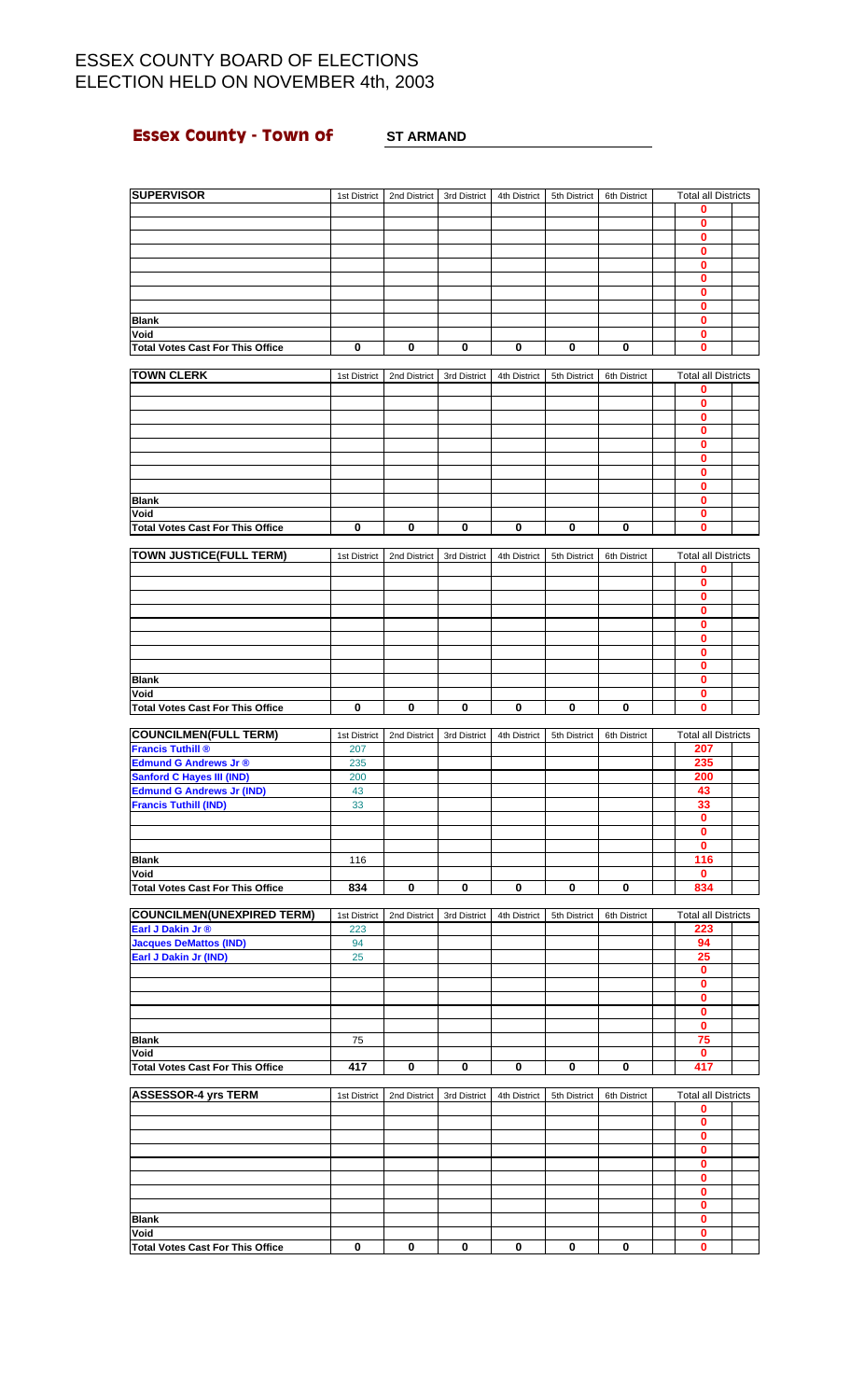## **Essex County - Town of ST ARMAND**

| ASSESSOR- yrs UNEXPIRED TERM   1st District |              | 2nd District | 3rd District            | 4th District | 5th District | 6th District            | <b>Total all Districts</b> |  |
|---------------------------------------------|--------------|--------------|-------------------------|--------------|--------------|-------------------------|----------------------------|--|
|                                             |              |              |                         |              |              |                         | 0                          |  |
|                                             |              |              |                         |              |              |                         | 0                          |  |
|                                             |              |              |                         |              |              |                         | $\bf{0}$                   |  |
|                                             |              |              |                         |              |              |                         | $\bf{0}$                   |  |
|                                             |              |              |                         |              |              |                         | 0                          |  |
|                                             |              |              |                         |              |              |                         | 0                          |  |
|                                             |              |              |                         |              |              |                         | $\mathbf 0$                |  |
|                                             |              |              |                         |              |              |                         | $\bf{0}$                   |  |
| <b>Blank</b>                                |              |              |                         |              |              |                         | $\bf{0}$                   |  |
| Void                                        |              |              |                         |              |              |                         | 0                          |  |
| <b>Total Votes Cast For This Office</b>     | $\mathbf 0$  | $\mathbf 0$  | $\overline{\mathbf{0}}$ | $\bf{0}$     | 0            | $\overline{\mathbf{0}}$ | $\bf{0}$                   |  |
| <b>TAX COLLECTOR</b>                        | 1st District | 2nd District | 3rd District            | 4th District | 5th District | 6th District            | <b>Total all Districts</b> |  |
|                                             |              |              |                         |              |              |                         | 0                          |  |
|                                             |              |              |                         |              |              |                         | $\bf{0}$                   |  |
|                                             |              |              |                         |              |              |                         | $\bf{0}$                   |  |
|                                             |              |              |                         |              |              |                         | $\bf{0}$                   |  |
|                                             |              |              |                         |              |              |                         | 0                          |  |
|                                             |              |              |                         |              |              |                         | 0                          |  |
|                                             |              |              |                         |              |              |                         | $\mathbf 0$                |  |
|                                             |              |              |                         |              |              |                         | $\bf{0}$                   |  |
| <b>Blank</b>                                |              |              |                         |              |              |                         | $\mathbf 0$                |  |
| Void                                        |              |              |                         |              |              |                         | 0                          |  |
| <b>Total Votes Cast For This Office</b>     | $\bf{0}$     | $\mathbf 0$  | $\bf{0}$                | 0            | 0            | $\bf{0}$                | $\bf{0}$                   |  |
|                                             |              |              |                         |              |              |                         |                            |  |
| <b>SUPT. Of HIGHWAYS</b>                    | 1st District | 2nd District | 3rd District            | 4th District | 5th District | 6th District            | <b>Total all Districts</b> |  |
|                                             |              |              |                         |              |              |                         | 0                          |  |
|                                             |              |              |                         |              |              |                         | $\bf{0}$                   |  |
|                                             |              |              |                         |              |              |                         | $\mathbf{0}$               |  |
|                                             |              |              |                         |              |              |                         | $\mathbf{0}$               |  |
|                                             |              |              |                         |              |              |                         | $\mathbf 0$                |  |
|                                             |              |              |                         |              |              |                         | 0                          |  |
|                                             |              |              |                         |              |              |                         | $\bf{0}$                   |  |
|                                             |              |              |                         |              |              |                         | $\bf{0}$                   |  |
| <b>Blank</b>                                |              |              |                         |              |              |                         | $\bf{0}$                   |  |
| Void                                        |              |              |                         |              |              |                         | 0                          |  |
| <b>Total Votes Cast For This Office</b>     | $\bf{0}$     | $\mathbf 0$  | $\bf{0}$                | $\bf{0}$     | $\bf{0}$     | $\mathbf 0$             | $\bf{0}$                   |  |
| <b>MISCELLANEOUS</b>                        | 1st District | 2nd District | 3rd District            | 4th District | 5th District | 6th District            | <b>Total all Districts</b> |  |
| <b>Proposal One-An Amendment YES</b>        | 95           |              |                         |              |              |                         | 95                         |  |
| <b>Proposal One-An Amendment NO</b>         | 60           |              |                         |              |              |                         | 60                         |  |

| <b>Proposal One-An Amendment YES</b>    | 95  |   |   |   | 95  |
|-----------------------------------------|-----|---|---|---|-----|
| <b>Proposal One-An Amendment NO</b>     | 60  |   |   |   | 60  |
| <b>Blank</b>                            | 262 |   |   |   | 262 |
| Void                                    |     |   |   |   |     |
| <b>Total Votes Cast For This Office</b> | 417 | 0 | 0 | o | 417 |
| <b>Proposal Two-An Amendment YES</b>    | 80  |   |   |   | 80  |
| <b>Proposal Two-An Amendment NO</b>     | 69  |   |   |   | 69  |
| <b>Blank</b>                            | 268 |   |   |   | 268 |
| Void                                    |     |   |   |   |     |
| <b>Total Votes Cast For This Office</b> | 417 | ŋ |   |   | 417 |

**Proposal One-An Amendment:**

### **Exclusion of indebtedness contracted for sewage facilities**

The proposed amendment to Article 8,section 5 of the Constitution would extend for ten years, until January 1, 2014, the authority of counties, cities, towns and villages to exclude from their constitutional debt limits indebtedness contracted for the construction or reconstruction of sewage facilities. Shall the proposed amendment be approved?

**Proposal Two-An Amendment:**

**Elimination of small city School Districts from constitutional debt limitations**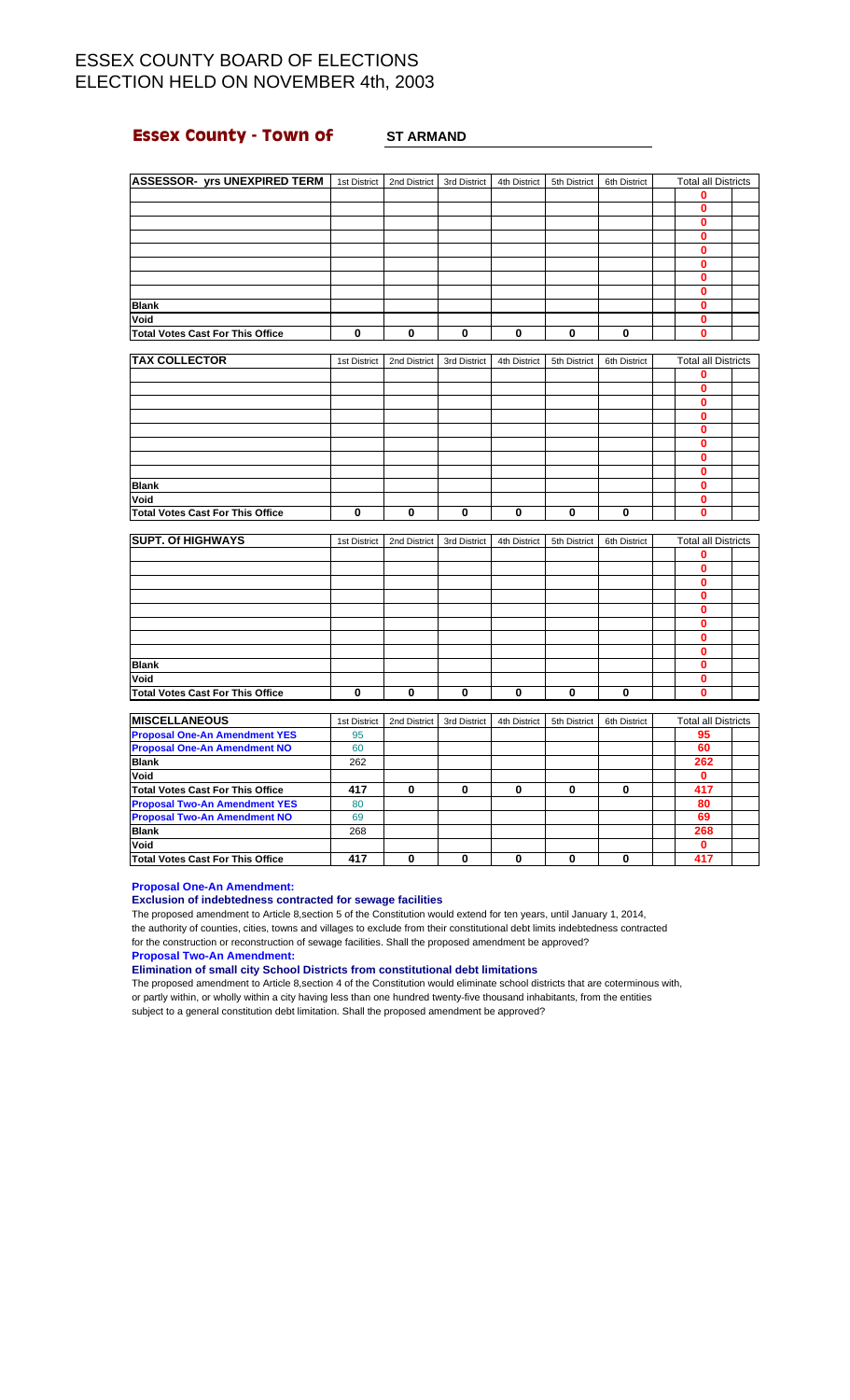## **Essex County - Town of FILL TICONDEROGA**

| <b>SUPERVISOR</b>                                               | 1st District | 2nd District | 3rd District   | 4th District | 5th District   | 6th District   | <b>Total all Districts</b>      |  |
|-----------------------------------------------------------------|--------------|--------------|----------------|--------------|----------------|----------------|---------------------------------|--|
| <b>Robert C Dedrick ®</b>                                       | 207          | 259          | 180            | 235          | 157            | 171            | 1209                            |  |
| <b>Bob Bright (Write-in)</b>                                    |              | 1            |                |              |                |                | 1                               |  |
| <b>Sue Huestis (Write-in)</b>                                   |              | 1            |                | $\mathbf{1}$ |                |                | $\overline{\mathbf{2}}$<br>1    |  |
| <b>Benji Hall (Write-in)</b><br><b>Cindy Huestis (Write-in)</b> |              |              | $\mathbf{1}$   | $\mathbf{1}$ |                |                | 1                               |  |
| <b>Dick Arthur (Write-in)</b>                                   |              |              |                |              | $\mathbf{1}$   |                | 1                               |  |
|                                                                 |              |              |                |              |                |                | 0                               |  |
|                                                                 |              |              |                |              |                |                | $\mathbf{0}$                    |  |
| <b>Blank</b>                                                    | 53           | 68           | 60             | 89           | 59             | 63             | 392                             |  |
| Void                                                            |              |              |                |              |                |                | 0                               |  |
| <b>Total Votes Cast For This Office</b>                         | 260          | 329          | 241            | 326          | 217            | 234            | 1607                            |  |
| <b>TOWN CLERK/TAX COLLECTOR</b>                                 | 1st District | 2nd District | 3rd District   | 4th District | 5th District   | 6th District   | <b>Total all Districts</b>      |  |
| <b>Paula A Buckman ®</b>                                        | 106          | 161          | 108            | 130          | 97             | 138            | 740                             |  |
|                                                                 |              |              |                |              |                |                | 0                               |  |
| <b>Sue Huestis (Write-in)</b>                                   | 97           | 103          | 87             | 123          | 76             | 45             | 531                             |  |
| D. Wells (Write-in)                                             | 1            |              |                |              |                |                | 1                               |  |
| <b>Lorraine Varnier (Write-in)</b>                              |              | 1            |                |              |                |                | 1                               |  |
| <b>Margaret Lauman (Write-in)</b>                               |              |              | 3              |              | $\overline{2}$ |                | 5                               |  |
|                                                                 |              |              |                |              |                |                | 0<br>$\mathbf{0}$               |  |
| <b>Blank</b>                                                    | 56           | 64           | 43             | 73           | 42             | 51             | 329                             |  |
| Void                                                            |              |              |                |              |                |                | 0                               |  |
| <b>Total Votes Cast For This Office</b>                         | 260          | 329          | 241            | 326          | 217            | 234            | 1607                            |  |
|                                                                 |              |              |                |              |                |                |                                 |  |
| <b>TOWN JUSTICE(FULL TERM)</b>                                  | 1st District | 2nd District | 3rd District   | 4th District | 5th District   | 6th District   | <b>Total all Districts</b>      |  |
| James F O'Bryan ®                                               | 198          | 262          | 188            | 249          | 143            | 167            | 1207                            |  |
|                                                                 |              |              |                |              |                |                | $\bf{0}$                        |  |
| <b>Sue Huestis (Write-in)</b>                                   | $\mathbf{1}$ | 1            | $\overline{2}$ | 6            | 1              | $\overline{2}$ | 13<br>$\mathbf 0$               |  |
|                                                                 |              |              |                |              |                |                | 0                               |  |
|                                                                 |              |              |                |              |                |                | 0                               |  |
|                                                                 |              |              |                |              |                |                | $\mathbf{0}$                    |  |
|                                                                 |              |              |                |              |                |                | $\bf{0}$                        |  |
| <b>Blank</b>                                                    | 61           | 66           | 51             | 71           | 73             | 65             | 387                             |  |
| Void                                                            |              |              |                |              |                |                | 0                               |  |
| <b>Total Votes Cast For This Office</b>                         | 260          | 329          | 241            | 326          | 217            | 234            | 1607                            |  |
|                                                                 |              |              |                |              |                |                |                                 |  |
| <b>COUNCILMEN(FULL TERM)</b>                                    | 1st District | 2nd District | 3rd District   | 4th District | 5th District   | 6th District   | <b>Total all Districts</b>      |  |
| Wayne E Taylor Sr ®                                             | 124          | 199          | 143            | 191          | 115            | 122            | 894                             |  |
| <b>Dorcey Crammond ®</b>                                        | 163          | 198          | 163            | 202          | 135            | 151            | 1012                            |  |
| <b>Daniel F Crossman (D)</b>                                    | 124          | 101          | 80             | 107          | 78             | 91             | 581                             |  |
| <b>Wayne E Taylor Sr (IND)</b>                                  | 20           | 31           | 22             | 32           | 15             | 19             | 139                             |  |
| <b>Daniel F Crossman (IND)</b>                                  | 11           | 18           | 8              | 15           | 13             | 12             | 77                              |  |
|                                                                 |              |              |                |              |                |                | 0                               |  |
| <b>Don Vradenburg (Write-in)</b>                                |              |              |                |              | 1              |                | 1<br>0                          |  |
| <b>Blank</b>                                                    | 78           | 111          | 66             | 105          | 77             | 73             | 510                             |  |
| Void                                                            |              |              |                |              |                |                | 0                               |  |
| <b>Total Votes Cast For This Office</b>                         | 520          | 658          | 482            | 652          | 434            | 468            | 3214                            |  |
|                                                                 |              |              |                |              |                |                |                                 |  |
| <b>COUNCILMEN(UNEXPIRED TERM)</b>                               | 1st District | 2nd District | 3rd District   | 4th District | 5th District   | 6th District   | <b>Total all Districts</b><br>0 |  |
|                                                                 |              |              |                |              |                |                | 0                               |  |
|                                                                 |              |              |                |              |                |                | 0                               |  |
|                                                                 |              |              |                |              |                |                | 0                               |  |
|                                                                 |              |              |                |              |                |                | 0                               |  |
|                                                                 |              |              |                |              |                |                | 0                               |  |
|                                                                 |              |              |                |              |                |                | 0                               |  |
| Blank                                                           |              |              |                |              |                |                | 0<br>0                          |  |
| Void                                                            |              |              |                |              |                |                | 0                               |  |
| <b>Total Votes Cast For This Office</b>                         | 0            | 0            | 0              | 0            | 0              | 0              | 0                               |  |
|                                                                 |              |              |                |              |                |                |                                 |  |
| <b>ASSESSOR-4 yrs TERM</b>                                      | 1st District | 2nd District | 3rd District   | 4th District | 5th District   | 6th District   | <b>Total all Districts</b>      |  |
|                                                                 |              |              |                |              |                |                | 0                               |  |
|                                                                 |              |              |                |              |                |                | 0<br>0                          |  |
|                                                                 |              |              |                |              |                |                | 0                               |  |
|                                                                 |              |              |                |              |                |                | 0                               |  |
|                                                                 |              |              |                |              |                |                | 0                               |  |
|                                                                 |              |              |                |              |                |                | 0                               |  |
|                                                                 |              |              |                |              |                |                | 0                               |  |
| Blank                                                           |              |              |                |              |                |                | 0                               |  |
| Void<br><b>Total Votes Cast For This Office</b>                 | 0            | 0            | 0              | 0            | 0              | 0              | 0<br>0                          |  |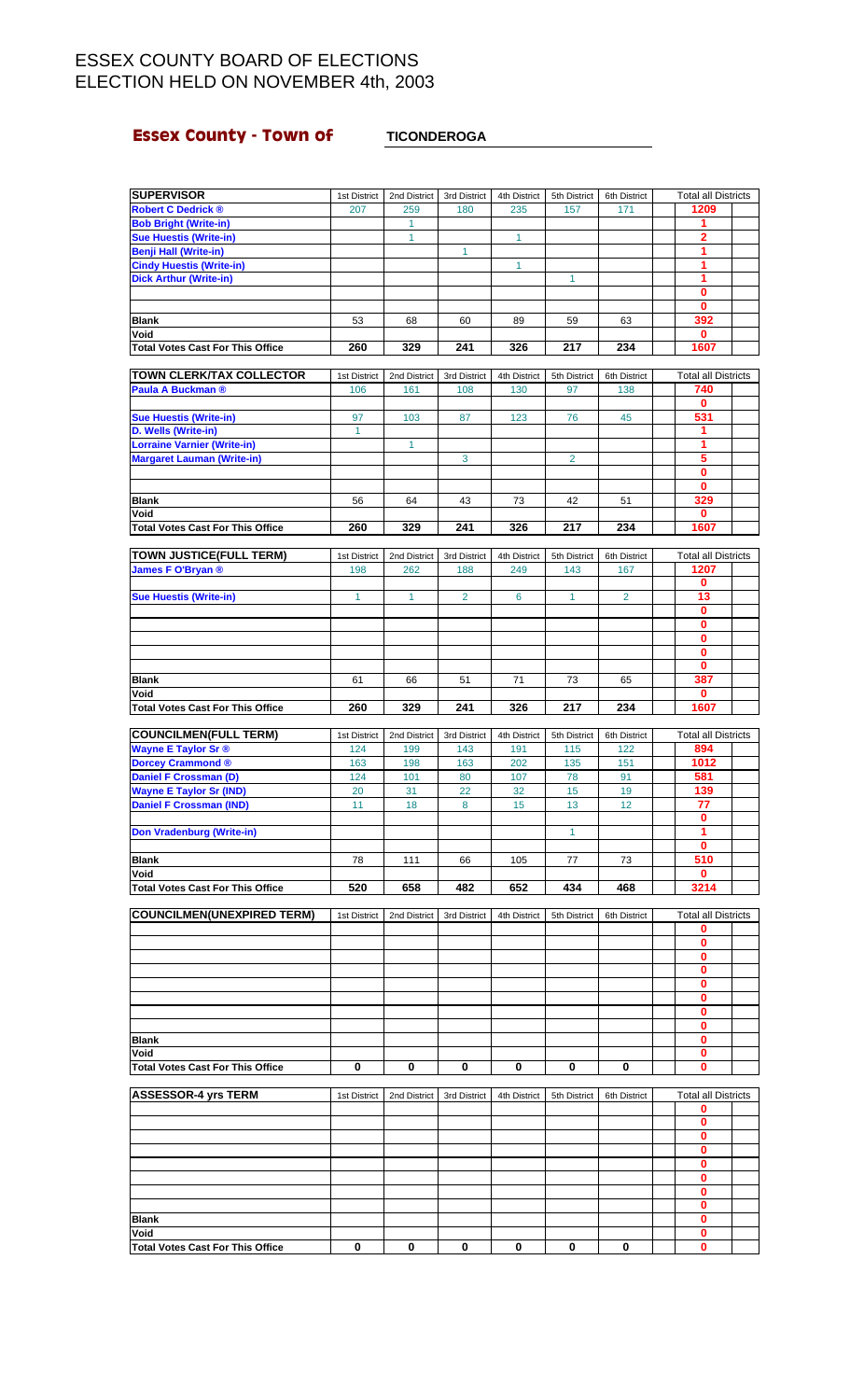## **Essex County - Town of <b>TICONDEROGA**

| 1st District | 2nd District                        | 3rd District | 4th District | 5th District | 6th District | <b>Total all Districts</b> |  |
|--------------|-------------------------------------|--------------|--------------|--------------|--------------|----------------------------|--|
|              |                                     |              |              |              |              | 0                          |  |
|              |                                     |              |              |              |              | 0                          |  |
|              |                                     |              |              |              |              | 0                          |  |
|              |                                     |              |              |              |              | Ω                          |  |
|              |                                     |              |              |              |              |                            |  |
|              |                                     |              |              |              |              | о                          |  |
|              |                                     |              |              |              |              | 0                          |  |
|              |                                     |              |              |              |              | 0                          |  |
|              |                                     |              |              |              |              | n                          |  |
|              |                                     |              |              |              |              | 0                          |  |
| 0            | 0                                   | 0            | $\bf{0}$     | 0            | 0            | 0                          |  |
|              | <b>ASSESSOR- yrs UNEXPIRED TERM</b> |              |              |              |              |                            |  |

| <b>TAX COLLECTOR</b>                    | 1st District | 2nd District | 3rd District | 4th District | 5th District | 6th District | <b>Total all Districts</b> |  |
|-----------------------------------------|--------------|--------------|--------------|--------------|--------------|--------------|----------------------------|--|
|                                         |              |              |              |              |              |              |                            |  |
|                                         |              |              |              |              |              |              |                            |  |
|                                         |              |              |              |              |              |              |                            |  |
|                                         |              |              |              |              |              |              | ŋ                          |  |
|                                         |              |              |              |              |              |              | n                          |  |
|                                         |              |              |              |              |              |              | n                          |  |
|                                         |              |              |              |              |              |              |                            |  |
|                                         |              |              |              |              |              |              |                            |  |
| <b>Blank</b>                            |              |              |              |              |              |              |                            |  |
| Void                                    |              |              |              |              |              |              |                            |  |
| <b>Total Votes Cast For This Office</b> | 0            | ŋ            | 0            | 0            | 0            | 0            | ŋ                          |  |

| <b>SUPT. Of HIGHWAYS</b>         | 1st District | 2nd District | 3rd District | 4th District | 5th District | 6th District | <b>Total all Districts</b> |  |
|----------------------------------|--------------|--------------|--------------|--------------|--------------|--------------|----------------------------|--|
| <b>Phillip M Huestis ®</b>       | 137          | 149          | 96           | 154          | 97           | 117          | 750                        |  |
| <b>Fred G Hunsdon Sr (IND)</b>   | 79           | 131          | 99           | 130          | 81           | 73           | 593                        |  |
| <b>Phillip M Huestis (IND)</b>   | 10           | 17           | 9            | 13           | 8            | 14           | 71                         |  |
|                                  |              |              |              |              |              |              | 0                          |  |
| <b>Sue Huestis (Write-in)</b>    |              |              |              |              |              |              | 2                          |  |
| <b>Robin Shaw (Write-in)</b>     |              |              |              |              |              |              |                            |  |
| <b>Wayne Taylor (Write-in)</b>   |              |              |              |              |              |              |                            |  |
|                                  |              |              |              |              |              |              | 0                          |  |
| <b>Blank</b>                     | 34           | 30           | 37           | 28           | 30           | 30           | 189                        |  |
| Void                             |              |              |              |              |              |              | 0                          |  |
| Total Votes Cast For This Office | 260          | 329          | 241          | 326          | 217          | 234          | 1607                       |  |

| <b>IMISCELLANEOUS</b>                   | 1st District | 2nd District | 3rd District | 4th District | 5th District | 6th District | <b>Total all Districts</b> |
|-----------------------------------------|--------------|--------------|--------------|--------------|--------------|--------------|----------------------------|
| <b>Proposal One-An Amendment YES</b>    | 54           | 63           | 73           | 52           | 53           | 48           | 343                        |
| <b>Proposal One-An Amendment NO</b>     | 62           | 86           | 62           | 109          | 63           | 46           | 428                        |
| <b>Blank</b>                            | 144          | 180          | 106          | 165          | 101          | 140          | 836                        |
| <b>Void</b>                             |              |              |              |              |              |              | 0                          |
| <b>Total Votes Cast For This Office</b> | 260          | 329          | 241          | 326          | 217          | 234          | 1607                       |
| <b>Proposal Two-An Amendment YES</b>    | 52           | 55           | 70           | 54           | 53           | 40           | 324                        |
| <b>Proposal Two-An Amendment NO</b>     | 61           | 94           | 62           | 104          | 59           | 57           | 437                        |
| <b>Blank</b>                            | 147          | 180          | 109          | 168          | 105          | 137          | 846                        |
| Void                                    |              |              |              |              |              |              | 0                          |
| Total Votes Cast For This Office        | 260          | 329          | 241          | 326          | 217          | 234          | 1607                       |

**Proposal One-An Amendment:**

### **Exclusion of indebtedness contracted for sewage facilities**

The proposed amendment to Article 8,section 5 of the Constitution would extend for ten years, until January 1, 2014, the authority of counties, cities, towns and villages to exclude from their constitutional debt limits indebtedness contracted for the construction or reconstruction of sewage facilities. Shall the proposed amendment be approved? **Proposal Two-An Amendment:**

**Elimination of small city School Districts from constitutional debt limitations**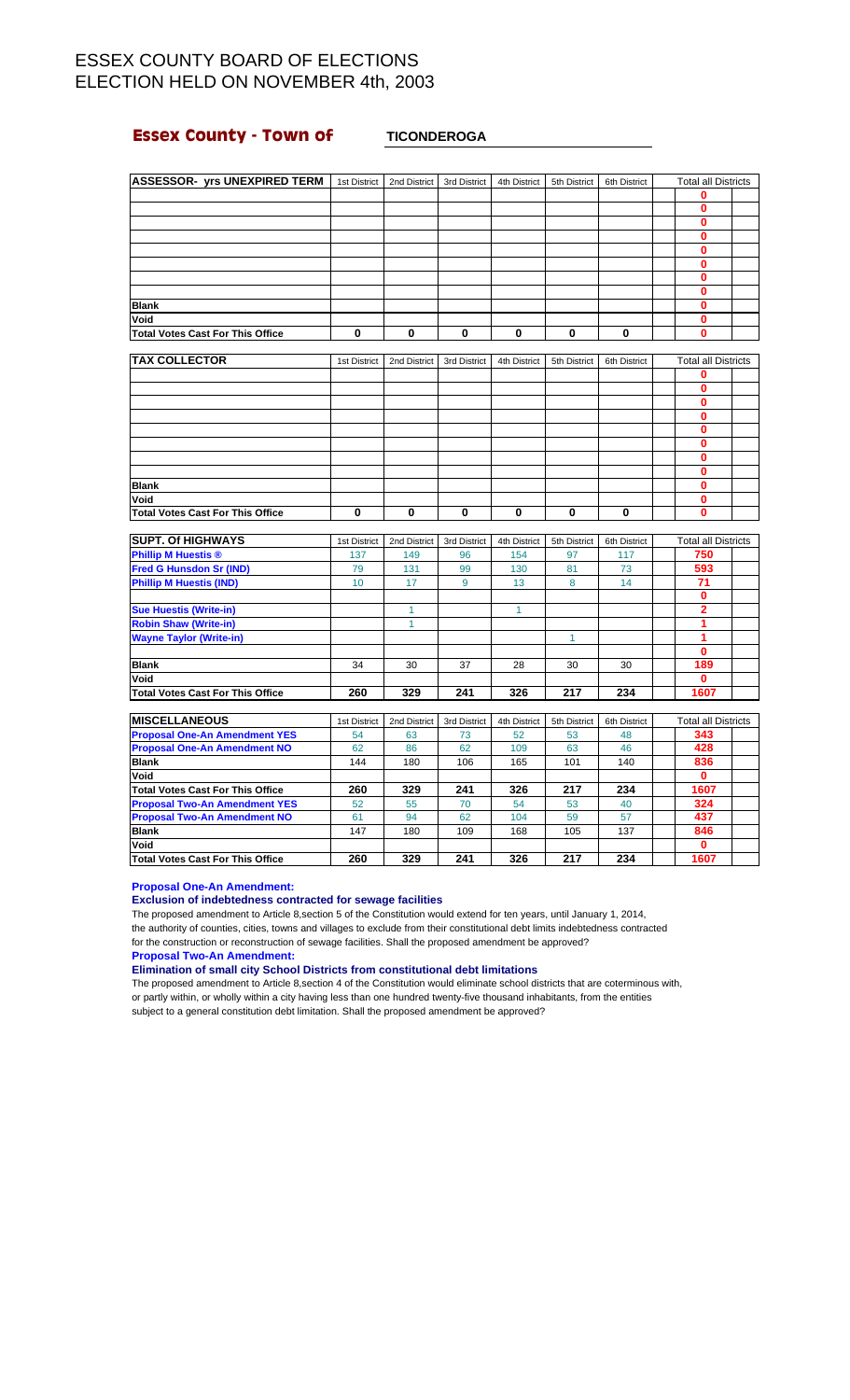# **Essex County - Town of WESTPORT**

| <b>SUPERVISOR</b>                                             | 1st District        | 2nd District        | 3rd District | 4th District | 5th District | 6th District | <b>Total all Districts</b>        |  |
|---------------------------------------------------------------|---------------------|---------------------|--------------|--------------|--------------|--------------|-----------------------------------|--|
| <b>Daniel W Connell (D)</b>                                   | 110                 | 231                 |              |              |              |              | 341                               |  |
| <b>Daniel W Connell (IND)</b>                                 | 15                  | 47                  |              |              |              |              | 62                                |  |
| <b>Reginald J Mero (IND)</b>                                  | 21                  | 182                 |              |              |              |              | 203                               |  |
|                                                               |                     |                     |              |              |              |              | $\mathbf{0}$                      |  |
| <b>Sam Sherman (Write-in)</b>                                 |                     | 1                   |              |              |              |              | 1                                 |  |
| <b>Raymond Tefoe (Write-in)</b>                               |                     | 1                   |              |              |              |              | 1                                 |  |
|                                                               |                     |                     |              |              |              |              | $\overline{\mathbf{0}}$           |  |
|                                                               |                     |                     |              |              |              |              | $\mathbf 0$                       |  |
| Blank                                                         | 5                   | 36                  |              |              |              |              | 41                                |  |
| Void                                                          |                     |                     |              |              |              |              | $\mathbf{0}$                      |  |
| <b>Total Votes Cast For This Office</b>                       | 151                 | 498                 | 0            | 0            | 0            | 0            | 649                               |  |
| TOWN CLERK/TAX COLLECTOR                                      |                     |                     |              |              |              |              | <b>Total all Districts</b>        |  |
| <b>Brenda M McCooey (D)</b>                                   | 1st District<br>114 | 2nd District<br>313 | 3rd District | 4th District | 5th District | 6th District | 427                               |  |
| <b>Brenda M McCooey (IND)</b>                                 | 14                  | 61                  |              |              |              |              | 75                                |  |
|                                                               |                     |                     |              |              |              |              | $\mathbf{0}$                      |  |
| <b>Barbara Breyer (Write-in)</b>                              |                     | $\mathbf{1}$        |              |              |              |              | 1                                 |  |
|                                                               |                     |                     |              |              |              |              | $\mathbf{0}$                      |  |
|                                                               |                     |                     |              |              |              |              | $\mathbf{0}$                      |  |
|                                                               |                     |                     |              |              |              |              | 0                                 |  |
|                                                               |                     |                     |              |              |              |              | $\mathbf{0}$                      |  |
| <b>Blank</b>                                                  | 23                  | 123                 |              |              |              |              | 146                               |  |
| Void                                                          |                     |                     |              |              |              |              | $\mathbf 0$                       |  |
| <b>Total Votes Cast For This Office</b>                       | 151                 | 498                 | 0            | 0            | 0            | 0            | 649                               |  |
|                                                               |                     |                     |              |              |              |              |                                   |  |
| <b>TOWN JUSTICE(FULL TERM)</b><br><b>William J LaHendro</b> ® | 1st District        | 2nd District        | 3rd District | 4th District | 5th District | 6th District | <b>Total all Districts</b><br>371 |  |
|                                                               | 66<br>6             | 305                 |              |              |              |              | 53                                |  |
| <b>William J LaHendro (IND)</b>                               |                     | 47                  |              |              |              |              | 0                                 |  |
| <b>Phillip Merrick (Write-in)</b>                             | 36                  | 24                  |              |              |              |              | 60                                |  |
|                                                               |                     |                     |              |              |              |              | $\mathbf 0$                       |  |
|                                                               |                     |                     |              |              |              |              | $\mathbf 0$                       |  |
|                                                               |                     |                     |              |              |              |              | $\mathbf 0$                       |  |
|                                                               |                     |                     |              |              |              |              | $\mathbf{0}$                      |  |
| <b>Blank</b>                                                  | 43                  | 122                 |              |              |              |              | 165                               |  |
| Void                                                          |                     |                     |              |              |              |              | $\bf{0}$                          |  |
| <b>Total Votes Cast For This Office</b>                       | 151                 | 498                 | 0            | 0            | 0            | 0            | 649                               |  |
|                                                               |                     |                     |              |              |              |              |                                   |  |
|                                                               |                     |                     |              |              |              |              |                                   |  |
| <b>COUNCILMEN(FULL TERM)</b>                                  | 1st District        | 2nd District        | 3rd District | 4th District | 5th District | 6th District | <b>Total all Districts</b>        |  |
| Michael Ike Tyler ®                                           | 86                  | 255                 |              |              |              |              | 341                               |  |
| Edward E Smith ®                                              | 67                  | 262                 |              |              |              |              | 329                               |  |
| <b>Russell L Paquette (D)</b>                                 | 67                  | 223                 |              |              |              |              | 290                               |  |
| <b>Russell L Paquette (IND)</b>                               | 3                   | 25                  |              |              |              |              | 28                                |  |
| <b>Edward E Smith (IND)</b>                                   | 5                   | 19                  |              |              |              |              | 24                                |  |
| <b>Michael Ike Tyler (IND)</b>                                | 6                   | 25<br>$\mathbf{1}$  |              |              |              |              | 31<br>1                           |  |
| <b>Ted Marsh (Write-in)</b>                                   |                     | 1                   |              |              |              |              | 1                                 |  |
| <b>Ray Spadafora (Write-in)</b><br><b>Blank</b>               | 68                  | 185                 |              |              |              |              | 253                               |  |
| Void                                                          |                     |                     |              |              |              |              | $\mathbf 0$                       |  |
| <b>Total Votes Cast For This Office</b>                       | 302                 | 996                 | 0            | 0            | 0            | 0            | 1298                              |  |
|                                                               |                     |                     |              |              |              |              |                                   |  |
| <b>COUNCILMEN(UNEXPIRED TERM)</b>                             | 1st District        | 2nd District        | 3rd District | 4th District | 5th District | 6th District | <b>Total all Districts</b>        |  |
|                                                               |                     |                     |              |              |              |              | 0                                 |  |
|                                                               |                     |                     |              |              |              |              | $\mathbf{0}$                      |  |
|                                                               |                     |                     |              |              |              |              | 0                                 |  |
|                                                               |                     |                     |              |              |              |              | 0                                 |  |
|                                                               |                     |                     |              |              |              |              | $\mathbf{0}$                      |  |
|                                                               |                     |                     |              |              |              |              | 0<br>$\mathbf{0}$                 |  |
|                                                               |                     |                     |              |              |              |              | 0                                 |  |
| <b>Blank</b>                                                  |                     |                     |              |              |              |              | 0                                 |  |
| Void                                                          |                     |                     |              |              |              |              | 0                                 |  |
| <b>Total Votes Cast For This Office</b>                       | 0                   | 0                   | 0            | 0            | 0            | 0            | $\mathbf{0}$                      |  |
|                                                               |                     |                     |              |              |              |              |                                   |  |
| <b>ASSESSOR-4 yrs TERM</b>                                    | 1st District        | 2nd District        | 3rd District | 4th District | 5th District | 6th District | <b>Total all Districts</b>        |  |
|                                                               |                     |                     |              |              |              |              | $\mathbf 0$                       |  |
|                                                               |                     |                     |              |              |              |              | 0                                 |  |
|                                                               |                     |                     |              |              |              |              | $\mathbf{0}$                      |  |
|                                                               |                     |                     |              |              |              |              | 0                                 |  |
|                                                               |                     |                     |              |              |              |              | 0                                 |  |
|                                                               |                     |                     |              |              |              |              | $\mathbf{0}$<br>$\mathbf{0}$      |  |
|                                                               |                     |                     |              |              |              |              | 0                                 |  |
| <b>Blank</b>                                                  |                     |                     |              |              |              |              | $\bf{0}$                          |  |
| Void                                                          |                     |                     |              |              |              |              | $\mathbf 0$                       |  |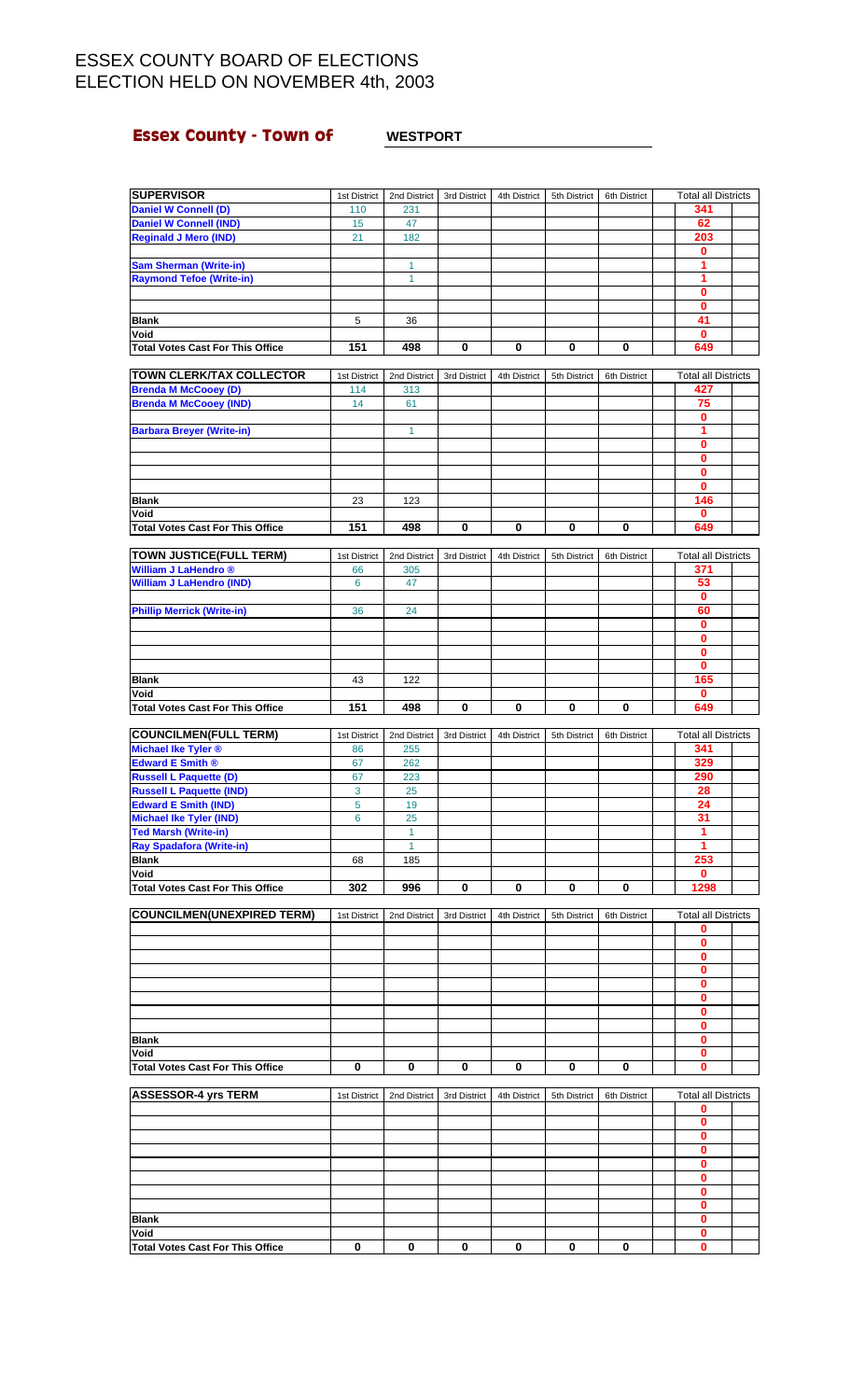## **Essex County - Town of WESTPORT**

| <b>ASSESSOR- yrs UNEXPIRED TERM</b>     | 1st District | 2nd District | 3rd District | 4th District | 5th District | 6th District | <b>Total all Districts</b> |  |
|-----------------------------------------|--------------|--------------|--------------|--------------|--------------|--------------|----------------------------|--|
|                                         |              |              |              |              |              |              | $\mathbf{0}$               |  |
|                                         |              |              |              |              |              |              | $\mathbf{0}$               |  |
|                                         |              |              |              |              |              |              | $\mathbf{0}$               |  |
|                                         |              |              |              |              |              |              | 0                          |  |
|                                         |              |              |              |              |              |              | $\bf{0}$                   |  |
|                                         |              |              |              |              |              |              | 0                          |  |
|                                         |              |              |              |              |              |              | 0                          |  |
|                                         |              |              |              |              |              |              | 0                          |  |
| <b>Blank</b>                            |              |              |              |              |              |              | $\bf{0}$                   |  |
| Void                                    |              |              |              |              |              |              | 0                          |  |
| <b>Total Votes Cast For This Office</b> | 0            | 0            | 0            | 0            | 0            | 0            | $\mathbf{0}$               |  |
|                                         |              |              |              |              |              |              |                            |  |
| <b>TAX COLLECTOR</b>                    | 1st District | 2nd District | 3rd District | 4th District | 5th District | 6th District | <b>Total all Districts</b> |  |
|                                         |              |              |              |              |              |              | 0                          |  |
|                                         |              |              |              |              |              |              | $\mathbf{0}$               |  |
|                                         |              |              |              |              |              |              | 0                          |  |
|                                         |              |              |              |              |              |              | $\bf{0}$                   |  |
|                                         |              |              |              |              |              |              | 0                          |  |
|                                         |              |              |              |              |              |              | $\bf{0}$                   |  |
|                                         |              |              |              |              |              |              | 0                          |  |
|                                         |              |              |              |              |              |              | 0                          |  |
| <b>Blank</b>                            |              |              |              |              |              |              | 0                          |  |
| Void                                    |              |              |              |              |              |              | 0                          |  |
| <b>Total Votes Cast For This Office</b> | 0            | 0            | 0            | 0            | 0            | 0            | $\mathbf{0}$               |  |
|                                         |              |              |              |              |              |              |                            |  |
| <b>SUPT. Of HIGHWAYS</b>                | 1st District | 2nd District | 3rd District | 4th District | 5th District | 6th District | <b>Total all Districts</b> |  |
|                                         |              |              |              |              |              |              | 0                          |  |
|                                         |              |              |              |              |              |              | $\mathbf{0}$               |  |
|                                         |              |              |              |              |              |              | 0                          |  |
|                                         |              |              |              |              |              |              | $\mathbf{0}$               |  |
|                                         |              |              |              |              |              |              | 0                          |  |
|                                         |              |              |              |              |              |              | $\bf{0}$                   |  |
|                                         |              |              |              |              |              |              | 0                          |  |
|                                         |              |              |              |              |              |              | $\mathbf{0}$               |  |
| <b>Blank</b>                            |              |              |              |              |              |              | $\bf{0}$                   |  |
| Void                                    |              |              |              |              |              |              | $\bf{0}$                   |  |
| <b>Total Votes Cast For This Office</b> | 0            | 0            | 0            | 0            | 0            | 0            | 0                          |  |
|                                         |              |              |              |              |              |              |                            |  |
| <b>MISCELLANEOUS</b>                    | 1st District | 2nd District | 3rd District | 4th District | 5th District | 6th District | <b>Total all Districts</b> |  |
| <b>Proposal One-An Amendment YES</b>    | 41           | 163          |              |              |              |              | 204                        |  |
| <b>Proposal One-An Amendment NO</b>     | 31           | 113          |              |              |              |              | 144                        |  |
| <b>Blank</b>                            | 79           | 222          |              |              |              |              | 301                        |  |
| Void                                    |              |              |              |              |              |              | $\mathbf{0}$               |  |
| <b>Total Votes Cast For This Office</b> | 151          | 498          | 0            | 0            | 0            | 0            | 649                        |  |
| <b>Proposal Two-An Amendment YES</b>    | 36           | 140          |              |              |              |              | 176                        |  |
| <b>Proposal Two-An Amendment NO</b>     | 36           | 131          |              |              |              |              | 167                        |  |
| <b>Blank</b>                            | 79           | 227          |              |              |              |              | 306                        |  |
| Void                                    |              |              |              |              |              |              | $\mathbf{0}$               |  |

### **Proposal One-An Amendment:**

**Exclusion of indebtedness contracted for sewage facilities**

The proposed amendment to Article 8,section 5 of the Constitution would extend for ten years, until January 1, 2014, the authority of counties, cities, towns and villages to exclude from their constitutional debt limits indebtedness contracted for the construction or reconstruction of sewage facilities. Shall the proposed amendment be approved?

**Total Votes Cast For This Office 151 498 0 0 0 0 649**

**Proposition No.1 YES** 65 162 **227 Proposition No. 1 NO** 20 150 **170 Blank** 66 186 **252 Void 0 Total Votes Cast For This Office 151 498 0 0 0 0 649**

**Proposal Two-An Amendment:**

### **Elimination of small city School Districts from constitutional debt limitations**

The proposed amendment to Article 8,section 4 of the Constitution would eliminate school districts that are coterminous with, or partly within, or wholly within a city having less than one hundred twenty-five thousand inhabitants, from the entities subject to a general constitution debt limitation. Shall the proposed amendment be approved?

**Proposition No.1**

### **Town Clerk**

Shall Local Law entitled Local Law #2 of 2003 increasing the term of office for the Town Clerk from Two(2) Years to Four(4) Years be approved?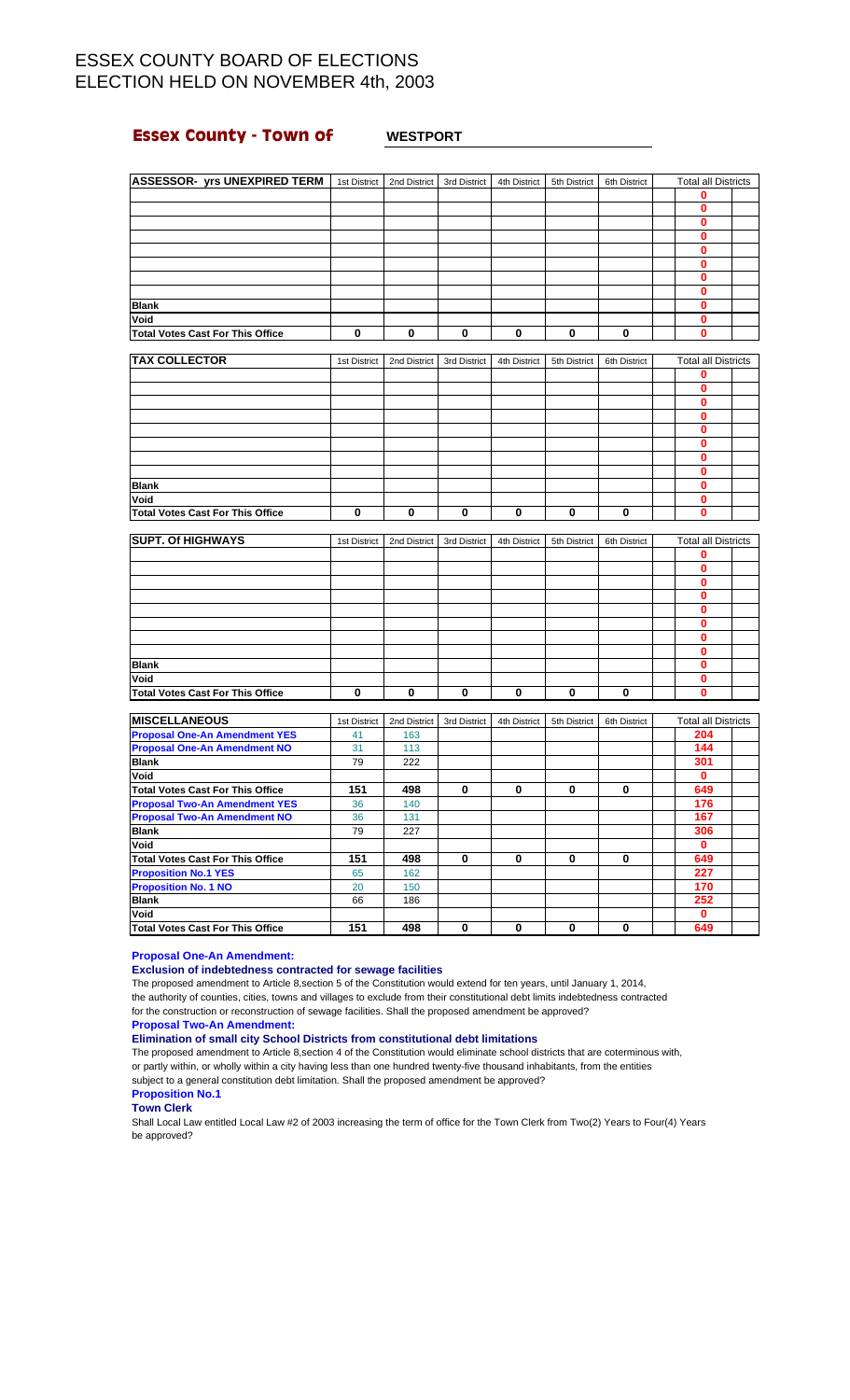# **Essex County - Town of WILLSBORO**

| <b>SUPERVISOR</b>                                           | 1st District        | 2nd District        | 3rd District | 4th District | 5th District | 6th District | <b>Total all Districts</b>      |  |
|-------------------------------------------------------------|---------------------|---------------------|--------------|--------------|--------------|--------------|---------------------------------|--|
| <b>Robert Ashline ®</b>                                     | 203                 | 125                 |              |              |              |              | 328                             |  |
| <b>Robert Ashline (IND)</b>                                 | 35                  | 26                  |              |              |              |              | 61                              |  |
|                                                             |                     |                     |              |              |              |              | $\bf{0}$                        |  |
| <b>Ronald Bruno (Write-in)</b>                              | $\mathbf{1}$        |                     |              |              |              |              | 1                               |  |
| <b>Mike Lindsey (Write-in)</b>                              |                     | 1                   |              |              |              |              | 1                               |  |
|                                                             |                     |                     |              |              |              |              | $\bf{0}$                        |  |
|                                                             |                     |                     |              |              |              |              | $\bf{0}$                        |  |
|                                                             |                     |                     |              |              |              |              | $\mathbf{0}$                    |  |
| <b>Blank</b>                                                | 132                 | 93                  |              |              |              |              | 225                             |  |
| Void                                                        |                     |                     |              |              |              |              | $\mathbf 0$                     |  |
| <b>Total Votes Cast For This Office</b>                     | 371                 | 245                 | $\pmb{0}$    | $\pmb{0}$    | 0            | 0            | 616                             |  |
| <b>TOWN CLERK/TAX COLLECTOR</b>                             |                     |                     |              |              |              |              | <b>Total all Districts</b>      |  |
| <b>Beverly Moran ®</b>                                      | 1st District<br>258 | 2nd District<br>167 | 3rd District | 4th District | 5th District | 6th District | 425                             |  |
| <b>Beverly Moran (IND)</b>                                  | 54                  | 35                  |              |              |              |              | 89                              |  |
|                                                             |                     |                     |              |              |              |              | $\mathbf 0$                     |  |
|                                                             |                     |                     |              |              |              |              | 0                               |  |
|                                                             |                     |                     |              |              |              |              | $\mathbf{0}$                    |  |
|                                                             |                     |                     |              |              |              |              | 0                               |  |
|                                                             |                     |                     |              |              |              |              | $\bf{0}$                        |  |
|                                                             |                     |                     |              |              |              |              | $\mathbf{0}$                    |  |
| <b>Blank</b>                                                | 59                  | 43                  |              |              |              |              | 102                             |  |
| Void                                                        |                     |                     |              |              |              |              | 0                               |  |
| <b>Total Votes Cast For This Office</b>                     | 371                 | 245                 | 0            | 0            | 0            | 0            | 616                             |  |
|                                                             |                     |                     |              |              |              |              |                                 |  |
| <b>TOWN JUSTICE(FULL TERM)</b>                              | 1st District        | 2nd District        | 3rd District | 4th District | 5th District | 6th District | <b>Total all Districts</b>      |  |
|                                                             |                     |                     |              |              |              |              | $\bf{0}$                        |  |
|                                                             |                     |                     |              |              |              |              | 0                               |  |
|                                                             |                     |                     |              |              |              |              | $\mathbf{0}$                    |  |
|                                                             |                     |                     |              |              |              |              | $\mathbf 0$                     |  |
|                                                             |                     |                     |              |              |              |              | $\bf{0}$                        |  |
|                                                             |                     |                     |              |              |              |              | $\bf{0}$<br>$\mathbf{0}$        |  |
|                                                             |                     |                     |              |              |              |              | 0                               |  |
| <b>Blank</b>                                                |                     |                     |              |              |              |              | $\bf{0}$                        |  |
| Void                                                        |                     |                     |              |              |              |              | $\mathbf 0$                     |  |
| <b>Total Votes Cast For This Office</b>                     | 0                   | 0                   | 0            | 0            | 0            | 0            | $\bf{0}$                        |  |
|                                                             |                     |                     |              |              |              |              |                                 |  |
|                                                             |                     |                     |              |              |              |              |                                 |  |
|                                                             | 1st District        | 2nd District        | 3rd District | 4th District | 5th District | 6th District | <b>Total all Districts</b>      |  |
| <b>COUNCILMEN(FULL TERM)</b><br><b>Spencer R Stafford ®</b> | 183                 | 108                 |              |              |              |              | 291                             |  |
| <b>John J Thompson ®</b>                                    | 121                 | 64                  |              |              |              |              | 185                             |  |
| <b>Steven K Benway (D)</b>                                  | 134                 | 95                  |              |              |              |              | 229                             |  |
| <b>Steven K Benway (IND)</b>                                | 21                  | 15                  |              |              |              |              | 36                              |  |
| <b>Spencer R Stafford (IND)</b>                             | 20                  | 16                  |              |              |              |              | 36                              |  |
| <b>Darren R Darrah (IND)</b>                                | 152                 | 118                 |              |              |              |              | 270                             |  |
| <b>John J Thompson (IND)</b>                                | 45                  | 26                  |              |              |              |              | 71                              |  |
|                                                             |                     |                     |              |              |              |              | $\mathbf{0}$                    |  |
| <b>Blank</b>                                                | 66                  | 48                  |              |              |              |              | 114                             |  |
| Void                                                        |                     |                     |              |              |              |              | 0                               |  |
| <b>Total Votes Cast For This Office</b>                     | 742                 | 490                 | 0            | 0            | 0            | 0            | 1232                            |  |
|                                                             |                     |                     |              |              |              |              |                                 |  |
| <b>COUNCILMEN(UNEXPIRED TERM)</b>                           | 1st District        | 2nd District        | 3rd District | 4th District | 5th District | 6th District | <b>Total all Districts</b><br>0 |  |
|                                                             |                     |                     |              |              |              |              | $\mathbf 0$                     |  |
|                                                             |                     |                     |              |              |              |              | 0                               |  |
|                                                             |                     |                     |              |              |              |              | $\bf{0}$                        |  |
|                                                             |                     |                     |              |              |              |              | $\mathbf 0$                     |  |
|                                                             |                     |                     |              |              |              |              | 0                               |  |
|                                                             |                     |                     |              |              |              |              | 0                               |  |
|                                                             |                     |                     |              |              |              |              | 0                               |  |
| <b>Blank</b>                                                |                     |                     |              |              |              |              | $\mathbf 0$                     |  |
| Void                                                        |                     |                     |              |              |              |              | 0                               |  |
| <b>Total Votes Cast For This Office</b>                     | 0                   | 0                   | 0            | 0            | 0            | 0            | $\mathbf 0$                     |  |
|                                                             |                     |                     |              |              |              |              |                                 |  |
| <b>ASSESSOR-4 yrs TERM</b>                                  | 1st District        | 2nd District        | 3rd District | 4th District | 5th District | 6th District | <b>Total all Districts</b>      |  |
|                                                             |                     |                     |              |              |              |              | 0                               |  |
|                                                             |                     |                     |              |              |              |              | $\mathbf 0$                     |  |
|                                                             |                     |                     |              |              |              |              | $\mathbf 0$                     |  |
|                                                             |                     |                     |              |              |              |              | $\bf{0}$                        |  |
|                                                             |                     |                     |              |              |              |              | 0<br>$\mathbf 0$                |  |
|                                                             |                     |                     |              |              |              |              | $\bf{0}$                        |  |
|                                                             |                     |                     |              |              |              |              | 0                               |  |
| <b>Blank</b>                                                |                     |                     |              |              |              |              | $\mathbf 0$                     |  |
| Void                                                        |                     |                     |              |              |              |              | 0                               |  |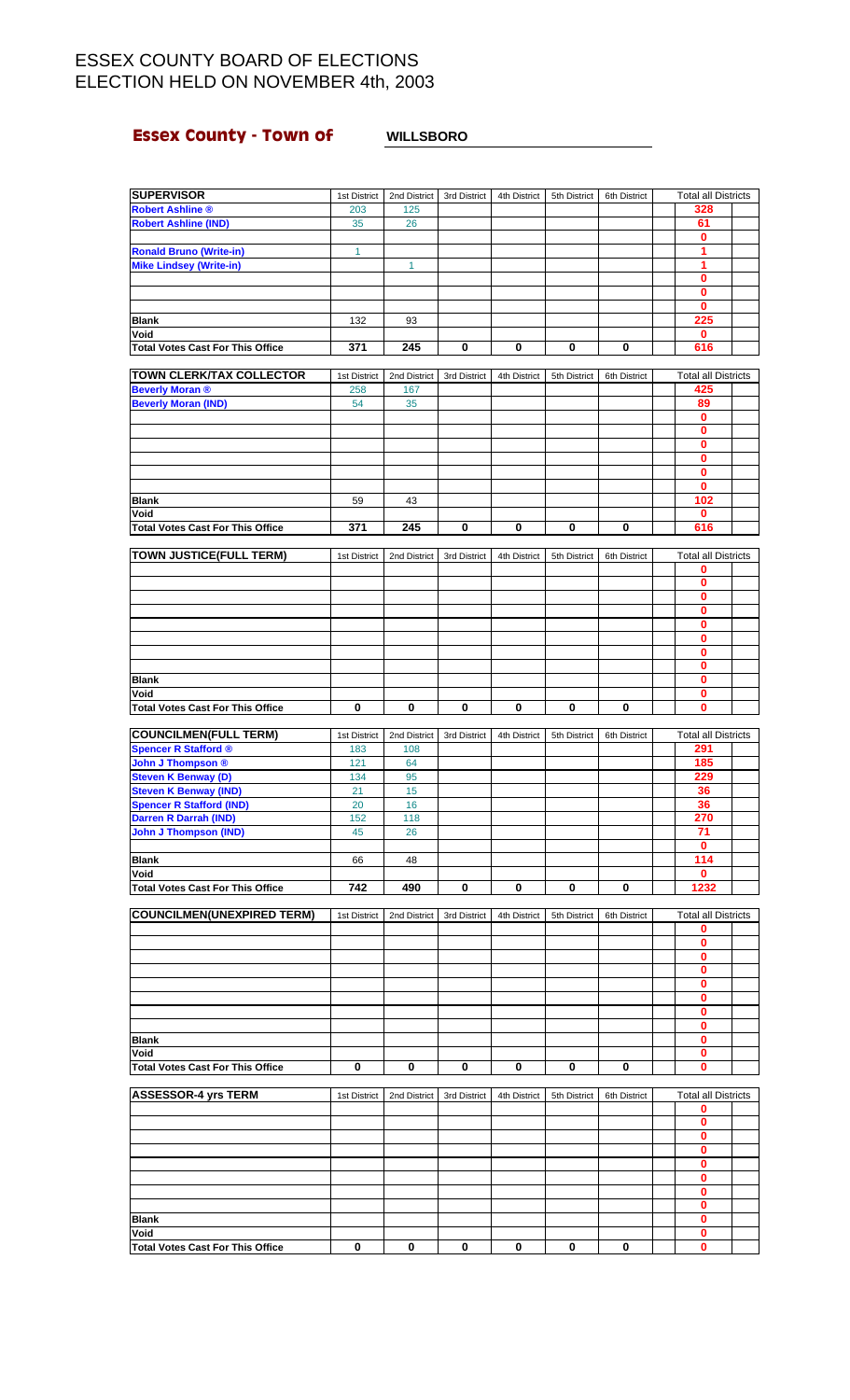## **Essex County - Town of WILLSBORO**

| <b>ASSESSOR- yrs UNEXPIRED TERM</b>     | 1st District | 2nd District | 3rd District | 4th District | 5th District | 6th District | <b>Total all Districts</b> |  |
|-----------------------------------------|--------------|--------------|--------------|--------------|--------------|--------------|----------------------------|--|
|                                         |              |              |              |              |              |              | 0                          |  |
|                                         |              |              |              |              |              |              | 0                          |  |
|                                         |              |              |              |              |              |              | 0                          |  |
|                                         |              |              |              |              |              |              | 0                          |  |
|                                         |              |              |              |              |              |              | ŋ                          |  |
|                                         |              |              |              |              |              |              | 0                          |  |
|                                         |              |              |              |              |              |              | 0                          |  |
|                                         |              |              |              |              |              |              | 0                          |  |
| <b>Blank</b>                            |              |              |              |              |              |              | 0                          |  |
| Void                                    |              |              |              |              |              |              | 0                          |  |
| <b>Total Votes Cast For This Office</b> | 0            | $\bf{0}$     | 0            | 0            | 0            | 0            | 0                          |  |
|                                         |              |              |              |              |              |              |                            |  |
| <b>TAX COLLECTOR</b>                    | 1st District | 2nd District | 3rd District | 4th District | 5th District | 6th District | <b>Total all Districts</b> |  |

| .                                       | $\frac{1}{2}$ |  |  |  |  |
|-----------------------------------------|---------------|--|--|--|--|
|                                         |               |  |  |  |  |
|                                         |               |  |  |  |  |
|                                         |               |  |  |  |  |
|                                         |               |  |  |  |  |
|                                         |               |  |  |  |  |
|                                         |               |  |  |  |  |
|                                         |               |  |  |  |  |
|                                         |               |  |  |  |  |
| <b>Blank</b>                            |               |  |  |  |  |
| Void                                    |               |  |  |  |  |
| <b>Total Votes Cast For This Office</b> |               |  |  |  |  |

| <b>SUPT. Of HIGHWAYS</b>         | 1st District | 2nd District | 3rd District | 4th District | 5th District | 6th District | <b>Total all Districts</b> |  |
|----------------------------------|--------------|--------------|--------------|--------------|--------------|--------------|----------------------------|--|
| <b>Peter Jacques ®</b>           | 229          | 147          |              |              |              |              | 376                        |  |
| <b>Peter Jacques (IND)</b>       | 51           | 37           |              |              |              |              | 88                         |  |
|                                  |              |              |              |              |              |              | Λ                          |  |
|                                  |              |              |              |              |              |              |                            |  |
|                                  |              |              |              |              |              |              |                            |  |
|                                  |              |              |              |              |              |              |                            |  |
|                                  |              |              |              |              |              |              |                            |  |
|                                  |              |              |              |              |              |              |                            |  |
| <b>Blank</b>                     | 91           | 61           |              |              |              |              | 152                        |  |
| Void                             |              |              |              |              |              |              |                            |  |
| Total Votes Cast For This Office | 371          | 245          | $\bf{0}$     | 0            | 0            | O            | 616                        |  |

| <b>MISCELLANEOUS</b>                    | 1st District | 2nd District | 3rd District | 4th District | 5th District | 6th District | <b>Total all Districts</b> |  |
|-----------------------------------------|--------------|--------------|--------------|--------------|--------------|--------------|----------------------------|--|
| <b>Proposal One-An Amendment YES</b>    | 94           | 74           |              |              |              |              | 168                        |  |
| <b>Proposal One-An Amendment NO</b>     | 71           | 39           |              |              |              |              | 110                        |  |
| <b>Blank</b>                            | 206          | 132          |              |              |              |              | 338                        |  |
| Void                                    |              |              |              |              |              |              |                            |  |
| Total Votes Cast For This Office        | 371          | 245          | 0            | 0            | 0            |              | 616                        |  |
| <b>Proposal Two-An Amendment YES</b>    | 73           | 63           |              |              |              |              | 136                        |  |
| <b>Proposal Two-An Amendment NO</b>     | 90           | 44           |              |              |              |              | 134                        |  |
| <b>Blank</b>                            | 208          | 138          |              |              |              |              | 346                        |  |
| Void                                    |              |              |              |              |              |              |                            |  |
| <b>Total Votes Cast For This Office</b> | 371          | 245          | 0            | 0            | 0            | 0            | 616                        |  |

**Proposal One-An Amendment:**

### **Exclusion of indebtedness contracted for sewage facilities**

The proposed amendment to Article 8,section 5 of the Constitution would extend for ten years, until January 1, 2014, the authority of counties, cities, towns and villages to exclude from their constitutional debt limits indebtedness contracted for the construction or reconstruction of sewage facilities. Shall the proposed amendment be approved?

**Proposal Two-An Amendment:**

**Elimination of small city School Districts from constitutional debt limitations**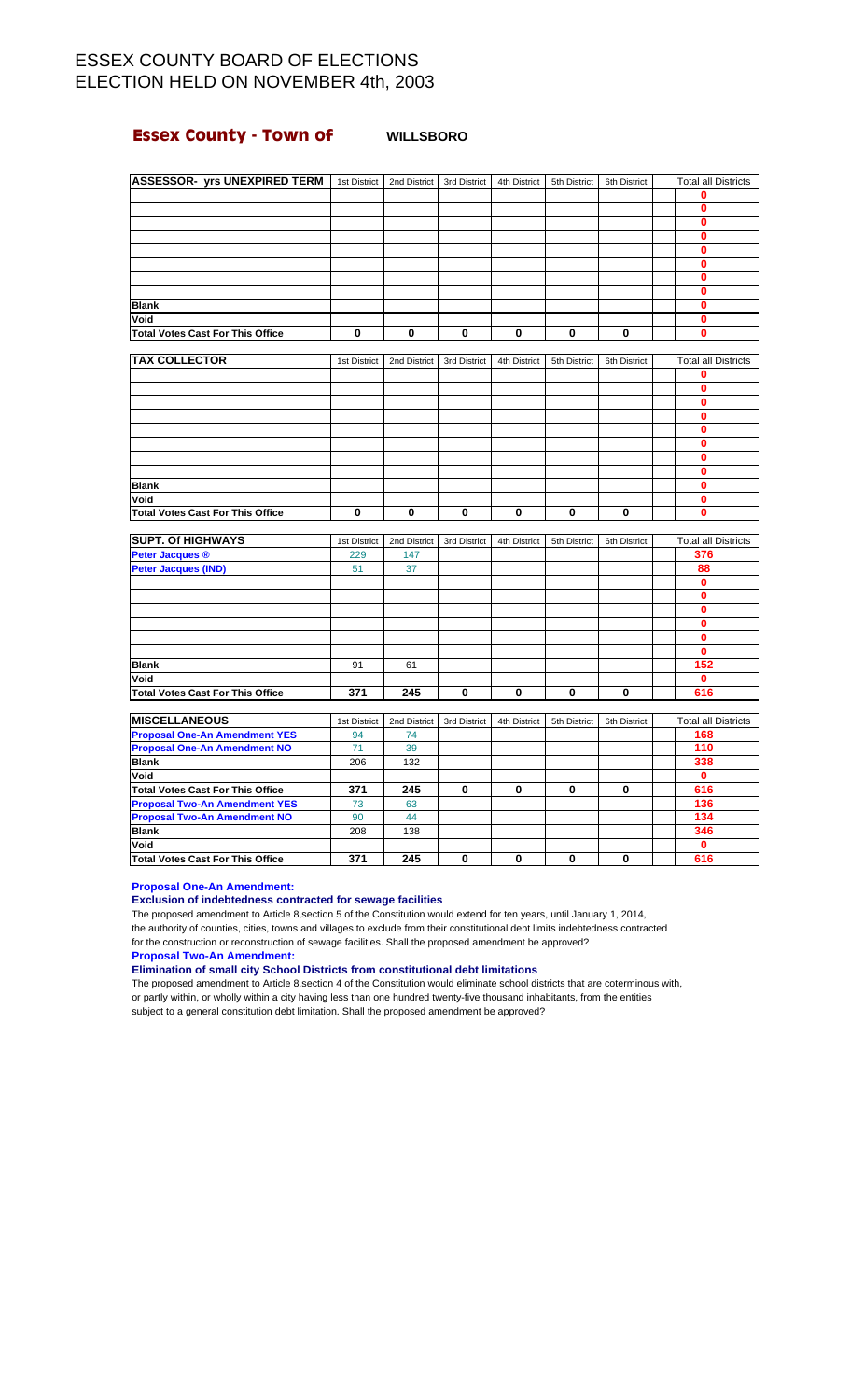## **Essex County - Town of WILMINGTON**

| <b>SUPERVISOR</b>                               | 1st District |              | 2nd District 3rd District | 4th District | 5th District | 6th District | <b>Total all Districts</b> |  |
|-------------------------------------------------|--------------|--------------|---------------------------|--------------|--------------|--------------|----------------------------|--|
| <b>Jeanne Ashworth (D)</b>                      | 199          |              |                           |              |              |              | 199                        |  |
| <b>Joseph d'Avignon (IND)</b>                   | 113          |              |                           |              |              |              | 113                        |  |
| <b>Jeanne Ashworth (IND)</b>                    | 29           |              |                           |              |              |              | 29                         |  |
|                                                 |              |              |                           |              |              |              | $\mathbf{0}$               |  |
|                                                 |              |              |                           |              |              |              | 0                          |  |
|                                                 |              |              |                           |              |              |              | $\pmb{0}$                  |  |
|                                                 |              |              |                           |              |              |              | 0                          |  |
|                                                 |              |              |                           |              |              |              | 0                          |  |
| <b>Blank</b>                                    | 30           |              |                           |              |              |              | 30                         |  |
| Void                                            |              |              |                           |              |              |              | $\mathbf{0}$               |  |
| <b>Total Votes Cast For This Office</b>         | 371          | 0            | 0                         | 0            | 0            | 0            | 371                        |  |
| <b>TOWN CLERK/TAX COLLECTOR</b>                 | 1st District | 2nd District | 3rd District              | 4th District | 5th District | 6th District | Total all Districts        |  |
| <b>Gerald L Bruce ®</b>                         | 246          |              |                           |              |              |              | 246                        |  |
|                                                 |              |              |                           |              |              |              | 0                          |  |
|                                                 |              |              |                           |              |              |              | $\mathbf 0$                |  |
|                                                 |              |              |                           |              |              |              | 0                          |  |
|                                                 |              |              |                           |              |              |              | $\bf{0}$                   |  |
|                                                 |              |              |                           |              |              |              | $\mathbf 0$                |  |
|                                                 |              |              |                           |              |              |              | 0                          |  |
|                                                 |              |              |                           |              |              |              | $\bf{0}$                   |  |
| <b>Blank</b>                                    | 125          |              |                           |              |              |              | 125                        |  |
| Void                                            |              |              |                           |              |              |              | $\mathbf 0$                |  |
| <b>Total Votes Cast For This Office</b>         | 371          | 0            | 0                         | 0            | 0            | 0            | 371                        |  |
| <b>TOWN JUSTICE(FULL TERM)</b>                  | 1st District | 2nd District | 3rd District              | 4th District | 5th District | 6th District | <b>Total all Districts</b> |  |
|                                                 |              |              |                           |              |              |              | 0                          |  |
|                                                 |              |              |                           |              |              |              | 0                          |  |
|                                                 |              |              |                           |              |              |              | 0                          |  |
|                                                 |              |              |                           |              |              |              | $\bf{0}$                   |  |
|                                                 |              |              |                           |              |              |              | $\mathbf 0$                |  |
|                                                 |              |              |                           |              |              |              | $\mathbf{0}$               |  |
|                                                 |              |              |                           |              |              |              | 0                          |  |
|                                                 |              |              |                           |              |              |              | 0                          |  |
| <b>Blank</b>                                    |              |              |                           |              |              |              | $\mathbf{0}$               |  |
| Void                                            |              |              |                           |              |              |              | 0                          |  |
| <b>Total Votes Cast For This Office</b>         | 0            | 0            | 0                         | 0            | 0            | $\bf{0}$     | $\mathbf{0}$               |  |
| <b>COUNCILMEN(FULL TERM)</b>                    | 1st District | 2nd District | 3rd District              | 4th District | 5th District | 6th District | <b>Total all Districts</b> |  |
| <b>Russell B Mulvey ®</b>                       | 227          |              |                           |              |              |              | 227                        |  |
| <b>Francis E Lawrence ®</b>                     | 232          |              |                           |              |              |              | 232                        |  |
| <b>Russell B Mulvey ©</b>                       | 27           |              |                           |              |              |              | 27                         |  |
| <b>Francis E Lawrence (IND)</b>                 | 19           |              |                           |              |              |              | 19                         |  |
|                                                 |              |              |                           |              |              |              | $\overline{\mathbf{0}}$    |  |
|                                                 |              |              |                           |              |              |              | 0                          |  |
|                                                 |              |              |                           |              |              |              | 0                          |  |
|                                                 |              |              |                           |              |              |              | 0                          |  |
| <b>Blank</b>                                    | 237          |              |                           |              |              |              | 237                        |  |
| Void                                            |              |              |                           |              |              |              | $\mathbf 0$                |  |
| <b>Total Votes Cast For This Office</b>         | 742          | 0            | 0                         | 0            | 0            | 0            | 742                        |  |
| <b>COUNCILMEN(UNEXPIRED TERM)</b>               | 1st District | 2nd District | 3rd District              | 4th District | 5th District | 6th District | <b>Total all Districts</b> |  |
|                                                 |              |              |                           |              |              |              | 0                          |  |
|                                                 |              |              |                           |              |              |              | 0                          |  |
|                                                 |              |              |                           |              |              |              | 0                          |  |
|                                                 |              |              |                           |              |              |              | $\mathbf{0}$               |  |
|                                                 |              |              |                           |              |              |              | 0                          |  |
|                                                 |              |              |                           |              |              |              | 0                          |  |
|                                                 |              |              |                           |              |              |              | 0                          |  |
|                                                 |              |              |                           |              |              |              | $\mathbf{0}$               |  |
| <b>Blank</b>                                    |              |              |                           |              |              |              | 0                          |  |
| Void<br><b>Total Votes Cast For This Office</b> | 0            | 0            | 0                         | 0            | 0            | 0            | 0<br>$\mathbf{0}$          |  |
|                                                 |              |              |                           |              |              |              |                            |  |
| <b>ASSESSOR-4 yrs TERM</b>                      | 1st District | 2nd District | 3rd District              | 4th District | 5th District | 6th District | <b>Total all Districts</b> |  |
| <b>Alphonso Smith ®</b>                         | 239          |              |                           |              |              |              | 239                        |  |
| Dana Peck <sup>®</sup>                          | 246          |              |                           |              |              |              | 246                        |  |
|                                                 |              |              |                           |              |              |              | 0                          |  |
|                                                 |              |              |                           |              |              |              | $\mathbf 0$                |  |
|                                                 |              |              |                           |              |              |              | 0                          |  |
|                                                 |              |              |                           |              |              |              | 0                          |  |
|                                                 |              |              |                           |              |              |              | 0                          |  |
|                                                 |              |              |                           |              |              |              | 0<br>257                   |  |
| <b>Blank</b><br>Void                            | 257          |              |                           |              |              |              |                            |  |
|                                                 |              |              |                           |              |              |              | 0                          |  |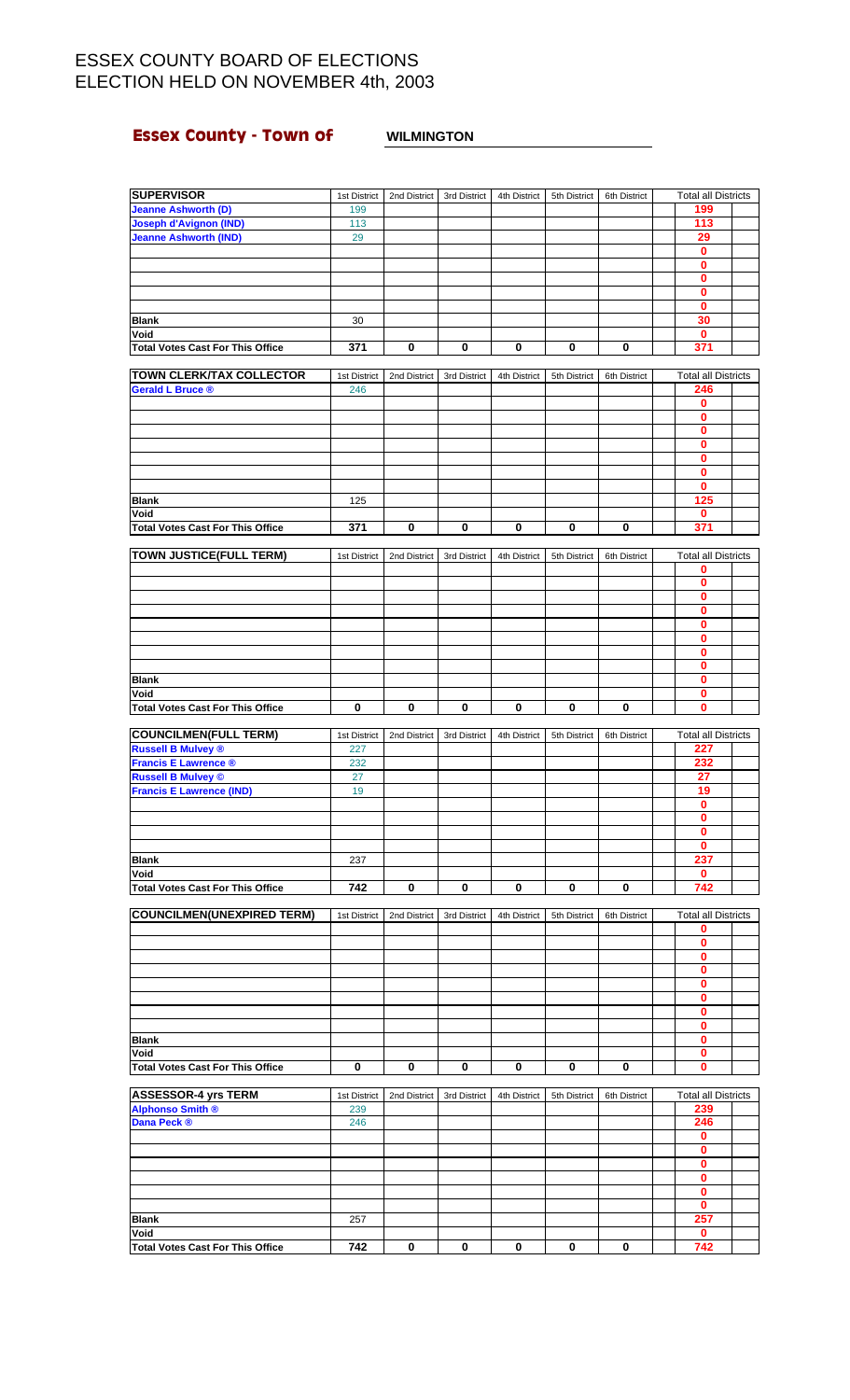## **Essex County - Town of WILMINGTON**

| <b>ASSESSOR- yrs UNEXPIRED TERM</b>     | 1st District | 2nd District | 3rd District | 4th District | 5th District | 6th District | <b>Total all Districts</b> |  |
|-----------------------------------------|--------------|--------------|--------------|--------------|--------------|--------------|----------------------------|--|
|                                         |              |              |              |              |              |              | $\mathbf 0$                |  |
|                                         |              |              |              |              |              |              | 0                          |  |
|                                         |              |              |              |              |              |              | 0                          |  |
|                                         |              |              |              |              |              |              | 0                          |  |
|                                         |              |              |              |              |              |              | 0                          |  |
|                                         |              |              |              |              |              |              | 0                          |  |
|                                         |              |              |              |              |              |              | $\bf{0}$                   |  |
|                                         |              |              |              |              |              |              | 0                          |  |
| <b>Blank</b>                            |              |              |              |              |              |              | 0                          |  |
| Void                                    |              |              |              |              |              |              | 0                          |  |
| <b>Total Votes Cast For This Office</b> | 0            | $\mathbf 0$  | $\mathbf 0$  | $\mathbf 0$  | 0            | 0            | 0                          |  |
|                                         |              |              |              |              |              |              |                            |  |
| <b>TAX COLLECTOR</b>                    | 1st District | 2nd District | 3rd District | 4th District | 5th District | 6th District | <b>Total all Districts</b> |  |
|                                         |              |              |              |              |              |              | 0                          |  |
|                                         |              |              |              |              |              |              | 0                          |  |
|                                         |              |              |              |              |              |              | 0                          |  |
|                                         |              |              |              |              |              |              | 0                          |  |
|                                         |              |              |              |              |              |              | 0                          |  |
|                                         |              |              |              |              |              |              | 0                          |  |
|                                         |              |              |              |              |              |              |                            |  |

| Void                                    |              |              |              |              |              |              | 0                          |  |
|-----------------------------------------|--------------|--------------|--------------|--------------|--------------|--------------|----------------------------|--|
| <b>Total Votes Cast For This Office</b> | 0            | 0            | 0            | 0            | 0            | 0            | 0                          |  |
|                                         |              |              |              |              |              |              |                            |  |
| <b>SUPT. Of HIGHWAYS</b>                | 1st District | 2nd District | 3rd District | 4th District | 5th District | 6th District | <b>Total all Districts</b> |  |
| <b>Marcel Bruce ®</b>                   | 240          |              |              |              |              |              | 240                        |  |
| <b>Marcel Bruce (IND)</b>               | 26           |              |              |              |              |              | 26                         |  |
|                                         |              |              |              |              |              |              | 0                          |  |
|                                         |              |              |              |              |              |              | n                          |  |
|                                         |              |              |              |              |              |              | 0                          |  |
|                                         |              |              |              |              |              |              | o                          |  |
|                                         |              |              |              |              |              |              | 0                          |  |
|                                         |              |              |              |              |              |              | 0                          |  |
| <b>Blank</b>                            | 105          |              |              |              |              |              | 105                        |  |
| Void                                    |              |              |              |              |              |              | 0                          |  |

**Blank 0**

**0**

| <b>IMISCELLANEOUS</b>                   | 1st District | 2nd District | 3rd District | 4th District | 5th District | 6th District | <b>Total all Districts</b> |  |
|-----------------------------------------|--------------|--------------|--------------|--------------|--------------|--------------|----------------------------|--|
| <b>Proposal One-An Amendment YES</b>    | 86           |              |              |              |              |              | 86                         |  |
| <b>Proposal One-An Amendment NO</b>     | 59           |              |              |              |              |              | 59                         |  |
| <b>Blank</b>                            | 226          |              |              |              |              |              | 226                        |  |
| Void                                    |              |              |              |              |              |              |                            |  |
| Total Votes Cast For This Office        | 371          |              | 0            | 0            | 0            |              | 371                        |  |
| <b>Proposal Two-An Amendment YES</b>    | 81           |              |              |              |              |              | 81                         |  |
| <b>Proposal Two-An Amendment NO</b>     | 65           |              |              |              |              |              | 65                         |  |
| <b>Blank</b>                            | 225          |              |              |              |              |              | 225                        |  |
| Void                                    |              |              |              |              |              |              |                            |  |
| <b>Total Votes Cast For This Office</b> | 371          |              | 0            | 0            | 0            |              | 371                        |  |

**Total Votes Cast For This Office 371 0 0 0 0 0 371**

**Proposal One-An Amendment:**

### **Exclusion of indebtedness contracted for sewage facilities**

The proposed amendment to Article 8,section 5 of the Constitution would extend for ten years, until January 1, 2014, the authority of counties, cities, towns and villages to exclude from their constitutional debt limits indebtedness contracted for the construction or reconstruction of sewage facilities. Shall the proposed amendment be approved?

**Proposal Two-An Amendment:**

**Elimination of small city School Districts from constitutional debt limitations**